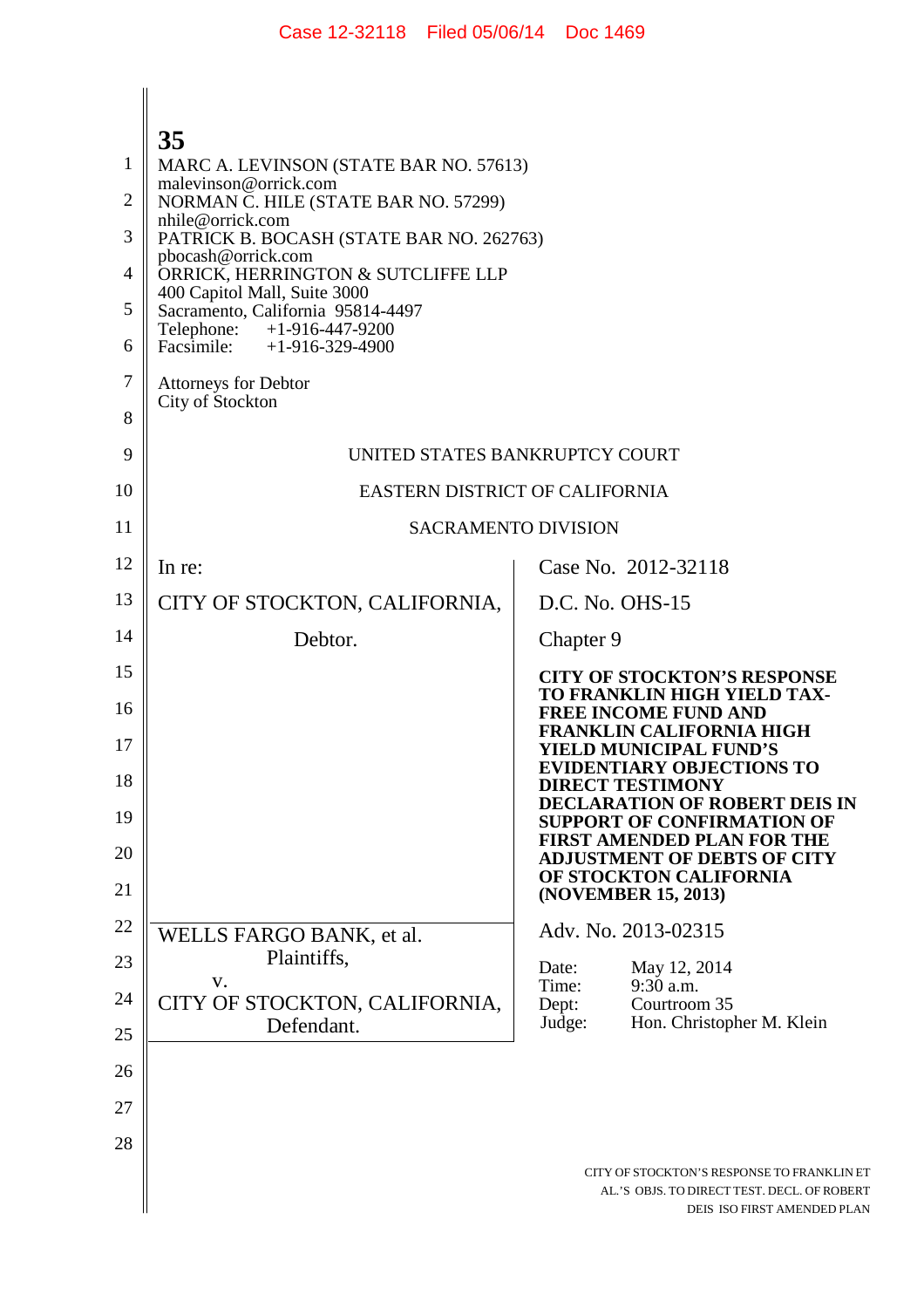| $\mathbf{1}$                                 |                                                           | Pursuant to paragraph 44 of the Order Governing The Disclosure And Use Of Discovery                  |                                                                    |
|----------------------------------------------|-----------------------------------------------------------|------------------------------------------------------------------------------------------------------|--------------------------------------------------------------------|
| $\overline{2}$                               |                                                           | Information And Scheduling Dates, Etc. [Dkt. Nos. 1224 (Case), 16 (Proceeding)], as amended          |                                                                    |
| 3                                            |                                                           | by the Order Modifying Order Governing The Disclosure And Use Of Discovery Information               |                                                                    |
| $\overline{4}$                               |                                                           | And Scheduling Dates, Etc. [Dkt. Nos. 1242 (Case), 18 (Proceeding)] (collectively, the "Orders"),    |                                                                    |
| 5                                            |                                                           | the City of Stockton, California (the "City"), the debtor and defendant in the above-captioned       |                                                                    |
| 6                                            |                                                           | case and adversary proceeding, hereby submits the following responses to Franklin High Yield         |                                                                    |
| $\overline{7}$                               |                                                           | Tax-Free Income Fund and Franklin California High Yield Municipal Fund's (collectively,              |                                                                    |
| 8                                            |                                                           | "Franklin's") Evidentiary Objections to Direct Testimony Declaration of Robert Deis In Support       |                                                                    |
| 9                                            |                                                           | Of Confirmation Of First Amended Plan For The Adjustment Of Debts Of City Of Stockton                |                                                                    |
| 10                                           |                                                           | California (November 15, 2013) [Dkt. Nos. 1414 (Case), 103 (Proceeding)].                            |                                                                    |
| 11                                           |                                                           | The City disagrees with all of Franklin's objections to Mr. Deis's declaration and submits           |                                                                    |
| 12                                           |                                                           | that Franklin will have the opportunity to cross-examine Mr. Deis to address any alleged             |                                                                    |
| 13                                           |                                                           | deficiencies in his declaration. However, to the extent the Court determines that any of Mr.         |                                                                    |
| 14                                           |                                                           | Deis's statements in his declaration require clarification or additional foundational support, the   |                                                                    |
| 15                                           |                                                           | City is prepared to provide live testimony at trial by Mr. Deis to clarify or lay any foundation the |                                                                    |
| 16                                           | Court deems necessary.                                    |                                                                                                      |                                                                    |
| 17                                           |                                                           | The City's responses to Franklin's specific objections follow:                                       |                                                                    |
| 18<br>19                                     | <b>PARAGRAPH</b><br><b>OBJECTED TO</b>                    | <b>GROUNDS FOR</b><br><b>OBJECTION</b>                                                               | <b>RESPONSE TO</b>                                                 |
| 20                                           |                                                           |                                                                                                      | <b>OBJECTION</b>                                                   |
|                                              | Since before my<br>2.                                     | Franklin objects to the                                                                              | The underlined statements do                                       |
|                                              | tenure as the City Manager,<br>Stockton had realized that | underlined statements in this<br>paragraph because they lack                                         | not lack foundation because<br>they are based upon                 |
|                                              | an essential part of its<br>recovery from the             | foundation. FED. R. EVID.<br>602. Franklin further objects to                                        | knowledge and experience<br>that Mr. Deis gathered during          |
|                                              | intransigent economic<br>downturn of the Central          | the statements in this paragraph<br>because Mr. Deis's description                                   | his tenure as the City<br>Manager of the City from July            |
|                                              | Valley would include<br>maximizing revenue                | of the FM3 report is not the<br>best evidence of that document.                                      | 1, 2010 through November 1,<br>2013, as more fully described       |
|                                              | increases and achieving<br>expenditure reductions         | FED. R. EVID. 1002.                                                                                  | in $\P$ 1 of his declaration. To<br>the extent necessary, the City |
|                                              | while still maintaining a<br>viable city. In early 2012,  |                                                                                                      | will make an offer of proof at<br>trial.                           |
|                                              | the City approached<br>Fairbank, Maslin, Maullin,         |                                                                                                      | The statements in this                                             |
| 21<br>22<br>23<br>24<br>25<br>26<br>27<br>28 | Metz & Associates<br>("FM3"), a public opinion            |                                                                                                      | paragraph do not violate FED.<br>R. EVID. 1002 because they        |

AL.'S OBJS. TO DIRECT TEST. DECL. OF ROBERT DEIS ISO FIRST AMENDED PLAN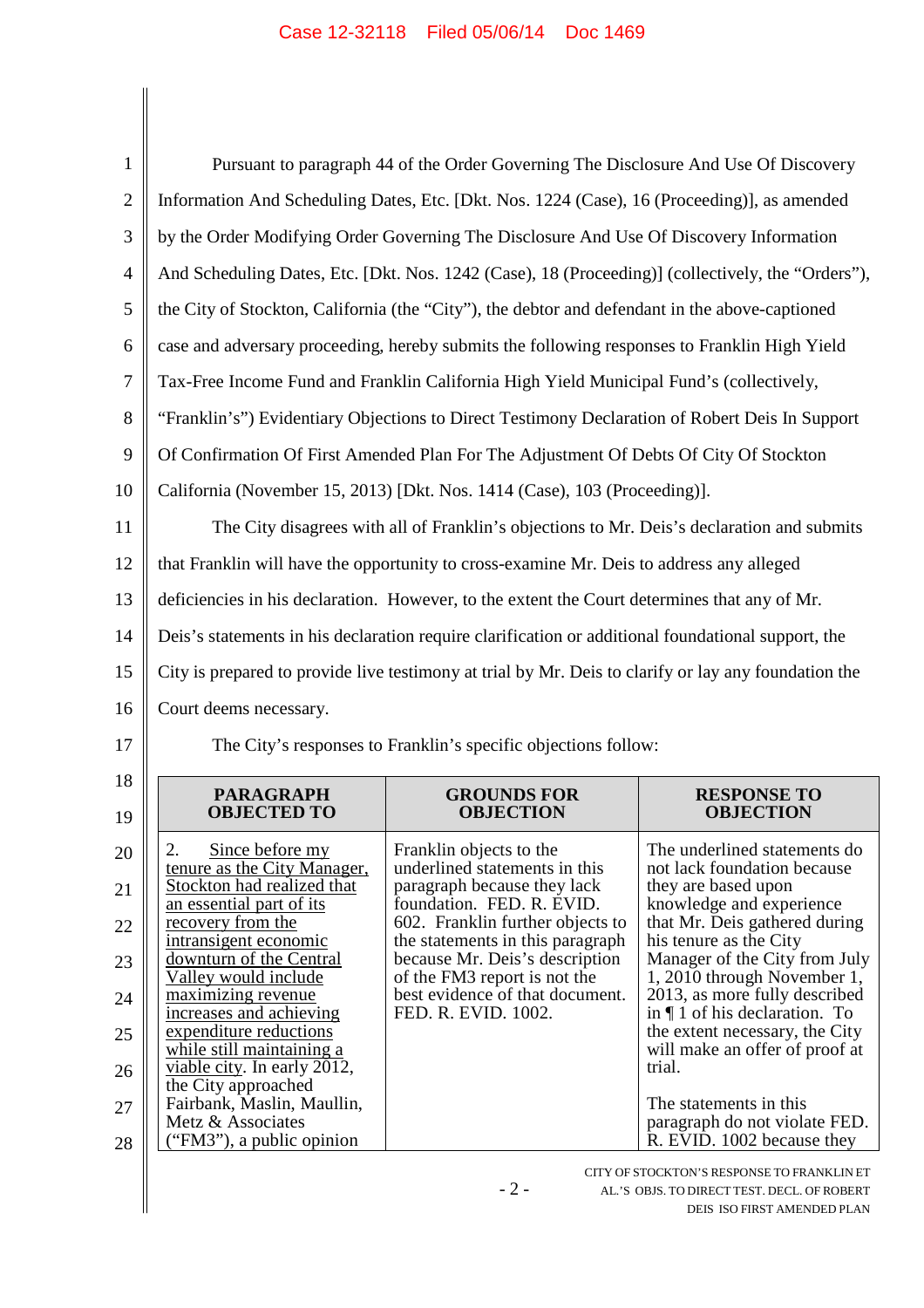| $\mathbf 1$<br>$\overline{2}$ | <b>PARAGRAPH</b><br><b>OBJECTED TO</b>                                         | <b>GROUNDS FOR</b><br><b>OBJECTION</b> | <b>RESPONSE TO</b><br><b>OBJECTION</b>                          |
|-------------------------------|--------------------------------------------------------------------------------|----------------------------------------|-----------------------------------------------------------------|
| 3                             | research and strategy firm,                                                    |                                        | are not secondary evidence<br>being offered to prove the        |
| $\overline{4}$                | to conduct a poll of<br>Stockton voters on the                                 |                                        | content of a writing. See                                       |
|                               | possibility of a tax increase<br>measure on the November                       |                                        | United States v. Mayans, 17<br>F.3d 1174, 1184-85 (9th Cir.     |
| 5                             | 2013 ballot. FM3 polled<br>voter support for variations                        |                                        | 1994) (holding that the trial<br>court erred in sustaining best |
| 6                             | of major new increases in<br>two tax sources-sales tax                         |                                        | evidence objections to<br>questions regarding                   |
| 7                             | and/or utility users tax<br>("UUT")—that would                                 |                                        | witnesses' understanding of<br>the terms of a written plea      |
| 8                             | increase the City's General<br>Fund revenue base as much                       |                                        | agreement). Even if they<br>were, the document on which         |
| 9                             | as was feasible. FM3's<br>research included questions                          |                                        | Mr. Deis's testimony is based<br>was attached as an exhibit to  |
| 10                            | specifically tailored to<br>measure voter support for                          |                                        | his Reply Declaration [Dkt.<br>No. 708], and Franklin has       |
| 11                            | different types of measures<br>under different                                 |                                        | not raised a genuine issue as<br>to the authenticity of any of  |
| 12                            | circumstances, including a<br>$\frac{3}{4}$ - or $\frac{1}{2}$ -cent sales tax |                                        | that document.                                                  |
| 13                            | increase, a 2% increase in<br>the UUT, or a combination                        |                                        |                                                                 |
| 14                            | of a $\frac{1}{2}$ -cent sales tax and 2%<br>UUT increase. The polling         |                                        |                                                                 |
| 15                            | also assessed voter reaction<br>to different proposed uses                     |                                        |                                                                 |
| 16                            | for the revenues created by<br>the tax measure, to the                         |                                        |                                                                 |
| 17                            | inclusion of a sunset                                                          |                                        |                                                                 |
| 18                            | provision in the measure,<br>and to the effect of the                          |                                        |                                                                 |
| 19                            | City's ongoing bankruptcy<br>case. The City was                                |                                        |                                                                 |
| 20                            | extensively involved in the<br>drafting of the questions                       |                                        |                                                                 |
| 21                            | included in the poll, with the<br>goal of maximizing its                       |                                        |                                                                 |
| 22                            | chances of passing a new<br>tax measure that would                             |                                        |                                                                 |
| 23                            | achieve the greatest possible<br>increase in General Fund                      |                                        |                                                                 |
| 24                            | revenues. However, we also<br>relied on the professional                       |                                        |                                                                 |
| 25                            | pollsters' judgment to<br>ensure that the results were                         |                                        |                                                                 |
| 26                            | statistically significant<br>within acceptable margins                         |                                        |                                                                 |
| 27                            | for error and confidence<br>factors.                                           |                                        |                                                                 |
| 28                            |                                                                                |                                        |                                                                 |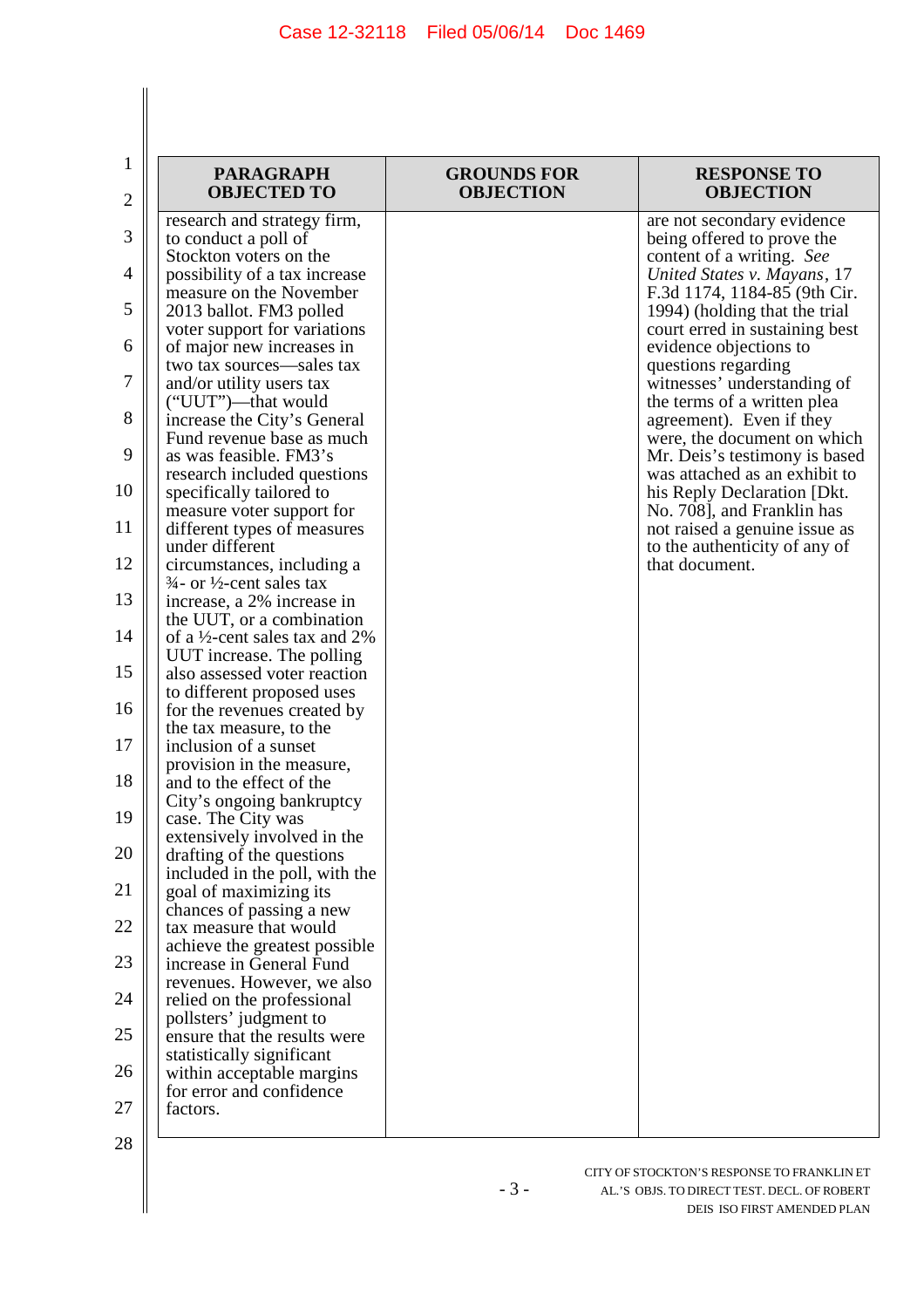| <b>PARAGRAPH</b><br><b>OBJECTED TO</b>                                                                                                                                                                                                                                                                                                                                                                                                                                                                                                                                                                 | <b>GROUNDS FOR</b><br><b>OBJECTION</b>                                                                                                                                              | <b>RESPONSE TO</b><br><b>OBJECTION</b>                                                                                                                                                                                                                                                                                                                                                                                                                                                                                                                                                                                         |
|--------------------------------------------------------------------------------------------------------------------------------------------------------------------------------------------------------------------------------------------------------------------------------------------------------------------------------------------------------------------------------------------------------------------------------------------------------------------------------------------------------------------------------------------------------------------------------------------------------|-------------------------------------------------------------------------------------------------------------------------------------------------------------------------------------|--------------------------------------------------------------------------------------------------------------------------------------------------------------------------------------------------------------------------------------------------------------------------------------------------------------------------------------------------------------------------------------------------------------------------------------------------------------------------------------------------------------------------------------------------------------------------------------------------------------------------------|
| 3.<br>The City received the<br>results of FM3's poll in<br>September 2012. A true and<br>correct copy of FM3's<br>polling report was attached<br>as Exhibit B to the Reply<br>Declaration. The City also<br>received a summary of key<br>findings from the FM3<br>survey, which was admitted<br>into evidence as Exhibit 106<br>in the Eligibility Contest.<br>Not surprisingly, the results<br>confirmed that a 34-cent<br>sales tax measure had a<br>greater probability of<br>passing if all of the receipts<br>went to public safety<br>purposes, including hiring<br>additional police. Fully 78% | Franklin objects to the<br>statements in this paragraph<br>because Mr. Deis's description<br>of the FM3 report is not the best<br>evidence of that document.<br>FED. R. EVID. 1002. | The statements in this<br>paragraph do not violate FED.<br>R. EVID. 1002 because they<br>are not secondary evidence<br>being offered to prove the<br>content of a writing. See<br>United States v. Mayans, 17<br>F.3d 1174, 1184-85 (9th Cir.<br>1994) (holding that the trial<br>court erred in sustaining best<br>evidence objections to<br>questions regarding<br>witnesses' understanding of<br>the terms of a written plea<br>agreement). Even if they<br>were, the document on which<br>Mr. Deis's testimony is based<br>was attached as an exhibit to<br>his Reply Declaration [Dkt.]<br>No. 708], and Franklin has not |
| of voters indicated that they<br>would support a 3/4-cent<br>sales tax increase that<br>dedicated its funding to<br>enhancing police protection                                                                                                                                                                                                                                                                                                                                                                                                                                                        |                                                                                                                                                                                     | raised a genuine issue as to<br>the authenticity of any of that<br>document.                                                                                                                                                                                                                                                                                                                                                                                                                                                                                                                                                   |
| and crime prevention.<br>However, such a special tax<br>measure would require two-<br>thirds voter approval, and                                                                                                                                                                                                                                                                                                                                                                                                                                                                                       |                                                                                                                                                                                     |                                                                                                                                                                                                                                                                                                                                                                                                                                                                                                                                                                                                                                |
| would not have provided<br>funds to balance the General                                                                                                                                                                                                                                                                                                                                                                                                                                                                                                                                                |                                                                                                                                                                                     |                                                                                                                                                                                                                                                                                                                                                                                                                                                                                                                                                                                                                                |
| Fund budget without<br>additional reductions in<br>services. Such a "restricted                                                                                                                                                                                                                                                                                                                                                                                                                                                                                                                        |                                                                                                                                                                                     |                                                                                                                                                                                                                                                                                                                                                                                                                                                                                                                                                                                                                                |
| tax" would not have allowed<br>the City to pay creditors and<br>to plug the structural deficit<br>in the Plan.                                                                                                                                                                                                                                                                                                                                                                                                                                                                                         |                                                                                                                                                                                     |                                                                                                                                                                                                                                                                                                                                                                                                                                                                                                                                                                                                                                |
| The poll results<br>4.<br>showed substantially lower<br>support for a 3/4-cent sales<br>tax measure whose receipts<br>would "primarily provide"<br>funding to existing debt<br>holders, employee<br>compensation and benefits,<br>and city-paid retiree medical<br>benefits, but would not                                                                                                                                                                                                                                                                                                             | Franklin objects to the<br>statements in this paragraph<br>because Mr. Deis's description<br>of the FM3 report is not the<br>best evidence of that document.<br>FED. R. EVID. 1002. | The statements in this<br>paragraph do not violate FED.<br>R. EVID. 1002 because they<br>are not secondary evidence<br>being offered to prove the<br>content of a writing. See<br>United States v. Mayans, 17<br>F.3d 1174, 1184-85 (9th Cir.<br>1994) (holding that the trial<br>court erred in sustaining best                                                                                                                                                                                                                                                                                                               |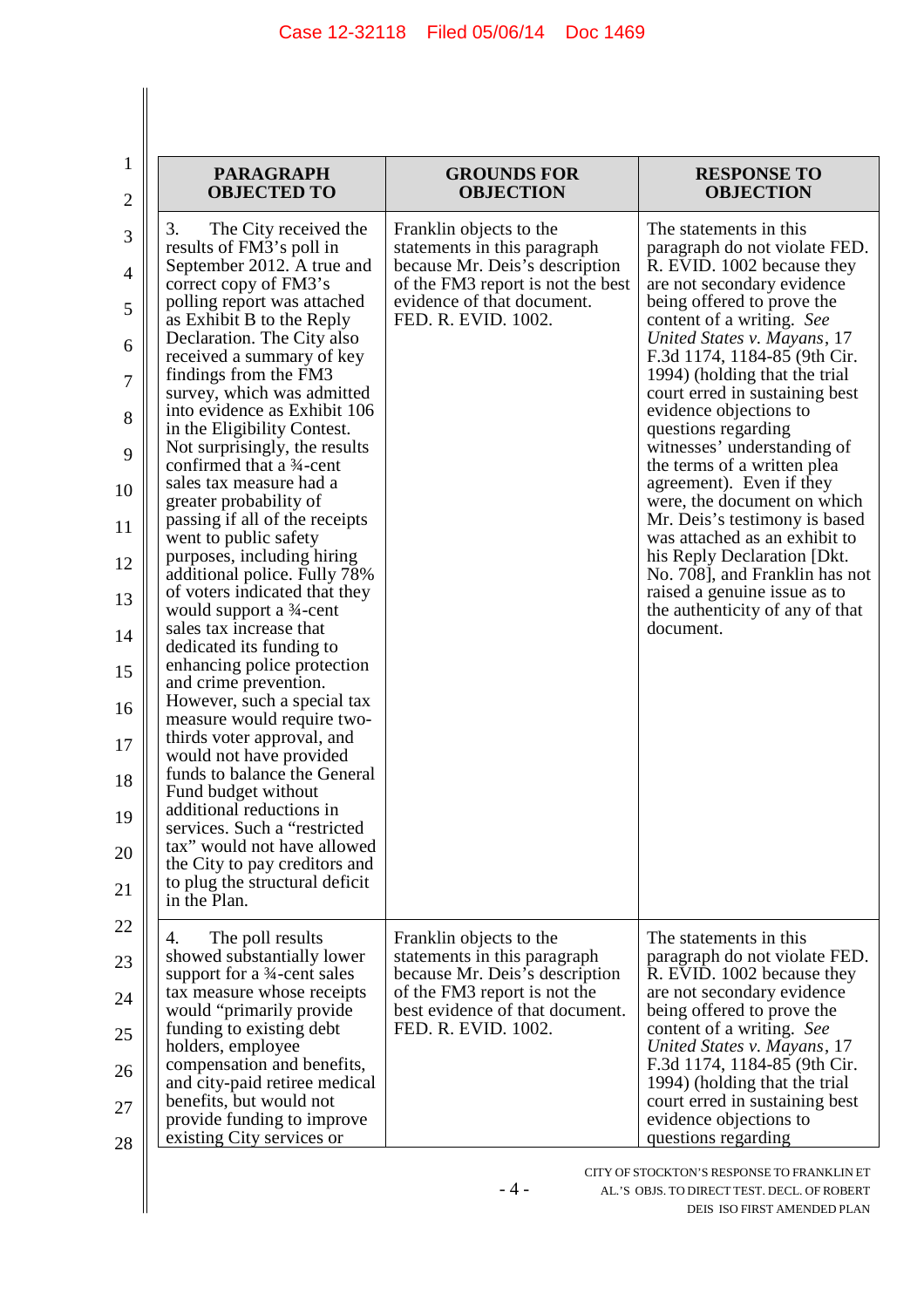$\begin{array}{c} \hline \end{array}$ 

| 1  | <b>PARAGRAPH</b>                                             | <b>GROUNDS FOR</b>                                               | <b>RESPONSE TO</b>                                            |
|----|--------------------------------------------------------------|------------------------------------------------------------------|---------------------------------------------------------------|
| 2  | <b>OBJECTED TO</b>                                           | <b>OBJECTION</b>                                                 | <b>OBJECTION</b>                                              |
| 3  | restore services that have<br>been previously cut," as       |                                                                  | witnesses' understanding of<br>the terms of a written plea    |
|    | only 21% of those polled                                     |                                                                  | agreement). Even if they                                      |
| 4  | stated they would support                                    |                                                                  | were, the document on which                                   |
|    | such a measure. This                                         |                                                                  | Mr. Deis's testimony is based                                 |
| 5  | question was geared towards<br>determining voter sentiment   |                                                                  | was attached as an exhibit to<br>his Reply Declaration [Dkt.] |
| 6  | for simply plugging the                                      |                                                                  | No. 708], and Franklin has                                    |
|    | budgetary deficit of the                                     |                                                                  | not raised a genuine issue as                                 |
| 7  | current organization at the                                  |                                                                  | to the authenticity of any of                                 |
| 8  | time, and either avoiding or<br>exiting bankruptcy without   |                                                                  | that document.                                                |
|    | addressing service and other                                 |                                                                  |                                                               |
| 9  | needs. There was, however,                                   |                                                                  |                                                               |
| 10 | a 71% level of polling                                       |                                                                  |                                                               |
|    | support for a 3/4-cent general<br>sales tax measure that     |                                                                  |                                                               |
| 11 | provided funding for both                                    |                                                                  |                                                               |
|    | increased public safety                                      |                                                                  |                                                               |
| 12 | funding and general                                          |                                                                  |                                                               |
| 13 | services. As a general tax,<br>this required only a majority |                                                                  |                                                               |
|    | level of voter support for                                   |                                                                  |                                                               |
| 14 | approval, and thus was more                                  |                                                                  |                                                               |
| 15 | likely ultimately to be<br>enacted while also providing      |                                                                  |                                                               |
|    | a funding solution that                                      |                                                                  |                                                               |
| 16 | avoided further cuts in                                      |                                                                  |                                                               |
|    | service at the same time as                                  |                                                                  |                                                               |
| 17 | voters were paying more in<br>taxes.                         |                                                                  |                                                               |
| 18 |                                                              |                                                                  |                                                               |
|    | The poll results also<br>5.                                  | Franklin objects to the                                          | The underlined statements are                                 |
| 19 | showed other key facts.                                      | underlined statements in this                                    | valid lay opinion testimony<br>under FED. R. EVID. 701        |
| 20 | First, when voters were<br>asked their opinion on            | paragraph because they contain<br>improper opinion testimony     | because they are rationally                                   |
|    | increasing the UUT by 2%,                                    | that is not rationally based on                                  | based on Mr. Deis's                                           |
| 21 | support dropped to the 49%                                   | Mr. Deis's perception and not                                    | perception, helpful to clearly                                |
| 22 | to 66% range depending on                                    | helpful to clearly understand                                    | understand his testimony, and                                 |
|    | the version of the question.<br>Second, when voters were     | Mr. Deis's testimony or to<br>determine a fact in issue. FED.    | helpful to determine at least<br>one fact in issue. The       |
| 23 | asked their opinion on a                                     | R. EVID. 701. Franklin further                                   | underlined statements are also                                |
|    | measure including both a $\frac{1}{2}$ -                     | objects to the statements in this                                | based on Mr. Deis'                                            |
| 24 | cent sales tax increase and a<br>2% UUT increase, the level  | paragraph because Mr. Deis's<br>description of the FM3 report is | knowledge and experience as<br><b>Stockton's City Manager</b> |
| 25 | of support for both taxes                                    | not the best evidence of that                                    | from July $1, 2010$ to                                        |
|    | dropped to 39%. Finally,                                     | document. FED. R. EVID.                                          | November 1, 2013 and his                                      |
| 26 | when voters were                                             | 1002.                                                            | other experience, including 33                                |
| 27 | questioned about their<br>preferences after hearing          |                                                                  | years of managing and<br>trouble-shooting municipal           |
|    | possible negative campaign                                   |                                                                  | and county finances in three                                  |
| 28 | statements, voter support for                                |                                                                  | states.                                                       |

- 5 -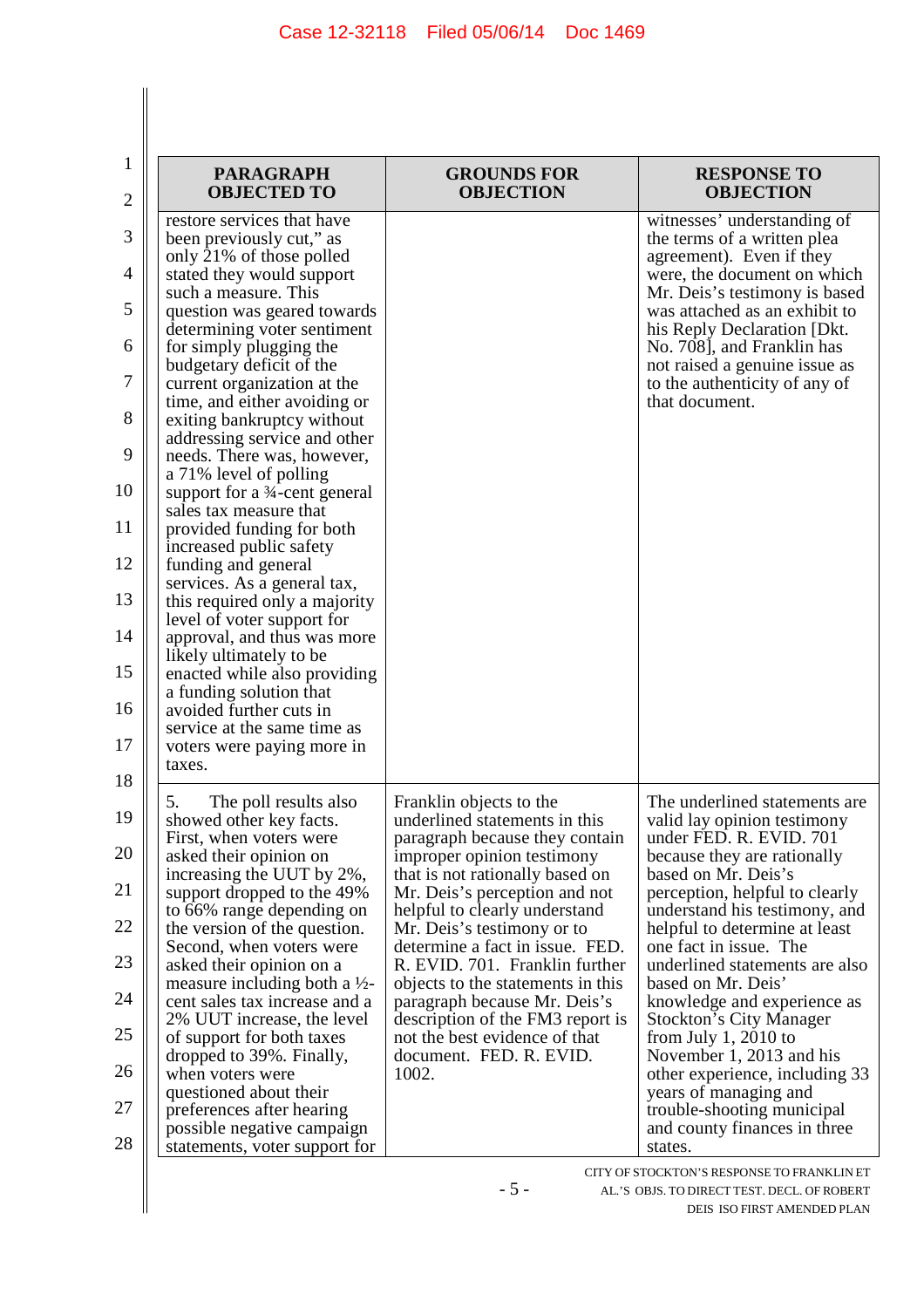| <b>PARAGRAPH</b><br><b>OBJECTED TO</b>                                                                                                                                                                                                                                                                                                                                                                                                                                                                                                                                          | <b>GROUNDS FOR</b><br><b>OBJECTION</b>                                                                                                                                                     | <b>RESPONSE TO</b><br><b>OBJECTION</b>                                                                                                                                                                                                                                                                                                                                                                                                                                                                                                                                                                                                                                                                         |
|---------------------------------------------------------------------------------------------------------------------------------------------------------------------------------------------------------------------------------------------------------------------------------------------------------------------------------------------------------------------------------------------------------------------------------------------------------------------------------------------------------------------------------------------------------------------------------|--------------------------------------------------------------------------------------------------------------------------------------------------------------------------------------------|----------------------------------------------------------------------------------------------------------------------------------------------------------------------------------------------------------------------------------------------------------------------------------------------------------------------------------------------------------------------------------------------------------------------------------------------------------------------------------------------------------------------------------------------------------------------------------------------------------------------------------------------------------------------------------------------------------------|
| the two sales tax options—<br>$\frac{1}{2}$ -cent and $\frac{3}{4}$ -cent—<br>dropped to 62% and 66%<br>respectively, and voter<br>support for the UUT<br>increase dropped to 52%. In<br>light of the plus or minus<br>7% margin of error, the<br>UUT increase was deemed<br>not to be a viable option.<br><u>Thus, the only funding</u><br>measure that would<br>maximize revenues, provide<br>flexibility to pay creditors,<br>and enhance public safety,<br>and which still had a<br>reasonable probability for<br>success, was a 3 <sup>4</sup> -cent<br>general sales tax. |                                                                                                                                                                                            | The statements in this<br>paragraph do not violate FED.<br>R. EVID. 1002 because they<br>are not secondary evidence<br>being offered to prove the<br>content of a writing. See<br>United States v. Mayans, 17<br>F.3d 1174, 1184-85 (9th Cir.<br>1994) (holding that the trial<br>court erred in sustaining best<br>evidence objections to<br>questions regarding<br>witnesses' understanding of<br>the terms of a written plea<br>agreement). Even if they<br>were, the document on which<br>Mr. Deis's testimony is based<br>was attached as an exhibit to<br>his Reply Declaration [Dkt.]<br>No. 708], and Franklin has<br>not raised a genuine issue as<br>to the authenticity of any of<br>that document. |
| Based on FM3's<br>8.<br>research, the City put<br>Measures A and B on the<br>November 2013 ballot.<br>Measure A proposed to raise<br>the sales tax by $0.75\%$ , from<br>8.25% to 9%. Measure B<br>was an advisory measure<br>asking the electorate<br>whether 65% of the<br>proceeds from Measure A<br>should be used to "pay for<br>law enforcement and crime<br>prevention services such as<br>those described in<br>Stockton's Marshall Plan on<br>Crime" and 35% to "help"<br>end the bankruptcy and<br>restore other City services."                                      | Franklin objects to the<br>statements in this paragraph<br>because Mr. Deis's description<br>of Measures A and B is not the<br>best evidence of those<br>documents. FED. R. EVID.<br>1002. | The statements in this<br>paragraph do not violate FED.<br>R. EVID. 1002 because they<br>are not secondary evidence<br>being offered to prove the<br>content of a writing. See<br>United States v. Mayans, 17<br>F.3d 1174, 1184-85 (9th Cir.<br>1994) (holding that the trial<br>court erred in sustaining best<br>evidence objections to<br>questions regarding<br>witnesses' understanding of<br>the terms of a written plea<br>agreement). Even if they<br>were, the City has produced<br>to Franklin all of the<br>documents on which Mr.<br>Deis' testimony is based, and<br>Franklin has not raised a<br>genuine issue as to the<br>authenticity of any of these<br>documents.                          |
| 12.<br><b>Both Measures A and</b><br>B passed. Measure A passed<br>by an extremely slim                                                                                                                                                                                                                                                                                                                                                                                                                                                                                         | Franklin objects to the<br>underlined statements in this<br>paragraph because they are                                                                                                     | The underlined statements are<br>neither speculative nor lack<br>foundation under FED R.                                                                                                                                                                                                                                                                                                                                                                                                                                                                                                                                                                                                                       |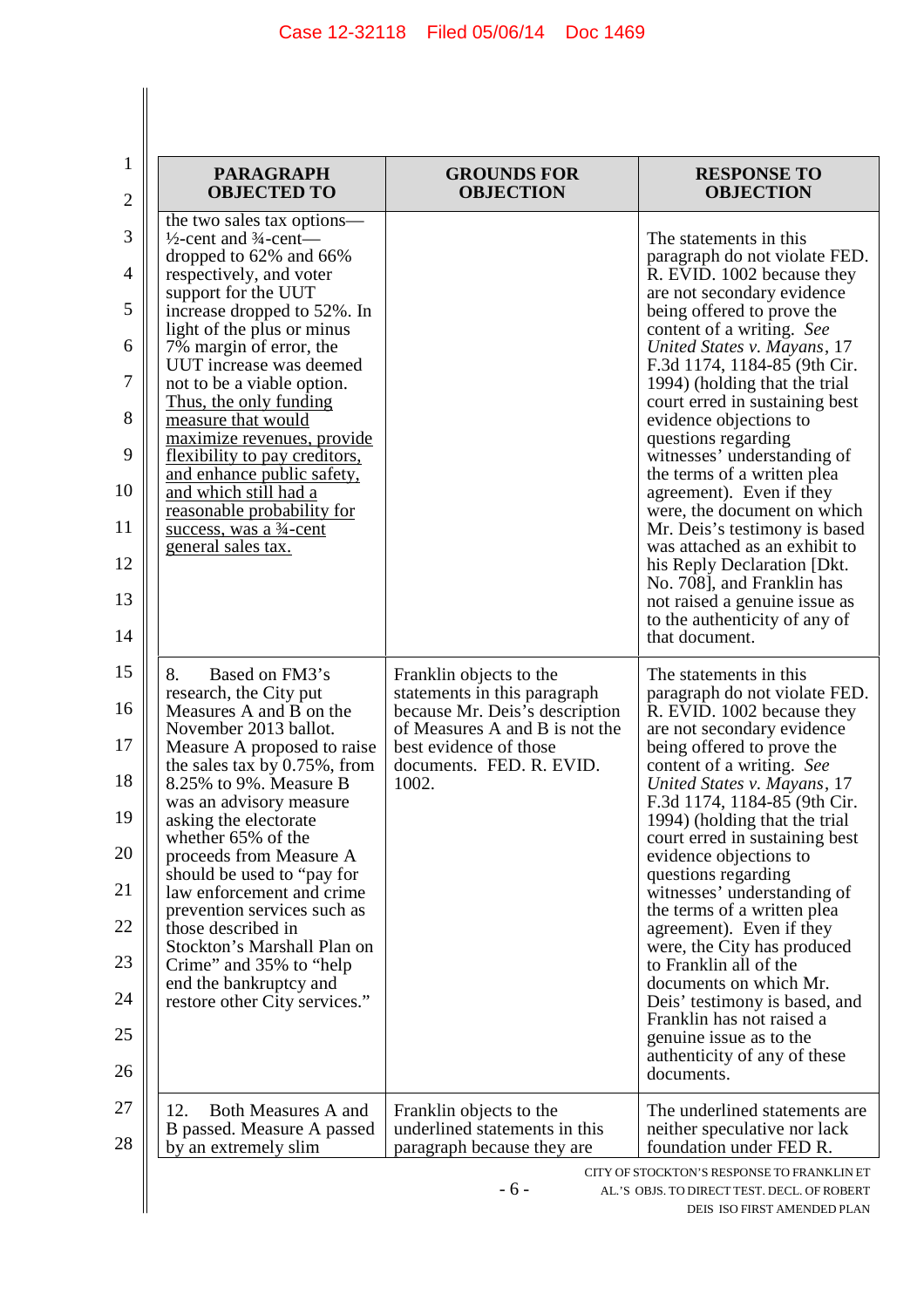| <b>PARAGRAPH</b><br><b>OBJECTED TO</b>                                                                                                                                                                                                                                                                                                                                                                                                                                                                                                                                                                                                                                                                                                | <b>GROUNDS FOR</b><br><b>OBJECTION</b>                                                                                                                                                                                                                                                                                                                                                                                                                                                                                                                                                                        | <b>RESPONSE TO</b><br><b>OBJECTION</b>                                                                                                                                                                                                                                                                                                                                                                                                                                                                                                                                                                                                                                                                                                                                                                                                                                                                                                                                                                                                                                                                         |
|---------------------------------------------------------------------------------------------------------------------------------------------------------------------------------------------------------------------------------------------------------------------------------------------------------------------------------------------------------------------------------------------------------------------------------------------------------------------------------------------------------------------------------------------------------------------------------------------------------------------------------------------------------------------------------------------------------------------------------------|---------------------------------------------------------------------------------------------------------------------------------------------------------------------------------------------------------------------------------------------------------------------------------------------------------------------------------------------------------------------------------------------------------------------------------------------------------------------------------------------------------------------------------------------------------------------------------------------------------------|----------------------------------------------------------------------------------------------------------------------------------------------------------------------------------------------------------------------------------------------------------------------------------------------------------------------------------------------------------------------------------------------------------------------------------------------------------------------------------------------------------------------------------------------------------------------------------------------------------------------------------------------------------------------------------------------------------------------------------------------------------------------------------------------------------------------------------------------------------------------------------------------------------------------------------------------------------------------------------------------------------------------------------------------------------------------------------------------------------------|
| margin. Just 51.86% of<br>voters—14,939 out of a total<br>of 28,808 voting—voted in<br>favor of the measure. Had<br>only 535 of the 14,939 voted<br>yes instead voted no,<br>Measure A would have<br>failed. Measure B passed by<br>a wider margin, with<br>59.27% of voters voting yes.<br><u>Measure A's narrow victory</u><br>confirmed the City's<br>business judgment that the<br>voters likely would not<br>tolerate a tax increase<br>greater than 0.75%, while<br>the comfortable passage of<br>Measure B confirmed that<br>the sales tax increase likely<br>would not have passed if a<br>larger portion of the<br>revenues was dedicated to<br>paying creditors instead of<br>improving public safety and<br>City services. | speculative and lack<br>foundation. FED. R. EVID.<br>602. Franklin further objects to<br>the underlined statements in<br>this paragraph because they<br>contain improper opinion<br>testimony that is not rationally<br>based on Mr. Deis's perception<br>and not helpful to clearly<br>understand Mr. Deis's<br>testimony or to determine a fact<br>in issue. FED. R. EVID. 701.<br>Franklin further objects to the<br>statements in this paragraph<br>because Mr. Deis's description<br>of the election results is not the<br>best evidence of documents<br>providing those results. FED.<br>R. EVID. 1002. | EVID. 602 because they are<br>based upon Mr. Deis'<br>knowledge and experience as<br><b>Stockton's City Manager</b><br>from July 1, 2010 to<br>November 1, 2013 and his<br>other experience, including 33<br>years of managing and<br>trouble-shooting municipal<br>and county finances in three<br>states, as more fully described<br>in $\P$ 1 of his declaration. To<br>the extent necessary, the City<br>will make an offer of proof at<br>trial.<br>The underlined statements are<br>valid lay opinion testimony<br>under FED. R. EVID. 701<br>because they are rationally<br>based on Mr. Deis's<br>perception, helpful to clearly<br>understand his testimony, and<br>helpful to determine at least<br>one fact in issue. The<br>underlined statements are also<br>based on Mr. Deis'<br>knowledge and experience as<br><b>Stockton's City Manager</b><br>from July 1, 2010 to<br>November 1, 2013 and his<br>other experience, including 33<br>years of managing and<br>trouble-shooting municipal<br>and county finances in three<br>states, as more fully described<br>in $\P$ 1 of his declaration. |
|                                                                                                                                                                                                                                                                                                                                                                                                                                                                                                                                                                                                                                                                                                                                       |                                                                                                                                                                                                                                                                                                                                                                                                                                                                                                                                                                                                               | The statements in this<br>paragraph do not violate FED.                                                                                                                                                                                                                                                                                                                                                                                                                                                                                                                                                                                                                                                                                                                                                                                                                                                                                                                                                                                                                                                        |
|                                                                                                                                                                                                                                                                                                                                                                                                                                                                                                                                                                                                                                                                                                                                       |                                                                                                                                                                                                                                                                                                                                                                                                                                                                                                                                                                                                               | R. EVID. 1002 because they<br>are not secondary evidence<br>being offered to prove the                                                                                                                                                                                                                                                                                                                                                                                                                                                                                                                                                                                                                                                                                                                                                                                                                                                                                                                                                                                                                         |
|                                                                                                                                                                                                                                                                                                                                                                                                                                                                                                                                                                                                                                                                                                                                       |                                                                                                                                                                                                                                                                                                                                                                                                                                                                                                                                                                                                               | content of a writing. See<br>United States v. Mayans, 17                                                                                                                                                                                                                                                                                                                                                                                                                                                                                                                                                                                                                                                                                                                                                                                                                                                                                                                                                                                                                                                       |
|                                                                                                                                                                                                                                                                                                                                                                                                                                                                                                                                                                                                                                                                                                                                       |                                                                                                                                                                                                                                                                                                                                                                                                                                                                                                                                                                                                               | F.3d 1174, 1184-85 (9th Cir.<br>1994) (holding that the trial                                                                                                                                                                                                                                                                                                                                                                                                                                                                                                                                                                                                                                                                                                                                                                                                                                                                                                                                                                                                                                                  |
|                                                                                                                                                                                                                                                                                                                                                                                                                                                                                                                                                                                                                                                                                                                                       |                                                                                                                                                                                                                                                                                                                                                                                                                                                                                                                                                                                                               | court erred in sustaining best<br>evidence objections to                                                                                                                                                                                                                                                                                                                                                                                                                                                                                                                                                                                                                                                                                                                                                                                                                                                                                                                                                                                                                                                       |
|                                                                                                                                                                                                                                                                                                                                                                                                                                                                                                                                                                                                                                                                                                                                       |                                                                                                                                                                                                                                                                                                                                                                                                                                                                                                                                                                                                               | questions regarding<br>witnesses' understanding of<br>the terms of a written plea                                                                                                                                                                                                                                                                                                                                                                                                                                                                                                                                                                                                                                                                                                                                                                                                                                                                                                                                                                                                                              |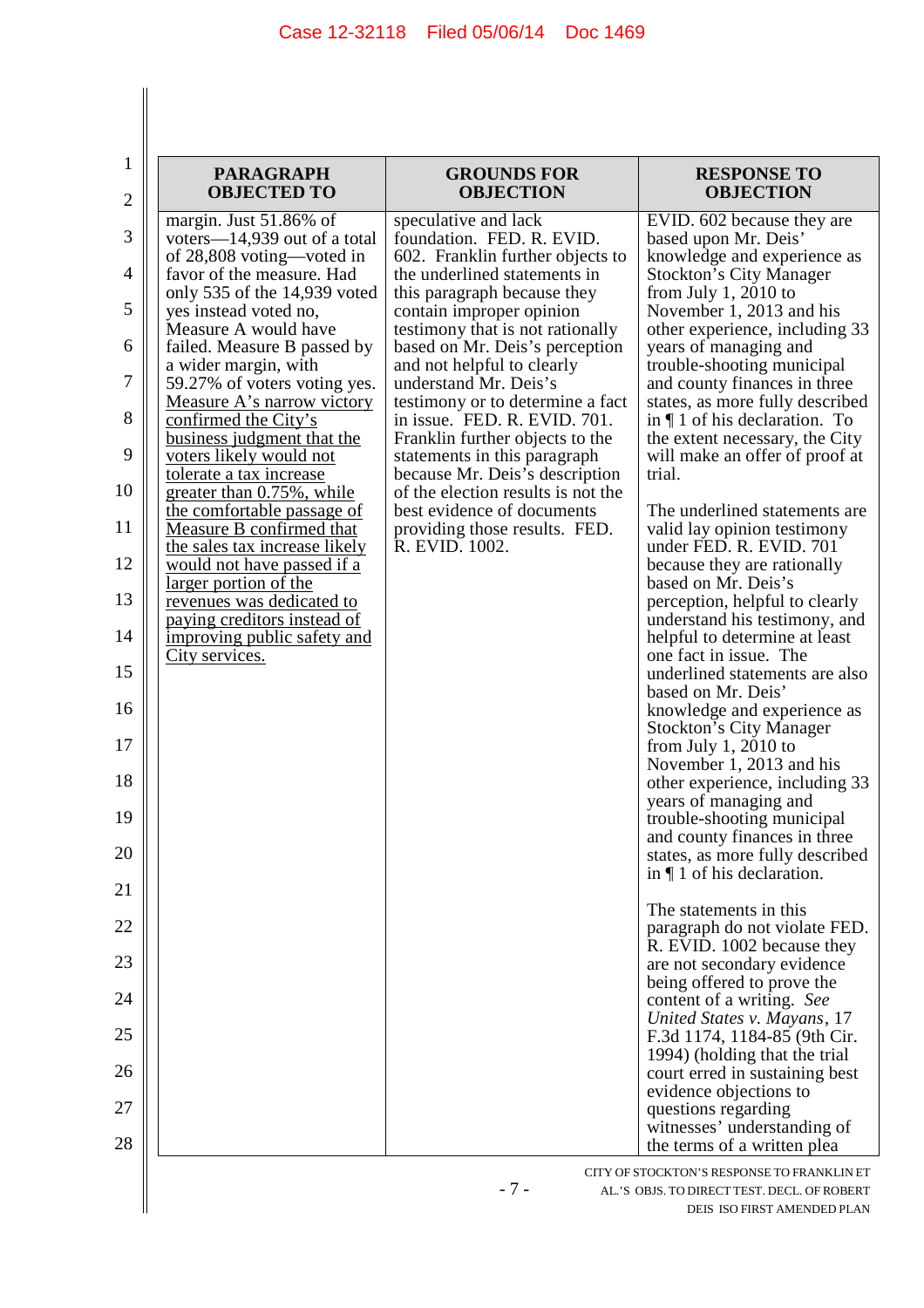| <b>PARAGRAPH</b><br><b>OBJECTED TO</b>                                                                                                                                                                                                                                                                                                                                                                                                                                                                                                                                                                                                                                                                                                                                                                                                                                                                                                                                                                                                                                                                                                | <b>GROUNDS FOR</b><br><b>OBJECTION</b>                                                                                                      | <b>RESPONSE TO</b><br><b>OBJECTION</b>                                                                                                                                                                                                                                                                                                                                                                                                                                                                                                                                                                                                                                                                                                                                                                                                                                                                                                                                                                  |
|---------------------------------------------------------------------------------------------------------------------------------------------------------------------------------------------------------------------------------------------------------------------------------------------------------------------------------------------------------------------------------------------------------------------------------------------------------------------------------------------------------------------------------------------------------------------------------------------------------------------------------------------------------------------------------------------------------------------------------------------------------------------------------------------------------------------------------------------------------------------------------------------------------------------------------------------------------------------------------------------------------------------------------------------------------------------------------------------------------------------------------------|---------------------------------------------------------------------------------------------------------------------------------------------|---------------------------------------------------------------------------------------------------------------------------------------------------------------------------------------------------------------------------------------------------------------------------------------------------------------------------------------------------------------------------------------------------------------------------------------------------------------------------------------------------------------------------------------------------------------------------------------------------------------------------------------------------------------------------------------------------------------------------------------------------------------------------------------------------------------------------------------------------------------------------------------------------------------------------------------------------------------------------------------------------------|
|                                                                                                                                                                                                                                                                                                                                                                                                                                                                                                                                                                                                                                                                                                                                                                                                                                                                                                                                                                                                                                                                                                                                       |                                                                                                                                             | agreement). Even if they<br>were, the City has produced<br>to Franklin all of the<br>documents on which Mr.<br>Deis' testimony is based, and<br>Franklin has not raised a<br>genuine issue as to the<br>authenticity of any of these<br>documents.                                                                                                                                                                                                                                                                                                                                                                                                                                                                                                                                                                                                                                                                                                                                                      |
| 13.<br>Thanks to the passage.<br>of Measure A, the City<br>projects that it will receive<br>\$286 million in additional<br>revenue over the next 10<br>years. <sup>3</sup> While<br>approximately 65% of these<br>revenues are committed to<br>the restoration of police<br>services and crime<br>prevention, the remainder<br>will enable the City to<br>balance its General Fund<br>budget without resorting to<br>additional cuts in vital City<br>services, while at the same<br>time building up the City's<br>reserves. This will put the<br>City on a much more secure<br>financial footing by funding<br>the Plan. It will also restore<br>the viability of the City as a<br>municipality and as a<br>community. However, there<br>will still be other unmet<br>needs of the City that can be<br>addressed only through<br>growth in the local<br>economy.<br>fn3: The tax will sunset<br>when the City achieves<br>economic recovery such that<br>General Fund revenues<br>regain the levels received in<br>fiscal year 2008-09 adjusted<br>for inflation, or in 10 years,<br>whichever comes first.<br>However, the tax may | Franklin objects to the<br>underlined statements in this<br>paragraph because they are<br>improper legal conclusions.<br>FED. R. EVID. 701. | The underlined statements are<br>not improper legal<br>conclusions under FED. R.<br>EVID. 701 because they are<br>based upon Mr. Deis'<br>knowledge and experience as<br><b>Stockton's City Manager</b><br>from July 1, 2010 to<br>November 1, 2013 and his<br>other experience, including 33<br>years of managing and<br>trouble-shooting municipal<br>and county finances in three<br>states, as more fully described<br>in $\P$ 1 of his declaration. See<br>Int'l Ass'n of Firefighters,<br>Local 1186 v. City of Vallejo,<br>48 B.R. 208, 292-93 (B.A.P.<br>9th Cir. 2009) (upholding the<br>bankruptcy court's admission<br>of the testimony of the City of<br>Vallejo's Assistant Finance<br>Director regarding Vallejo's<br>financial conditions and<br>constraints even though the<br>testimony "arguably contained<br>legal conclusions" because the<br>testimony pertained to the<br>"complex[]" area of municipal<br>accounting and promoted<br>"judicial efficiency") (citing<br>FRE 701). |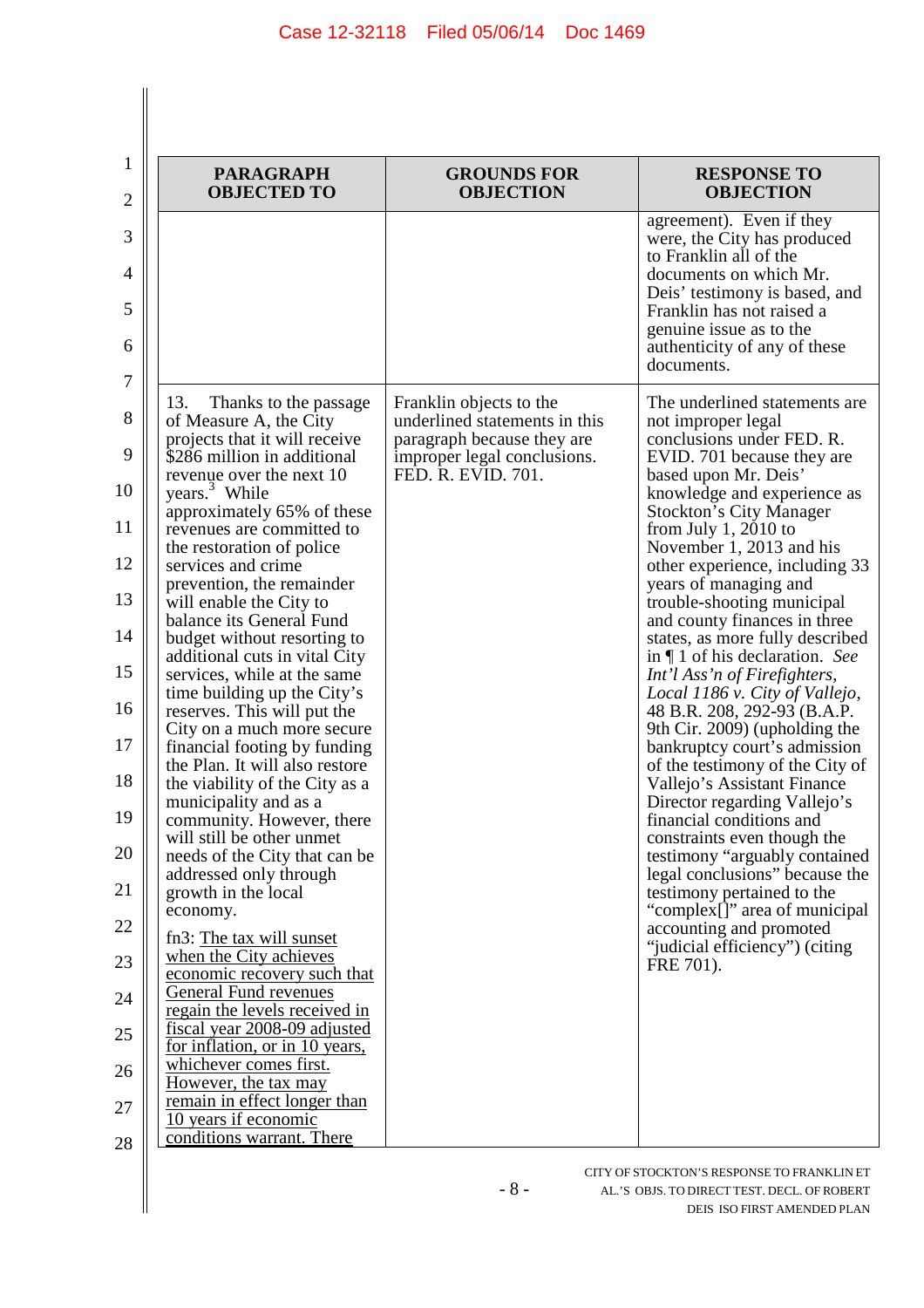| <b>PARAGRAPH</b><br><b>OBJECTED TO</b>                                                                                                                                                                                                                                                                                                                                                                                                                                                                                                                                                                                                                                                                                                                                                                                                                                                                                                                                                                                                                                              | <b>GROUNDS FOR</b><br><b>OBJECTION</b>                                                                                                                                                                                                                                                                                                                                                                            | <b>RESPONSE TO</b><br><b>OBJECTION</b>                                                                                                                                                                                                                                                                                                                                                                                                                                                                                                                                                                                                                  |
|-------------------------------------------------------------------------------------------------------------------------------------------------------------------------------------------------------------------------------------------------------------------------------------------------------------------------------------------------------------------------------------------------------------------------------------------------------------------------------------------------------------------------------------------------------------------------------------------------------------------------------------------------------------------------------------------------------------------------------------------------------------------------------------------------------------------------------------------------------------------------------------------------------------------------------------------------------------------------------------------------------------------------------------------------------------------------------------|-------------------------------------------------------------------------------------------------------------------------------------------------------------------------------------------------------------------------------------------------------------------------------------------------------------------------------------------------------------------------------------------------------------------|---------------------------------------------------------------------------------------------------------------------------------------------------------------------------------------------------------------------------------------------------------------------------------------------------------------------------------------------------------------------------------------------------------------------------------------------------------------------------------------------------------------------------------------------------------------------------------------------------------------------------------------------------------|
| are review provisions that<br>allow the tax to continue if<br>findings are adopted at two<br>noticed public hearings, after<br>hearing the recommendation<br>of the Citizens Advisory<br>Committee, that the<br>revenues are still necessary<br>to carry out the purpose of<br>the tax and that the total<br>compensation of City<br>employees is not excessive<br>relative to other similar<br>public sector employers.<br>The City was barely<br>14.<br>able to sell voters on a tax<br>increase that paid for some<br>of the City's most vital<br>"products": law<br>enforcement, crime<br>prevention, and the<br>restoration of City services.<br>In my experience, it would<br>have been even more<br>difficult, if not impossible,<br>to pass a tax measure<br>devoted solely to paying<br>financial creditors such as<br>Franklin. This was<br>supported by the City's<br>polling. In short, the City<br>asked the voters to pass the<br>highest tax increase that the<br>City thought feasible, and<br>then worked diligently to<br>convince those voters to<br>vote "yes." | Franklin objects to the<br>underlined statements in this<br>paragraph because they offer<br>improper opinion testimony that<br>is not rationally based on Mr.<br>Deis's perception and not<br>helpful to clearly understand<br>Mr. Deis's testimony or to<br>determine a fact in issue. FED.<br>R. EVID. 701.                                                                                                     | The underlined statements are<br>valid lay opinion testimony<br>under FED. R. EVID. 701<br>because they are rationally<br>based on Mr. Deis's<br>perception, helpful to clearly<br>understand his testimony, and<br>helpful to determine at least<br>one fact in issue. The<br>underlined statements are also<br>based on Mr. Deis'<br>knowledge and experience as<br><b>Stockton's City Manager</b><br>from July $1, 2010$ to<br>November 1, 2013 and his<br>other experience, including 33<br>years of managing and<br>trouble-shooting municipal<br>and county finances in three<br>states, as more fully described<br>in $\P$ 1 of his declaration. |
| Having successfully,<br>15.<br>albeit barely, passed<br>Measure A, I believe that it<br>is unlikely that the City's<br>residents would support<br>another tax increase in the<br>near future. I do not believe<br>that Measure A would have<br>passed without the strong<br><u>but expensive campaign</u><br>financed by the business<br>community, and based on<br>my extensive interaction                                                                                                                                                                                                                                                                                                                                                                                                                                                                                                                                                                                                                                                                                        | Franklin objects to the<br>underlined statements in this<br>paragraph because they assume<br>facts not in evidence, misstate<br>Franklin's arguments, are<br>speculative and lack<br>foundation. FED. R. EVID.<br>602. Franklin further objects to<br>the underlined statements in<br>this paragraph because they<br>offer improper opinion<br>testimony that is not rationally<br>based on Mr. Deis's perception | The underlined statements do<br>not assume facts not in<br>evidence, are not speculative,<br>and do not lack foundation<br>under FED R. EVID. 602<br>because they are based on Mr.<br>Deis' knowledge and<br>experience as Stockton's City<br>Manager from July 1, 2010 to<br>November 1, 2013 and his<br>other experience, including 33<br>years of managing and<br>trouble-shooting municipal                                                                                                                                                                                                                                                         |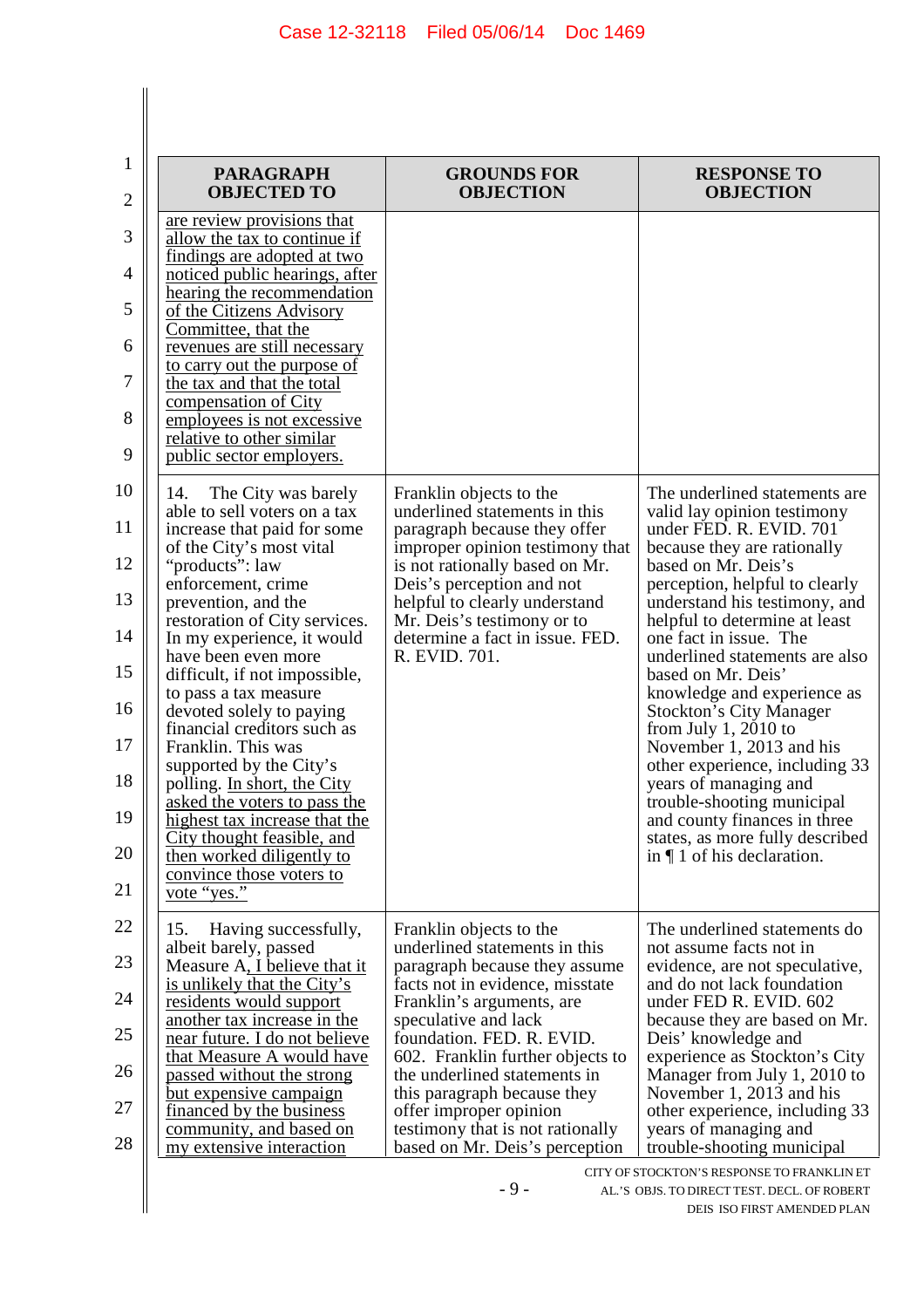| <b>PARAGRAPH</b><br><b>OBJECTED TO</b>                                                 | <b>GROUNDS FOR</b><br><b>OBJECTION</b>                           | <b>RESPONSE TO</b><br><b>OBJECTION</b>                                                   |
|----------------------------------------------------------------------------------------|------------------------------------------------------------------|------------------------------------------------------------------------------------------|
| with that community, I do<br>not believe that it has the                               | and not helpful to clearly<br>understand Mr. Deis's              | and county finances in three<br>states, as more fully described                          |
| interest or wherewithal to<br><u>fund another campaign for</u>                         | testimony or to determine a fact<br>in issue. FED. R. EVID. 701. | in $\P$ 1 of his declaration. To<br>the extent necessary, the City                       |
| more tax increases. Were<br>the City's bankruptcy case<br>dismissed, it could not, as  |                                                                  | will make an offer of proof at<br>trial. Further, whether the<br>underlined statements   |
| Franklin seems to suggest,<br><u>raise yet more tax revenue at</u>                     |                                                                  | misstate Franklin's arguments<br>$-$ which they do not $-$ is not a                      |
| the drop of a hat. Following<br>the passage of Measure A,                              |                                                                  | proper objection under FED.<br>R. EVID. 602 and should be                                |
| the City's 9% sales tax rate<br>is now among the highest in                            |                                                                  | disregarded.                                                                             |
| the state. <sup>4</sup> More<br>importantly, it is among the                           |                                                                  | The underlined statements are<br>valid lay opinion testimony                             |
| highest among nearby cities,<br>which compete with                                     |                                                                  | under FED. R. EVID. 701<br>because they are rationally                                   |
| Stockton for business.<br>Manteca, Sacramento and                                      |                                                                  | based on Mr. Deis's<br>perception, helpful to clearly                                    |
| Tracy all have an 8.5% sales<br>tax rate, and Lodi and Elk<br>Grove have an 8% rate.   |                                                                  | understand his testimony, and<br>helpful to determine at least<br>one fact in issue. The |
| Modesto, whose attempt to<br>increase its sales tax rate by                            |                                                                  | underlined statements are also<br>based on Mr. Deis'                                     |
| 1% was rejected by voters in<br>the November 2013                                      |                                                                  | knowledge and experience as<br><b>Stockton's City Manager</b>                            |
| election, has a 7.625% rate.<br>These cities now have a                                |                                                                  | from July $1, 2010$ to<br>November 1, 2013 and his                                       |
| measurable advantage in the<br>competition for business by                             |                                                                  | other experience, including 33<br>years of managing and                                  |
| virtue of their lower sales<br>tax rates.                                              |                                                                  | trouble-shooting municipal<br>and county finances in three                               |
| fn4: There are 125 cities<br>with a 9% tax statewide,                                  |                                                                  | states.                                                                                  |
| representing 10.93 million of<br>the total 30.78 million                               |                                                                  |                                                                                          |
| residents of cities, or 35.5%<br>of the total city population in                       |                                                                  |                                                                                          |
| California. There are 258<br>cities with a lower sales tax                             |                                                                  |                                                                                          |
| rate, and only 18 with a rate<br>higher than 9%. A true and<br>correct copy of a table |                                                                  |                                                                                          |
| collecting the Board of<br>Equalization's data on tax                                  |                                                                  |                                                                                          |
| rates with the California<br>Department of Finance's                                   |                                                                  |                                                                                          |
| data on population is<br>attached hereto as Exhibit A.                                 |                                                                  |                                                                                          |
| Moreover, the City<br>16.                                                              | Franklin objects to the                                          | The underlined statements are                                                            |

 $\Big\|$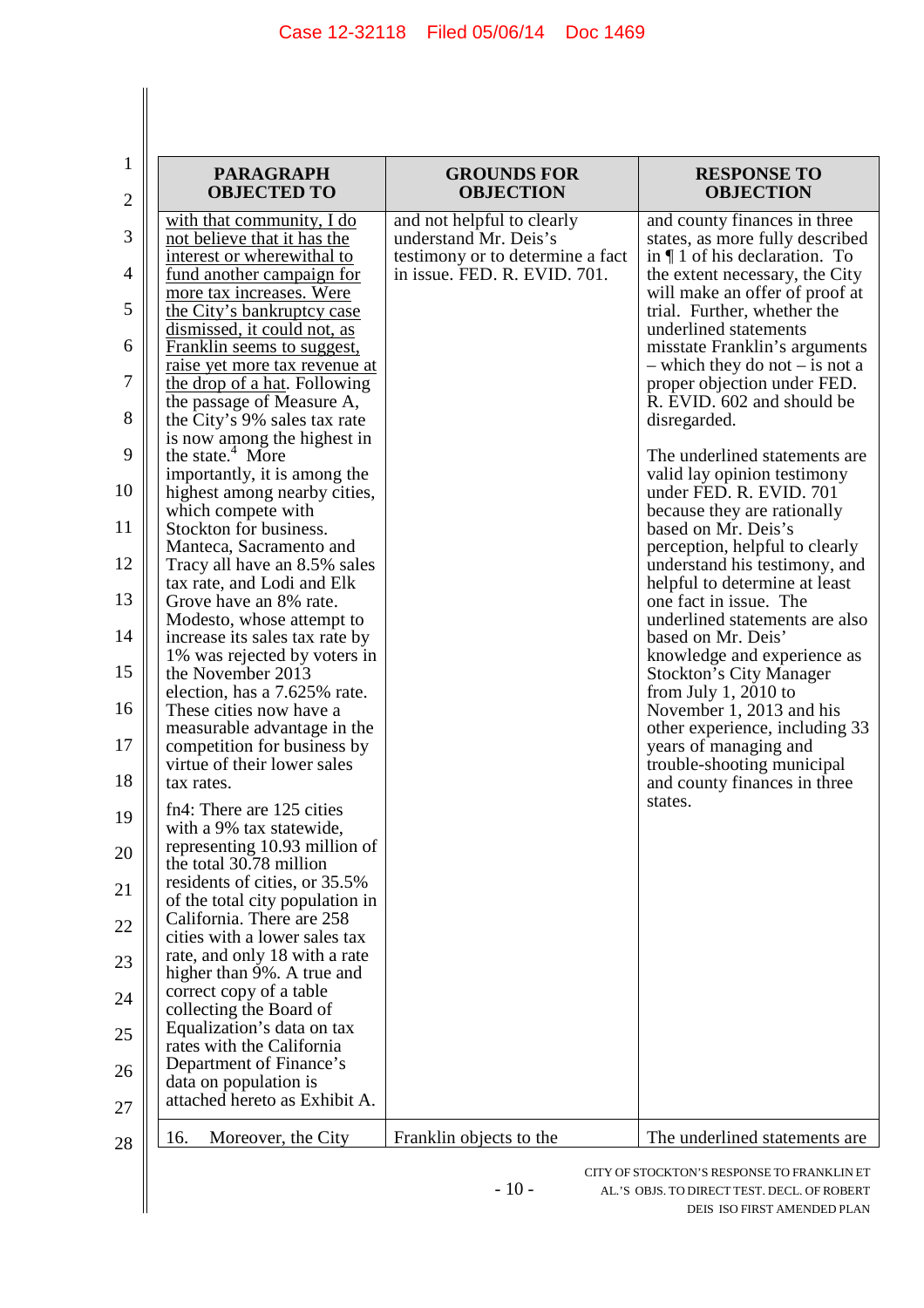| <b>PARAGRAPH</b><br><b>OBJECTED TO</b>                                                                                                                                                                                                                                                                                                                                                                                                                                                                                                                                                                                                                                                                               | <b>GROUNDS FOR</b><br><b>OBJECTION</b>                                                                                                                                                                                                                                                                                                                                                                                           | <b>RESPONSE TO</b><br><b>OBJECTION</b>                                                                                                                                                                                                                                                                                                                                                                                                                                                                                                                                                                                                                                                                                                                                                                                                                                                                                                                                                                                                                                                                            |
|----------------------------------------------------------------------------------------------------------------------------------------------------------------------------------------------------------------------------------------------------------------------------------------------------------------------------------------------------------------------------------------------------------------------------------------------------------------------------------------------------------------------------------------------------------------------------------------------------------------------------------------------------------------------------------------------------------------------|----------------------------------------------------------------------------------------------------------------------------------------------------------------------------------------------------------------------------------------------------------------------------------------------------------------------------------------------------------------------------------------------------------------------------------|-------------------------------------------------------------------------------------------------------------------------------------------------------------------------------------------------------------------------------------------------------------------------------------------------------------------------------------------------------------------------------------------------------------------------------------------------------------------------------------------------------------------------------------------------------------------------------------------------------------------------------------------------------------------------------------------------------------------------------------------------------------------------------------------------------------------------------------------------------------------------------------------------------------------------------------------------------------------------------------------------------------------------------------------------------------------------------------------------------------------|
| must now demonstrate that<br>it will use the revenues<br>created by Measure A to set<br>Stockton on a secure fiscal<br>path. The City's voters will<br>surely view any additional<br>tax increases in the near<br>term with skepticism. The<br><u>City needs to prove that it is</u><br>a good steward of the new<br>sales tax proceeds and must<br>follow through on its<br>commitments of reducing<br>crime and implementing the<br>Marshall Plan on Crime.<br>This will take years to<br>accomplish. Before any<br>more taxes are considered,<br>the City will also have to<br>identify future needs that<br>resonate with the citizenry.<br>Paying more money to<br>creditors will likely not be<br>one of them. | underlined statements in this<br>paragraph because they are<br>speculative and lack foundation.<br>FED. R. EVID. 602. Franklin<br>further objects to the statements<br>in this paragraph because they<br>offer improper opinion<br>testimony that is not rationally<br>based on Mr. Deis's perception<br>and not helpful to clearly<br>understand Mr. Deis's<br>testimony or to determine a fact<br>in issue. FED. R. EVID. 701. | not speculative and do not<br>lack foundation under FED R.<br>EVID. 602 because they are<br>based on Mr. Deis'<br>knowledge and experience as<br><b>Stockton's City Manager</b><br>from July 1, 2010 to<br>November 1, 2013 and his<br>other experience, including 33<br>years of managing and<br>trouble-shooting municipal<br>and county finances in three<br>states, as more fully described<br>in $\P$ 1 of his declaration. To<br>the extent necessary, the City<br>will make an offer of proof at<br>trial.<br>The statements in this<br>paragraph are valid lay<br>opinion testimony under FED.<br>R. EVID. 701 because they<br>are rationally based on Mr.<br>Deis's perception, helpful to<br>clearly understand his<br>testimony, and helpful to<br>determine at least one fact in<br>issue. The underlined<br>statements are also based on<br>Mr. Deis' knowledge and<br>experience as Stockton's City<br>Manager from July 1, 2010 to<br>November 1, 2013 and his<br>other experience, including 33<br>years of managing and<br>trouble-shooting municipal<br>and county finances in three<br>states. |
| 17.<br>Franklin's arguments<br>that the City should raise its<br>UUT rate miss the mark. In<br>2004, the City was forced to<br>reduce the UUT from 8% to                                                                                                                                                                                                                                                                                                                                                                                                                                                                                                                                                             | Franklin objects to the<br>underlined statements in this<br>paragraph because they assume<br>facts not in evidence and<br>misstate Franklin's arguments.                                                                                                                                                                                                                                                                         | The underlined statements do<br>not assume facts not in<br>evidence, and Franklin has<br>not identified what facts it<br>alleges the statements assume.                                                                                                                                                                                                                                                                                                                                                                                                                                                                                                                                                                                                                                                                                                                                                                                                                                                                                                                                                           |
| 6% in order to prevent<br>challengers from bringing a<br>ballot measure to reduce the<br>UUT to 2% or 0%. Political<br>pressure against increasing<br>the UUT remains strong.<br>The City placed Measure U<br>on the November 4, 2008                                                                                                                                                                                                                                                                                                                                                                                                                                                                                |                                                                                                                                                                                                                                                                                                                                                                                                                                  | Further, whether the<br>underlined statements<br>misstate Franklin's arguments<br>$-$ which they do not $-$ is not a<br>proper objection under FED.<br>R. EVID. 602 and should be<br>disregarded.                                                                                                                                                                                                                                                                                                                                                                                                                                                                                                                                                                                                                                                                                                                                                                                                                                                                                                                 |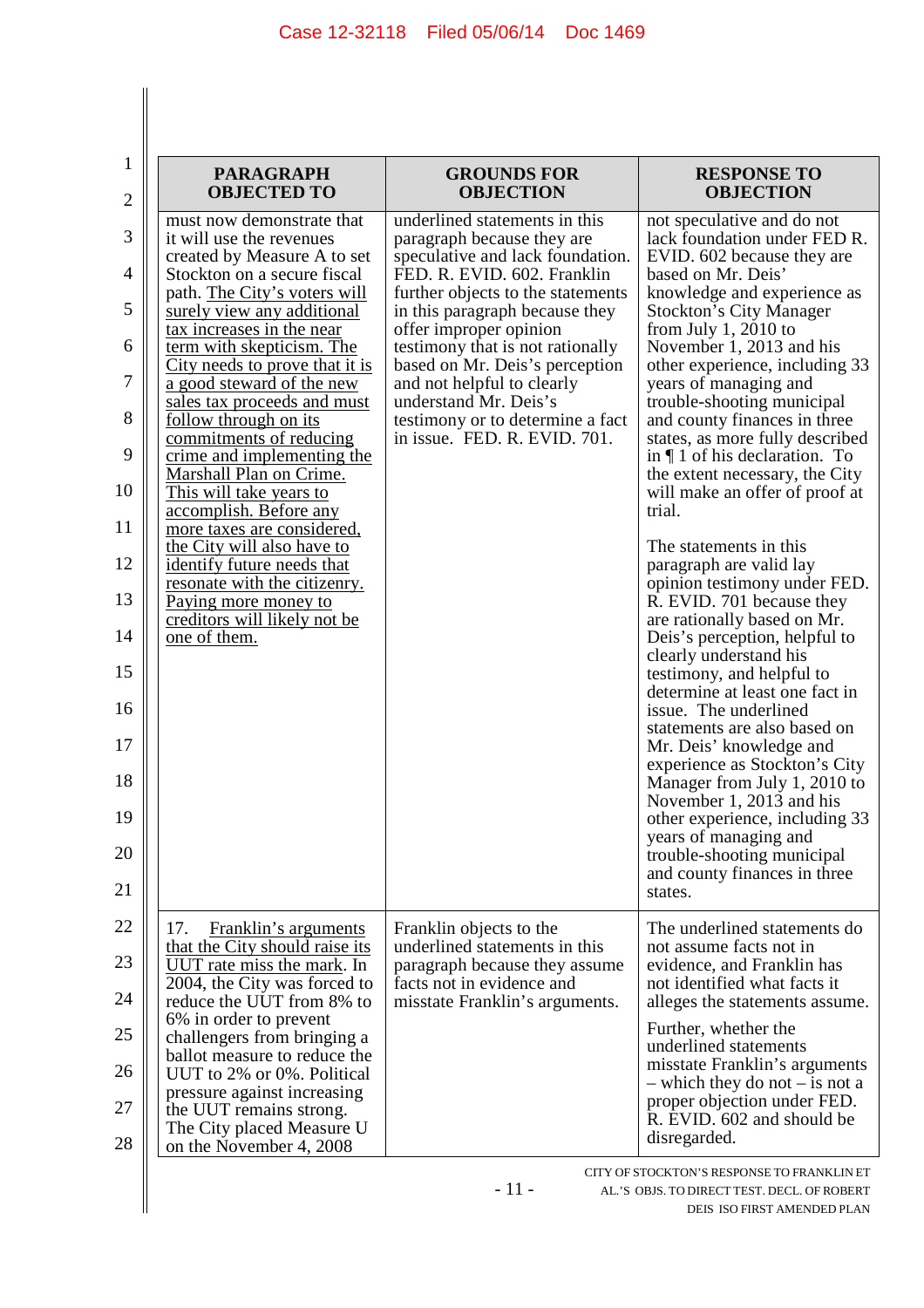$\begin{array}{c} \hline \end{array}$ 

| $\mathbf{1}$   | <b>PARAGRAPH</b><br><b>OBJECTED TO</b>                      | <b>GROUNDS FOR</b><br><b>OBJECTION</b>                          | <b>RESPONSE TO</b><br><b>OBJECTION</b>                   |
|----------------|-------------------------------------------------------------|-----------------------------------------------------------------|----------------------------------------------------------|
| $\overline{c}$ | ballot, which the voters                                    |                                                                 |                                                          |
| 3              | passed. The purpose of                                      |                                                                 |                                                          |
|                | Measure U was to                                            |                                                                 |                                                          |
| 4              | modernize the current UUT                                   |                                                                 |                                                          |
|                | ordinance to treat taxpayers                                |                                                                 |                                                          |
| 5              | equally regardless of what                                  |                                                                 |                                                          |
|                | technology they used for                                    |                                                                 |                                                          |
| 6              | telecommunication and                                       |                                                                 |                                                          |
| 7              | video services. Specifically,<br>it was intended to protect |                                                                 |                                                          |
|                | the tax from litigation                                     |                                                                 |                                                          |
| 8              | alleging that local phone                                   |                                                                 |                                                          |
|                | taxes should have been                                      |                                                                 |                                                          |
| 9              | repealed when the federal                                   |                                                                 |                                                          |
|                | government ceased taxing                                    |                                                                 |                                                          |
| 10             | long-distance calls in 2006.                                |                                                                 |                                                          |
| 11             | It also was intended to                                     |                                                                 |                                                          |
|                | extend the tax to new<br>technologies such as text          |                                                                 |                                                          |
| 12             | messaging. In order to                                      |                                                                 |                                                          |
|                | convince voters to support                                  |                                                                 |                                                          |
| 13             | the extension of the UUT to                                 |                                                                 |                                                          |
|                | new technologies, Measure                                   |                                                                 |                                                          |
| 14             | U included a commitment to                                  |                                                                 |                                                          |
|                | maintain the UUT at no                                      |                                                                 |                                                          |
| 15             | higher than 6%.                                             |                                                                 |                                                          |
| 16             | 18.<br>Any subsequent effort                                | Franklin objects to the                                         | The underlined statements are                            |
|                | to increase the UUT would                                   | underlined statements in this                                   | sufficiently clear and are                               |
| 17             | run afoul of this pledge, and                               | paragraph because they are                                      | neither speculative nor lack                             |
|                | the FM3 polling results                                     | vague, speculative and lack                                     | foundation under FED. R.                                 |
| 18             | discussed above indicated a                                 | foundation. FED. R. EVID.                                       | EVID. 602 because they are                               |
|                | low a probability of a UUT                                  | 602. Franklin further objects to                                | based on Mr. Deis'                                       |
| 19             | increase passing. The                                       | the statements in this paragraph                                | knowledge and experience as                              |
| 20             | language of Measure A                                       | because they contain improper                                   | <b>Stockton's City Manager</b>                           |
|                | polled initially at 71%<br>support and wound up with        | opinion testimony that is not<br>rationally based on Mr. Deis's | from July $1,2010$ to<br>November 1, 2013 and his        |
| 21             | only 51.86% "yes" votes                                     | perception and not helpful to                                   | other experience, including 33                           |
|                | after a bitter campaign. The                                | clearly understand Mr. Deis's                                   | years of managing and                                    |
| 22             | 2% UUT alone polled                                         | testimony or to determine a fact                                | trouble-shooting municipal                               |
|                | initially at only 49%-66%                                   | in issue. FED. R. EVID. 701.                                    | and county finances in three                             |
| 23             | support, which indicates it                                 | Franklin further objects to the                                 | states, as more fully described                          |
|                | would not have survived a                                   | statements in this paragraph                                    | in $\P$ 1 of his declaration. To                         |
| 24             | hard-fought electoral battle                                | because Mr. Deis's description                                  | the extent necessary, the City                           |
| 25             | like the one that occurred in<br>November 2013. A 2%        | of the FM3 report is not the<br>best evidence of that document. | will make an offer of proof at<br>trial.                 |
|                | UUT, combined with a $\frac{1}{2}$ -                        | FED. R. EVID. 1002.                                             |                                                          |
| 26             | cent sales tax, secured only                                |                                                                 | The statements in this                                   |
|                | 39% polling support in the                                  |                                                                 | paragraph are valid lay                                  |
| 27             | FM3 poll. Voters are as                                     |                                                                 | opinion testimony under FED.                             |
| 28             | <u>unlikely to be supportive of</u>                         |                                                                 | R. EVID. 701 because they<br>are rationally based on Mr. |
|                | enacting two different taxes                                |                                                                 |                                                          |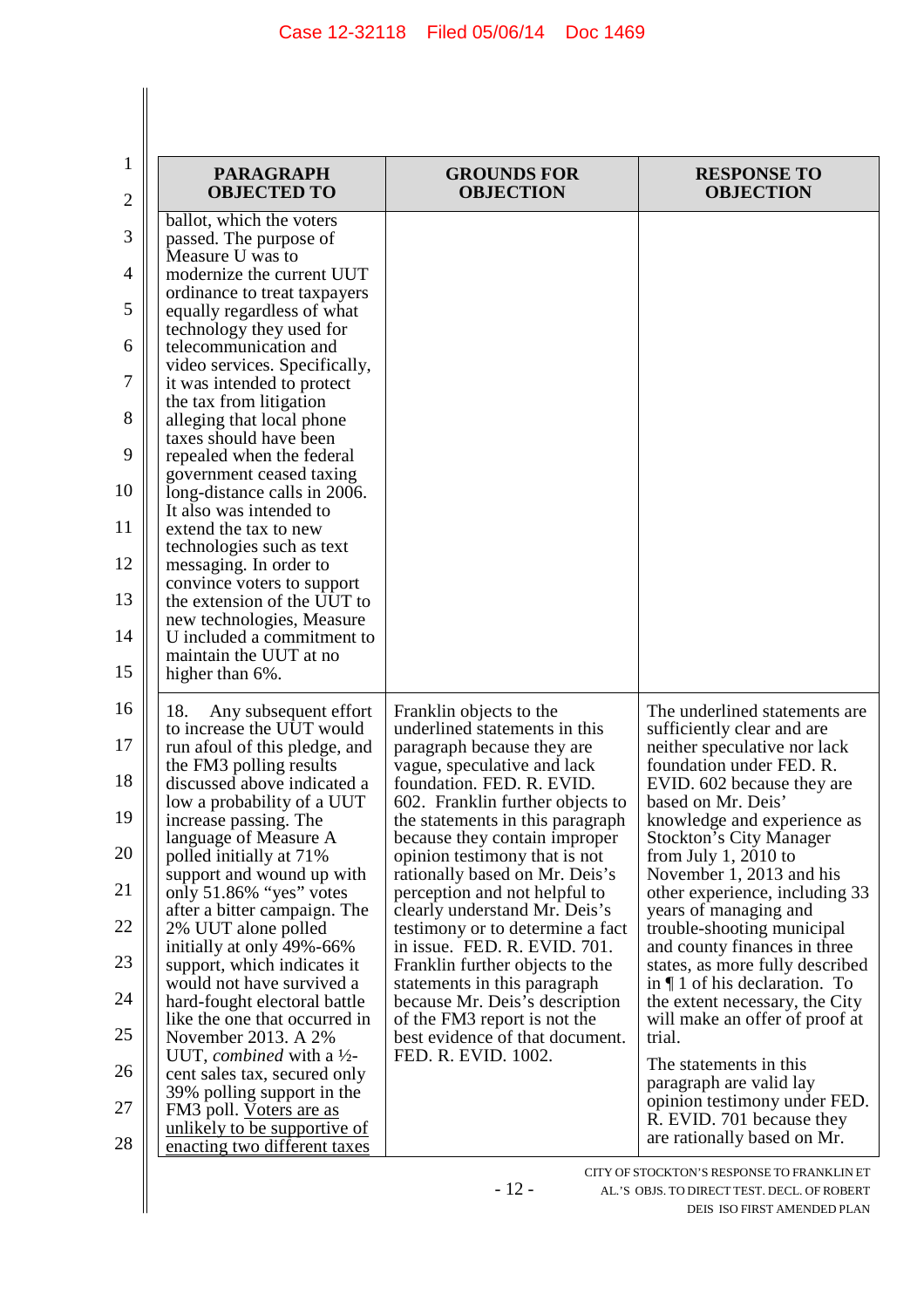| <b>PARAGRAPH</b><br><b>OBJECTED TO</b>                                                                                                                                   | <b>GROUNDS FOR</b><br><b>OBJECTION</b>                                                                                                                                                          | <b>RESPONSE TO</b><br><b>OBJECTION</b>                                                                                                                                         |
|--------------------------------------------------------------------------------------------------------------------------------------------------------------------------|-------------------------------------------------------------------------------------------------------------------------------------------------------------------------------------------------|--------------------------------------------------------------------------------------------------------------------------------------------------------------------------------|
| through two back-to-back<br>elections as they would be<br>doing it in a single election,<br>and would accuse the City<br>of misleading them on<br>Measures A and B. As I |                                                                                                                                                                                                 | Deis's perception, helpful to<br>clearly understand his<br>testimony, and helpful to<br>determine at least one fact in<br>issue. The statements are also<br>based on Mr. Deis' |
| mention above, the UUT is<br>neither a popular tax nor one<br>that is well understood by<br>the voting public. The UUT<br>has little chance of being                     |                                                                                                                                                                                                 | knowledge and experience as<br><b>Stockton's City Manager</b><br>from July $1, 2010$ to<br>November 1, 2013 and his<br>other experience, including 33                          |
| increased in the near future,<br>and raising it is simply not a<br>viable option.                                                                                        |                                                                                                                                                                                                 | years of managing and<br>trouble-shooting municipal<br>and county finances in three<br>states.                                                                                 |
|                                                                                                                                                                          |                                                                                                                                                                                                 | The statements in this<br>paragraph do not violate FED.<br>R. EVID. 1002 because they<br>are not secondary evidence                                                            |
|                                                                                                                                                                          |                                                                                                                                                                                                 | being offered to prove the<br>content of a writing. See<br>United States v. Mayans, 17                                                                                         |
|                                                                                                                                                                          |                                                                                                                                                                                                 | F.3d 1174, 1184-85 (9th Cir.<br>1994) (holding that the trial<br>court erred in sustaining best<br>evidence objections to                                                      |
|                                                                                                                                                                          |                                                                                                                                                                                                 | questions regarding<br>witnesses' understanding of<br>the terms of a written plea<br>agreement). Even if they                                                                  |
|                                                                                                                                                                          |                                                                                                                                                                                                 | were, the document on which<br>Mr. Deis's testimony is based<br>was attached as an exhibit to<br>his Reply Declaration [Dkt.                                                   |
|                                                                                                                                                                          |                                                                                                                                                                                                 | No. 708], and Franklin has<br>not raised a genuine issue as<br>to the authenticity of any of<br>that document.                                                                 |
| 20.<br>It has been a long and<br>difficult journey to wrestle<br>control of the City's<br>finances back from the<br>vested interests that had<br>shoved City management  | Franklin objects to the<br>statements in this paragraph<br>because they are vague and lack<br>foundation. FED. R. EVID.<br>602. Franklin further objects to<br>the statements in this paragraph | The statements in this<br>paragraph are sufficiently<br>clear and do not lack<br>foundation under FED. R.<br>EVID. 602 because they are<br>based on Mr. Deis'                  |
| aside and pursued their own<br>goals with vigor and<br>success. When I arrived at<br>Stockton, the staff was<br>demoralized and unsure of<br>the future, mediocrity was  | because they contain improper<br>opinion testimony that is not<br>rationally based on Mr. Deis's<br>perception and not helpful to<br>clearly determine a fact in issue.<br>FED. R. EVID. 701.   | knowledge and experience as<br><b>Stockton's City Manager</b><br>from July 1, 2010 to<br>November 1, 2013 and his<br>other experience, including 33<br>years of managing and   |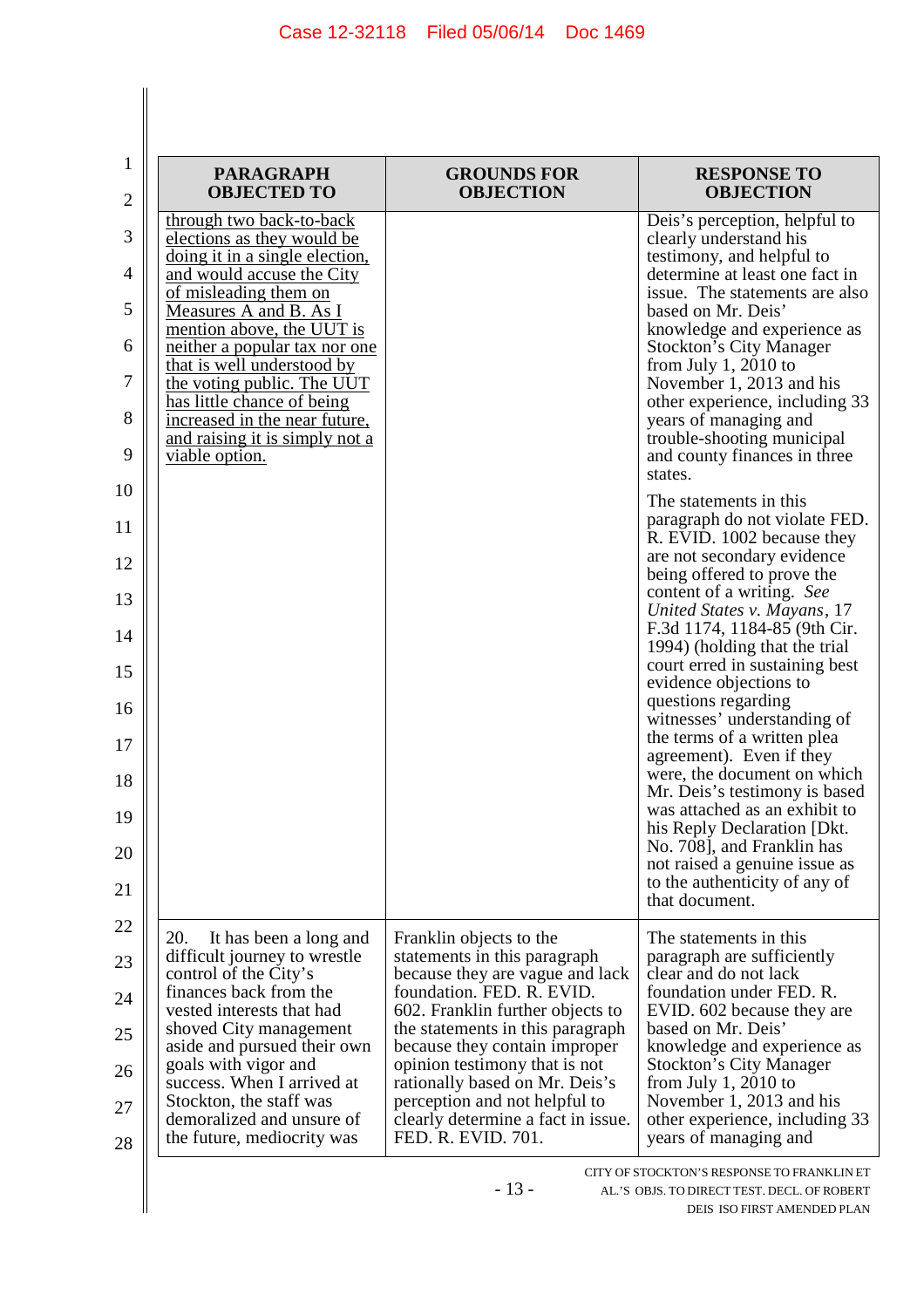$\begin{array}{c} \hline \end{array}$ 

| $\mathbf{1}$ | <b>PARAGRAPH</b>                                            | <b>GROUNDS FOR</b>                                       | <b>RESPONSE TO</b>                                         |
|--------------|-------------------------------------------------------------|----------------------------------------------------------|------------------------------------------------------------|
| 2            | <b>OBJECTED TO</b>                                          | <b>OBJECTION</b>                                         | <b>OBJECTION</b>                                           |
|              | the norm, and very few staff                                |                                                          | trouble-shooting municipal                                 |
| 3            | took seriously the need to be                               |                                                          | and county finances in three                               |
|              | disciplined and good                                        |                                                          | states, as more fully described                            |
| 4            | stewards of the public trust                                |                                                          | in $\P$ 1 of his declaration. To                           |
|              | and resources. I took this                                  |                                                          | the extent necessary, the City                             |
| 5            | assignment on July 1, 2010,                                 |                                                          | will make an offer of proof at<br>trial.                   |
| 6            | because the relatively new<br>City Council understood       |                                                          |                                                            |
|              | that there was something                                    |                                                          | The statements in this                                     |
| 7            | wrong, and because they                                     |                                                          | paragraph are valid lay                                    |
|              | shared a similar "good                                      |                                                          | opinion testimony under FED.                               |
| 8            | government" value system.                                   |                                                          | R. EVID. 701 because they                                  |
|              | They just needed help in                                    |                                                          | are rationally based on Mr.                                |
| 9            | getting to the bottom of                                    |                                                          | Deis's perception, helpful to                              |
|              | things and to be provided                                   |                                                          | clearly understand his<br>testimony, and helpful to        |
| 10           | options for dealing with the                                |                                                          | determine at least one fact in                             |
|              | City's problems. This was a                                 |                                                          | issue. The statements are also                             |
| 11           | key start to the City's                                     |                                                          | based on Mr. Deis'                                         |
|              | turnaround. That is why I                                   |                                                          | knowledge and experience as                                |
| 12           | was willing to take on this                                 |                                                          | <b>Stockton's City Manager</b>                             |
| 13           | challenge. The interplay<br>between financial self-         |                                                          | from July 1, 2010 to                                       |
|              | interests (e.g. labor,                                      |                                                          | November 1, 2013 and his                                   |
| 14           | developers, etc.) and the                                   |                                                          | other experience, including 33                             |
|              | governing body and senior                                   |                                                          | years of managing and                                      |
| 15           | management often goes                                       |                                                          | trouble-shooting municipal                                 |
|              | unnoticed. In my opinion,                                   |                                                          | and county finances in three                               |
| 16           | this interplay and how the                                  |                                                          | states.                                                    |
|              | City makes decisions with                                   |                                                          |                                                            |
| 17           | large financial                                             |                                                          |                                                            |
|              | consequences, are key to                                    |                                                          |                                                            |
| 18           | evaluating future viability<br>and the relative risk of the |                                                          |                                                            |
| 19           | City winding up in                                          |                                                          |                                                            |
|              | bankruptcy court again.                                     |                                                          |                                                            |
| 20           |                                                             |                                                          |                                                            |
| 21           | 21.<br>Practitioners of local                               | Franklin objects to the<br>underlined statements in this | The underlined statements in<br>this paragraph do not lack |
|              | government management,<br><i>i.e.</i> International City    | paragraph because they lack                              | foundation under FED. R.                                   |
| 22           | <b>Management Association</b>                               | foundation. FED. R. EVID.                                | EVID. 602 because they are                                 |
|              | (ICMA), measure municipal                                   | 602.                                                     | based on Mr. Deis'                                         |
| 23           | sustainability according to                                 |                                                          | knowledge and experience as                                |
|              | four criteria: cash solvency,                               |                                                          | <b>Stockton's City Manager</b>                             |
| 24           | budgetary solvency, service-                                |                                                          | from July 1, $2010$ to                                     |
| 25           | level solvency and long-                                    |                                                          | November 1, 2013 and his                                   |
|              | term solvency. Cash                                         |                                                          | other experience, including 33                             |
| 26           | solvency is the relative<br>ability to generate cash to     |                                                          | years of managing and<br>trouble-shooting municipal        |
|              | pay bills when they become                                  |                                                          | and county finances in three                               |
| 27           | due. Budgetary solvency is                                  |                                                          | states, as more fully described                            |
|              | the relative ability to fully                               |                                                          | in $\P$ 1 of his declaration. To                           |
| 28           | budget and generate                                         |                                                          | the extent necessary, the City                             |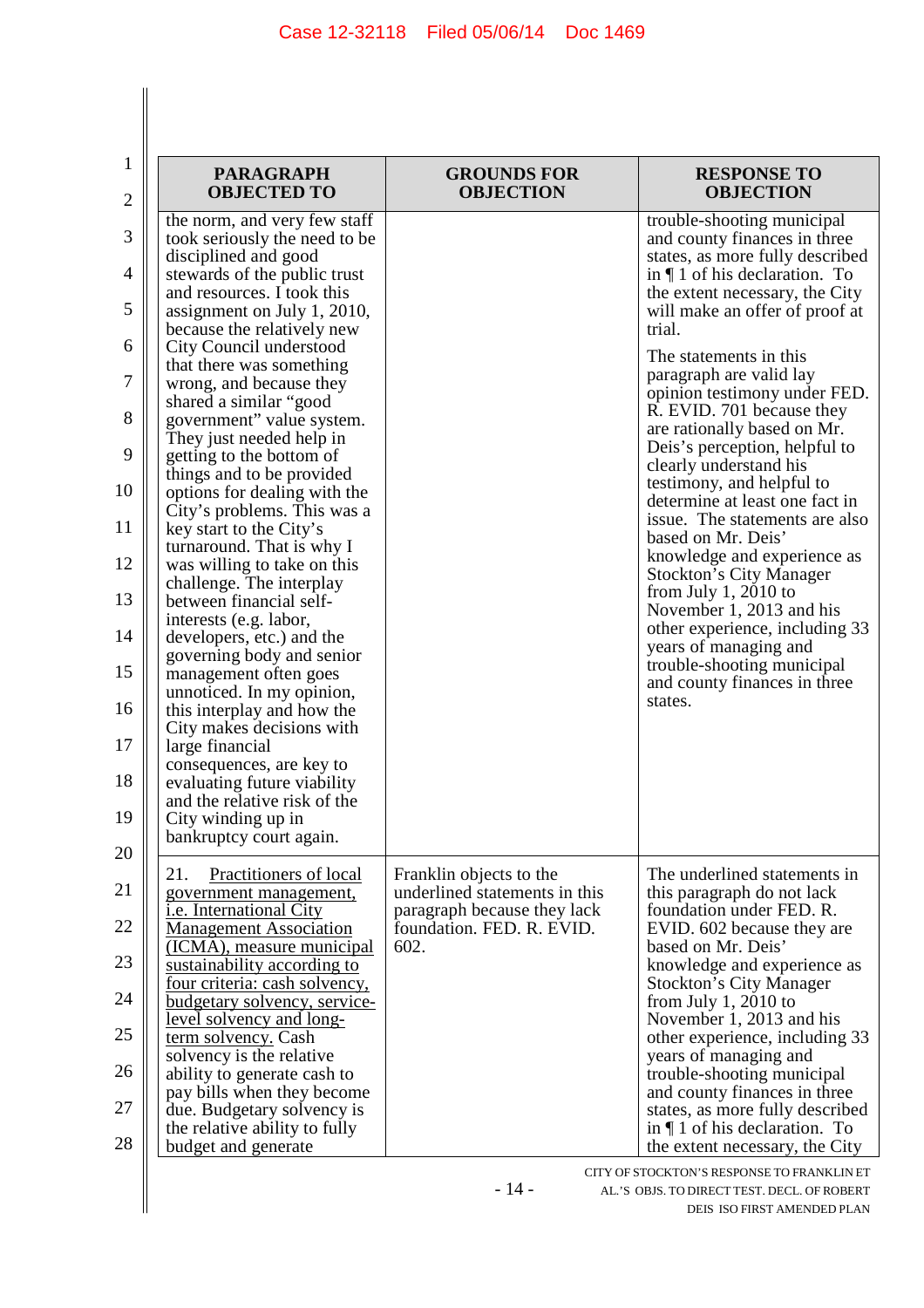$\begin{array}{c} \hline \end{array}$ 

| 1  | <b>PARAGRAPH</b>                                                | <b>GROUNDS FOR</b>                                                | <b>RESPONSE TO</b>                                              |
|----|-----------------------------------------------------------------|-------------------------------------------------------------------|-----------------------------------------------------------------|
| 2  | <b>OBJECTED TO</b>                                              | <b>OBJECTION</b>                                                  | <b>OBJECTION</b>                                                |
|    | adequate resources to cover                                     |                                                                   | will make an offer of proof at                                  |
| 3  | expenditures over a budget                                      |                                                                   | trial.                                                          |
| 4  | cycle. Service insolvency is                                    |                                                                   |                                                                 |
|    | the relative ability to<br>provide adequate services to         |                                                                   |                                                                 |
| 5  | meet the health, safety and                                     |                                                                   |                                                                 |
|    | welfare needs of its citizens.                                  |                                                                   |                                                                 |
| 6  | Long-term solvency is the                                       |                                                                   |                                                                 |
|    | ability to balance revenues                                     |                                                                   |                                                                 |
| 7  | and spending, meet future                                       |                                                                   |                                                                 |
|    | obligations and handle                                          |                                                                   |                                                                 |
| 8  | unknown financial                                               |                                                                   |                                                                 |
| 9  | challenges in the long run. I<br>will address these criteria as |                                                                   |                                                                 |
|    | they apply to Stockton in the                                   |                                                                   |                                                                 |
| 10 | balance of this Declaration.                                    |                                                                   |                                                                 |
|    | I believe that I am well-                                       |                                                                   |                                                                 |
| 11 | qualified to do so because                                      |                                                                   |                                                                 |
|    | most of the Plan was                                            |                                                                   |                                                                 |
| 12 | formulated under my watch                                       |                                                                   |                                                                 |
| 13 | and the team that will<br>transition the City from              |                                                                   |                                                                 |
|    | insolvency to solvency was                                      |                                                                   |                                                                 |
| 14 | hired by me. I am very                                          |                                                                   |                                                                 |
|    | familiar with the City's                                        |                                                                   |                                                                 |
| 15 | efforts to achieve each of                                      |                                                                   |                                                                 |
|    | the four types of solvency.                                     |                                                                   |                                                                 |
| 16 | 22.                                                             |                                                                   | The underlined statements do                                    |
| 17 | It is notable that<br>Franklin does not appear to               | Franklin objects to the<br>underlined statements in this          | not assume facts not in                                         |
|    | directly challenge the City's                                   | paragraph because they assume                                     | evidence and neither misstate                                   |
| 18 | ability to meet the cash,                                       | facts not in evidence and                                         | Franklin's arguments nor the                                    |
|    | <b>budget and service solvency</b>                              | misstate Franklin's arguments                                     | opinions of Mr. Moore.                                          |
| 19 | standards. To the contrary,                                     | and the opinions of Mr. Moore.                                    | Franklin does not identify                                      |
| 20 | Franklin's expert, Charles                                      | Franklin further objects to the                                   | what facts it alleges the                                       |
|    | M. Moore ("Moore"),                                             | italicized statements in this<br>paragraph because they contain   | statements assume. Further,<br>whether the underlined           |
| 21 | opines that the City is<br>actually more cash solvent           | improper opinion testimony that                                   | statements misstate Franklin's                                  |
|    | than it is letting on, and                                      | is not rationally based on Mr.                                    | arguments – which they do                                       |
| 22 | suggests that the City is                                       | Deis's perception and not                                         | $not - is not a proper objection$                               |
|    | actually underestimating its                                    | helpful to clearly understand                                     | under FED. R. EVID. 602 and                                     |
| 23 | ability to pay its debts. I                                     | Mr. Deis's testimony or to                                        | should be disregarded.                                          |
|    | believe that his opinions                                       | determine a fact in issue. FED.                                   | The italicized statements are                                   |
| 24 | suffer from his lack of                                         | R. EVID. 701; see also Britz                                      | valid lay opinion testimony                                     |
| 25 | experience in managing<br>local governments, a lack of          | Fertilizers, Inc. v. Bayer Corp.,<br>2009 U.S. Dist. LEXIS 57947, | under FED. R. EVID. 701                                         |
|    | understanding of state law                                      | at *8-9 (E.D. Cal. June 17,                                       | because they are rationally                                     |
| 26 | regarding Public Facility                                       | 2009) (fact witness not                                           | based on Mr. Deis's                                             |
|    | Fees ("PFFs"), and a lack                                       | permitted to offer opinions to                                    | perception, helpful to clearly<br>understand his testimony, and |
| 27 | of knowledge of the City's                                      | rebut expert's methodology).                                      | helpful to determine at least                                   |
| 28 | specific financial situation.                                   |                                                                   | one fact in issue. The                                          |
|    | Specifically, Moore claims                                      |                                                                   |                                                                 |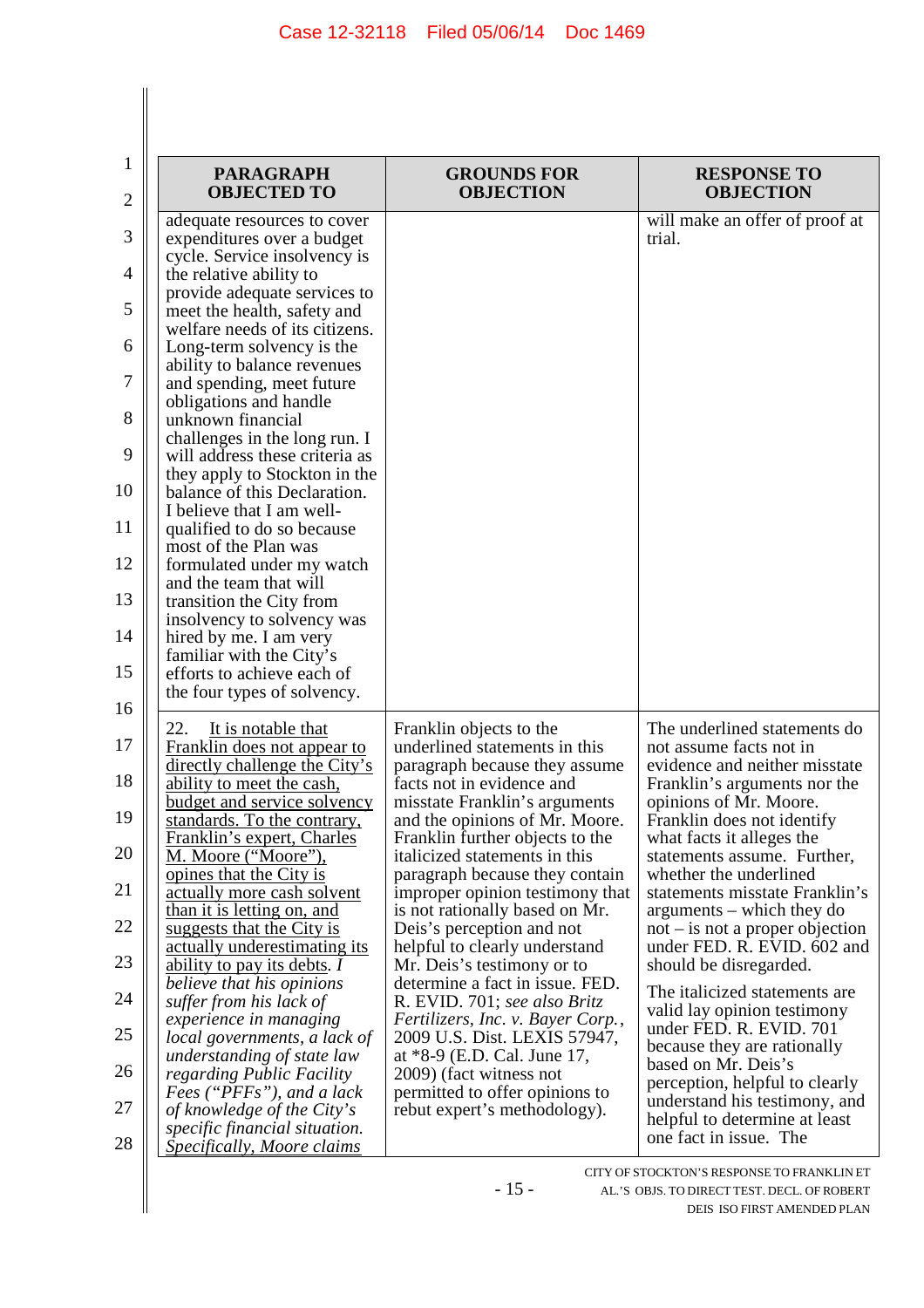| <b>PARAGRAPH</b><br><b>OBJECTED TO</b>                     | <b>GROUNDS FOR</b><br><b>OBJECTION</b> | <b>RESPONSE TO</b><br><b>OBJECTION</b>                           |
|------------------------------------------------------------|----------------------------------------|------------------------------------------------------------------|
| that the City can simply pay                               |                                        | italicized statements are also                                   |
| Franklin hundreds of                                       |                                        | based on Mr. Deis'                                               |
| thousands of dollars a year                                |                                        | knowledge and experience as                                      |
| in PFFs (which it could not                                |                                        | <b>Stockton's City Manager</b>                                   |
| legally do, even if PFF<br>revenues hadn't                 |                                        | from July 1, 2010 to<br>November 1, 2013 and his                 |
| plummeted), and that the                                   |                                        | other experience, including 33                                   |
| City need not provide for an                               |                                        | years of managing and                                            |
| annual buffer against                                      |                                        | trouble-shooting municipal                                       |
| typical variations in                                      |                                        | and county finances in three                                     |
| multiple revenue and                                       |                                        | states. Cf. Int'l Ass'n of                                       |
| expenditure line-items or                                  |                                        | Firefighters, Local 1186 v.                                      |
| <i>future recessions (which is</i>                         |                                        | City of Vallejo, 48 B.R. 208,                                    |
| the proper way to provide<br>service reliability and avoid |                                        | 292-93 (B.A.P. 9th Cir. 2009)<br>(upholding the bankruptcy       |
| future financial                                           |                                        | court's admission of the                                         |
| catastrophes). Moreover, it                                |                                        | testimony of the City of                                         |
| is clear that Franklin cares                               |                                        | Vallejo's Assistant Finance                                      |
| <i>little about the City's</i>                             |                                        | Director regarding Vallejo's                                     |
| community health, ability to                               |                                        | financial conditions and                                         |
| provide services to its                                    |                                        | constraints even though the                                      |
| residents, or capacity to<br>weather future financial      |                                        | testimony "arguably contained"<br>legal conclusions" because the |
| downturns, since the Moore                                 |                                        | testimony pertained to the                                       |
| <b>Report appears to argue</b>                             |                                        | "complex[]" area of municipal                                    |
| <u>that any spare dollar should</u>                        |                                        | accounting and promoted                                          |
| be paid to Franklin, rather                                |                                        | "judicial efficiency") (citing                                   |
| <i>than ensuring the City's</i>                            |                                        | FRE 701).                                                        |
| long-term fiscal health.<br>Moore seems to ignore the      |                                        |                                                                  |
| competing priorities for                                   |                                        | Furthermore, expert testimony<br>may be rebutted by the          |
| scarce General Fund                                        |                                        | testimony of lay witnesses.                                      |
| dollars and the fact that it is                            |                                        | United States v. Shackelford,                                    |
| the City Council that                                      |                                        | 494 F.2d 67, 68, 75 (9th Cir.                                    |
| determines budgetary                                       |                                        | 1974) (holding that the                                          |
| <u>priorities.</u>                                         |                                        | government could rely                                            |
|                                                            |                                        | entirely on lay witnesses with<br>percipient knowledge to rebut  |
|                                                            |                                        | the defendant's expert);                                         |
|                                                            |                                        | United States v. Bennett, 908                                    |
|                                                            |                                        | F.2d 189, 195 (7th Cir. 1990)                                    |
|                                                            |                                        | (government was not required                                     |
|                                                            |                                        | to rebut expert testimony with                                   |
|                                                            |                                        | its own expert because "it                                       |
|                                                            |                                        | may accomplish the same                                          |
|                                                            |                                        | result by presenting lay<br>witnesses and other evidence         |
|                                                            |                                        | and by undermining the                                           |
|                                                            |                                        | defense expert's credibility                                     |
|                                                            |                                        | through cross-examination.");                                    |
|                                                            |                                        | United States v. Mota, 598                                       |
|                                                            |                                        | F.2d 995, 999 (5th Cir. 1979)                                    |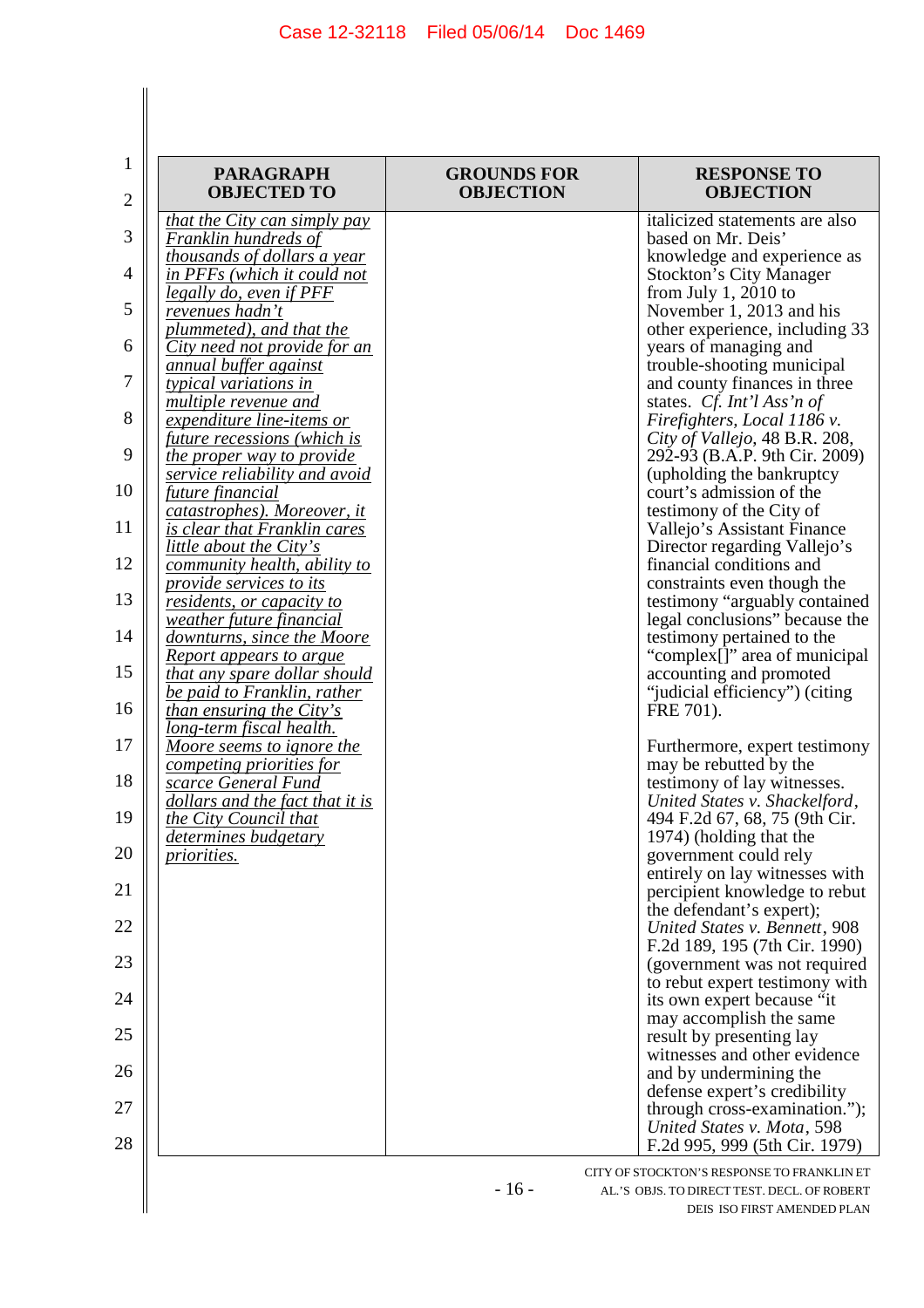| 23.<br>Despite insisting that<br>the City has boatloads of<br>available funds, Franklin<br>makes passing reference to<br>one of the favored talking<br>points of Moody's and other<br>pundits; namely, that the<br>Plan cannot be feasible<br>unless it impairs its                                                                                                                                                                                                                                                                                                                                                                                                                                                                                                                                                                                                                                                                                                                                       | Franklin objects to the<br>underlined statements in this<br>paragraph because they assume<br>facts not in evidence and<br>misstate Franklin's arguments<br>and the opinions of Mr. Moore.                                                                                                                                                                                                                                                                                                                                                                                                                                                      | (jury may find expert)<br>testimony "adequately"<br>rebutted by the observations<br>of mere laymen"); Carpenter<br>v. United States, 264 F.2d 565<br>(4th Cir. 1959); <i>Dusky v.</i><br>United States, 295 F.2d 743<br>(8th Cir. 1961).<br>The underlined statements do<br>not assume facts not in<br>evidence and neither misstate<br>Franklin's arguments nor the                                                                                                                                                                                                                                                                                                                                                                                                                                                                                                                                                                                                                                                                                                                                                                             |
|-----------------------------------------------------------------------------------------------------------------------------------------------------------------------------------------------------------------------------------------------------------------------------------------------------------------------------------------------------------------------------------------------------------------------------------------------------------------------------------------------------------------------------------------------------------------------------------------------------------------------------------------------------------------------------------------------------------------------------------------------------------------------------------------------------------------------------------------------------------------------------------------------------------------------------------------------------------------------------------------------------------|------------------------------------------------------------------------------------------------------------------------------------------------------------------------------------------------------------------------------------------------------------------------------------------------------------------------------------------------------------------------------------------------------------------------------------------------------------------------------------------------------------------------------------------------------------------------------------------------------------------------------------------------|--------------------------------------------------------------------------------------------------------------------------------------------------------------------------------------------------------------------------------------------------------------------------------------------------------------------------------------------------------------------------------------------------------------------------------------------------------------------------------------------------------------------------------------------------------------------------------------------------------------------------------------------------------------------------------------------------------------------------------------------------------------------------------------------------------------------------------------------------------------------------------------------------------------------------------------------------------------------------------------------------------------------------------------------------------------------------------------------------------------------------------------------------|
|                                                                                                                                                                                                                                                                                                                                                                                                                                                                                                                                                                                                                                                                                                                                                                                                                                                                                                                                                                                                           |                                                                                                                                                                                                                                                                                                                                                                                                                                                                                                                                                                                                                                                |                                                                                                                                                                                                                                                                                                                                                                                                                                                                                                                                                                                                                                                                                                                                                                                                                                                                                                                                                                                                                                                                                                                                                  |
| CalPERS contract. Franklin,<br>Moody's and the rest cite<br>the City of Vallejo, which<br>did not impair its CalPERS<br>contract, as an argument that<br>Stockton must cut its<br>pensions. These arguments<br>are nothing more than an<br><i>inaccurate comparison</i><br>between cities drawn to<br>support ideological<br>arguments about<br><u>government pensions.</u><br>Moreover, it appears<br>Moody's used old data to<br>support their assertion, and<br>Vallejo's City Manager<br>refutes the perception that<br>they are near bankruptcy.<br>Further, Vallejo used a five-<br>year planning horizon, and<br>to my knowledge, did not<br>hire an outside retirement<br>actuary. Stockton used a<br>prominent outside actuary<br>and developed a thirty-year<br>planning horizon with more<br>conservative estimates than<br>what CalPERS uses now.<br>City leadership cannot<br>manage based on an<br><i>ideology, but instead must</i><br>rely on facts and the<br>practical realities of the | Franklin objects to the italicized<br>statements in this paragraph<br>because they are vague,<br>speculative and lack foundation.<br>FED. R. EVID. 602. Franklin<br>further objects to the underlined<br>statements in this paragraph<br>because they contain improper<br>opinion testimony that is not<br>rationally based on Mr. Deis's<br>perception and not helpful to<br>clearly understand Mr. Deis's<br>testimony or to determine a fact<br>in issue. FED. R. EVID. 701;<br>see also Britz Fertilizers, 2009<br>U.S. Dist. LEXIS 57947, at *8-<br>9 (fact witness not permitted to<br>offer opinions to rebut expert's<br>methodology). | opinions of Mr. Moore.<br>Franklin does not identify<br>what facts it alleges the<br>statements assume. Further,<br>whether the underlined<br>statements misstate Franklin's<br>arguments – which they do<br>$not - is not a proper objection$<br>under FED. R. EVID. 602 and<br>should be disregarded.<br>The italicized statements are<br>sufficiently clear and are<br>neither speculative nor lack<br>foundation under FED. R.<br>EVID. 602 because they are<br>based on Mr. Deis'<br>knowledge and experience as<br><b>Stockton's City Manager</b><br>from July 1, $2010$ to<br>November 1, 2013 and his<br>other experience, including 33<br>years of managing and<br>trouble-shooting municipal<br>and county finances in three<br>states, as more fully described<br>in $\P$ 1 of his declaration. To<br>the extent necessary, the City<br>will make an offer of proof at<br>trial.<br>The underlined statements are<br>valid lay opinion testimony<br>under FED. R. EVID. 701<br>because they are rationally<br>based on Mr. Deis's<br>perception, helpful to clearly<br>understand his testimony, and<br>helpful to determine at least |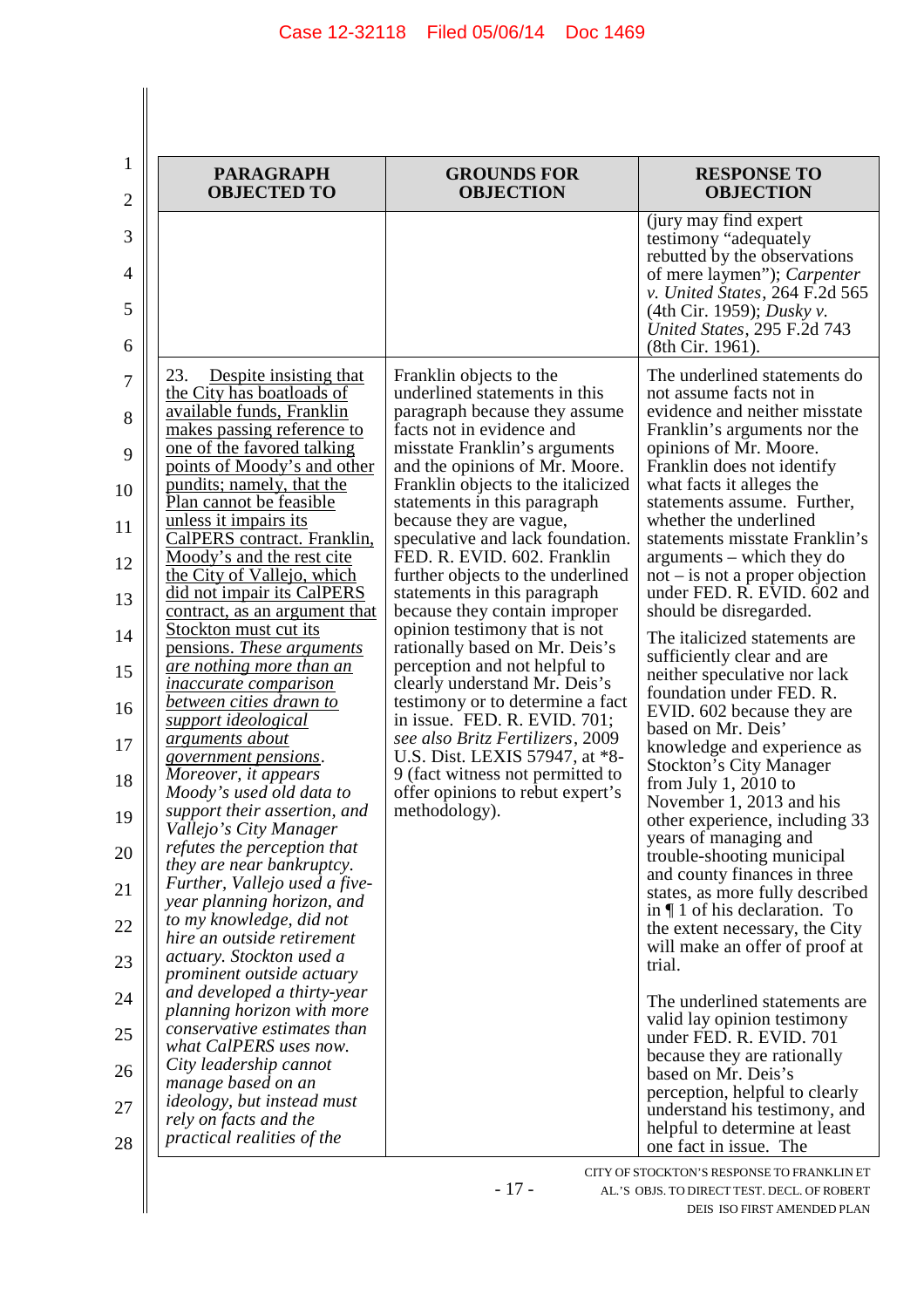$\begin{array}{c} \hline \end{array}$  $\parallel$ 

| 1<br>2         | <b>PARAGRAPH</b><br><b>OBJECTED TO</b>                       | <b>GROUNDS FOR</b><br><b>OBJECTION</b> | <b>RESPONSE TO</b><br><b>OBJECTION</b>                                                    |
|----------------|--------------------------------------------------------------|----------------------------------------|-------------------------------------------------------------------------------------------|
| 3              | labor market. As Police                                      |                                        | italicized statements are also                                                            |
|                | Chief Eric Jones and I have<br>stated in prior declarations, |                                        | based on Mr. Deis'<br>knowledge and experience as                                         |
| $\overline{4}$ | <i>if the City cut its pensions, it</i>                      |                                        | <b>Stockton's City Manager</b>                                                            |
| 5              | is extremely likely that it<br>would lose a large number     |                                        | from July 1, 2010 to<br>November 1, 2013 and his                                          |
| 6              | of experienced police<br><i>officers and other public</i>    |                                        | other experience, including 33<br>years of managing and                                   |
| 7              | employees. Stockton already<br>lost 100 experienced officers |                                        | trouble-shooting municipal<br>and county finances in three                                |
| 8              | during the last exodus, and<br>to lose any more would be     |                                        | states. Cf. Int'l Ass'n of<br>Firefighters, Local 1186 v.                                 |
| 9              | untenable. I believe the City<br>would also risk losing the  |                                        | City of Vallejo, 48 B.R. 208,<br>292-93 (B.A.P. 9th Cir. 2009)                            |
| 10             | senior managers that are<br>tasked with restoring the        |                                        | (upholding the bankruptcy<br>court's admission of the                                     |
| 11             | City to service solvency.<br><b>Neither Franklin nor its</b> |                                        | testimony of the City of<br>Vallejo's Assistant Finance                                   |
| 12             | expert have offered any<br>feasible, cheaper alternative     |                                        | Director regarding Vallejo's<br>financial conditions and                                  |
| 13             | to the City's CalPERS plan<br>that would allow the City to   |                                        | constraints even though the<br>testimony "arguably contained                              |
|                | <i>continue providing</i>                                    |                                        | legal conclusions" because the                                                            |
| 14             | <i>competitive pensions to its</i><br>employees and thereby  |                                        | testimony pertained to the<br>"complex[]" area of municipal                               |
| 15             | retain its valued labor force.                               |                                        | accounting and promoted<br>"judicial efficiency") (citing                                 |
| 16             |                                                              |                                        | FRE 701).                                                                                 |
| 17             |                                                              |                                        | Furthermore, expert testimony<br>may be rebutted by the                                   |
| 18             |                                                              |                                        | testimony of lay witnesses.<br>United States v. Shackelford,                              |
| 19             |                                                              |                                        | 494 F.2d 67, 68, 75 (9th Cir.<br>1974) (holding that the                                  |
| 20             |                                                              |                                        | government could rely                                                                     |
| 21             |                                                              |                                        | entirely on lay witnesses with<br>percipient knowledge to rebut                           |
| 22             |                                                              |                                        | the defendant's expert);<br>United States v. Bennett, 908                                 |
| 23             |                                                              |                                        | F.2d 189, 195 (7th Cir. 1990)<br>(government was not required                             |
| 24             |                                                              |                                        | to rebut expert testimony with<br>its own expert because "it                              |
|                |                                                              |                                        | may accomplish the same                                                                   |
| 25             |                                                              |                                        | result by presenting lay<br>witnesses and other evidence                                  |
| 26             |                                                              |                                        | and by undermining the                                                                    |
| 27             |                                                              |                                        | defense expert's credibility<br>through cross-examination.");                             |
| 28             |                                                              |                                        | United States v. Mota, 598<br>F.2d 995, 999 (5th Cir. 1979)                               |
|                |                                                              | $-18-$                                 | CITY OF STOCKTON'S RESPONSE TO FRANKLIN ET<br>AL.'S OBJS. TO DIRECT TEST. DECL. OF ROBERT |
|                |                                                              |                                        | DEIS ISO FIRST AMENDED PLAN                                                               |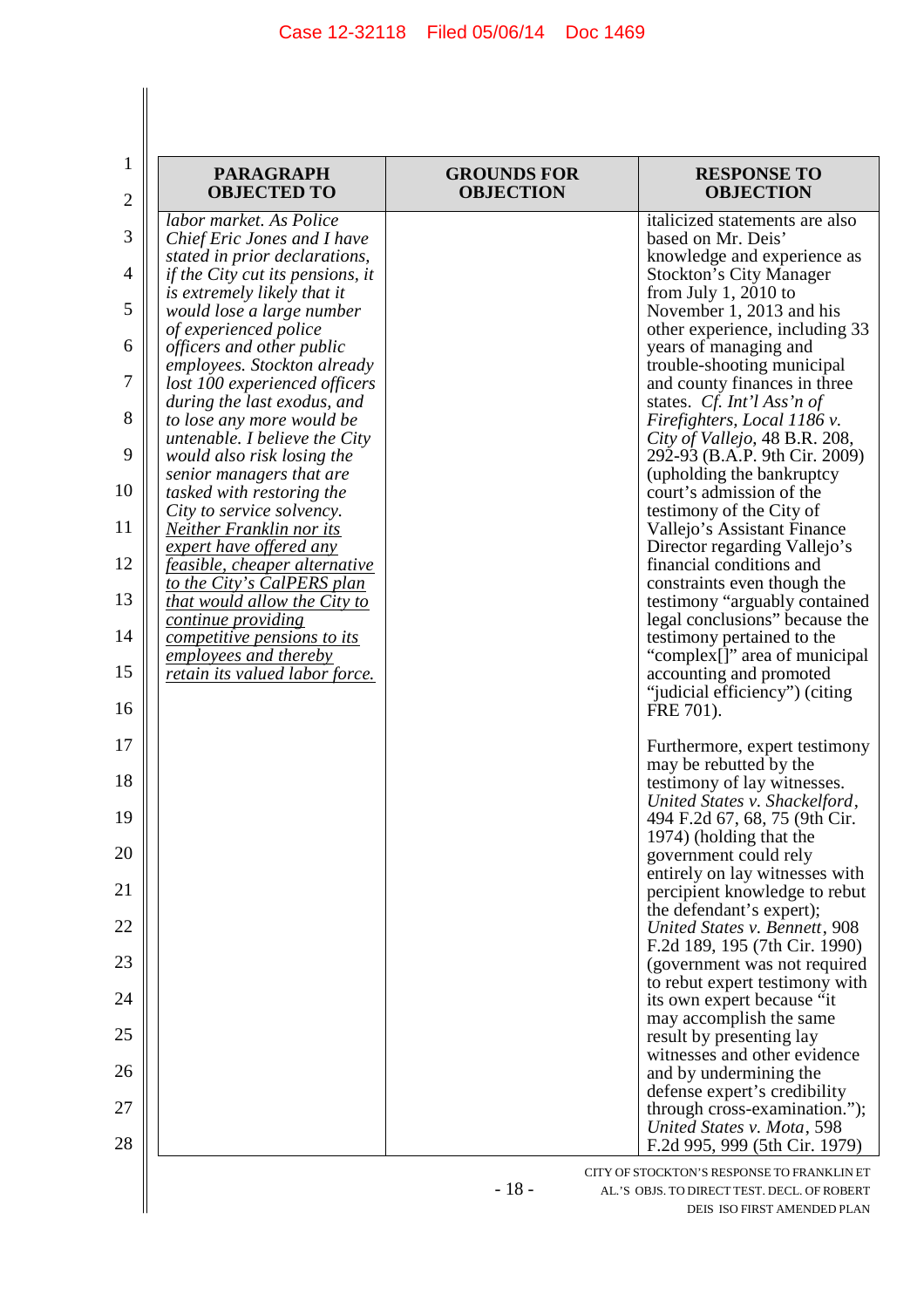| 1              |                                                                                         |                                                                                                         |                                                                                               |
|----------------|-----------------------------------------------------------------------------------------|---------------------------------------------------------------------------------------------------------|-----------------------------------------------------------------------------------------------|
| $\overline{2}$ | <b>PARAGRAPH</b><br><b>OBJECTED TO</b>                                                  | <b>GROUNDS FOR</b><br><b>OBJECTION</b>                                                                  | <b>RESPONSE TO</b><br><b>OBJECTION</b>                                                        |
| 3              |                                                                                         |                                                                                                         | (jury may find expert)<br>testimony "adequately"<br>rebutted by the observations              |
| 4              |                                                                                         |                                                                                                         | of mere laymen"); Carpenter<br>v. United States, 264 F.2d 565                                 |
| 5<br>6         |                                                                                         |                                                                                                         | (4th Cir. 1959); <i>Dusky v.</i><br>United States, 295 F.2d 743<br>(8th Cir. 1961).           |
| 7              | 24.<br>The Long-Range<br>Financial Plan ("LRFP")                                        | Franklin objects to the<br>statements in this paragraph                                                 | The statements in this<br>paragraph are valid lay                                             |
| 8<br>9         | attached to the Disclosure<br>Statement demonstrates how<br>the City will achieve cash  | because they contain improper<br>opinion testimony that is not<br>rationally based on Mr. Deis's        | opinion testimony under FED.<br>R. EVID. 701 because they<br>are rationally based on Mr.      |
| 10             | and budget solvency under<br>the Plan. The LRFP is                                      | perception and not helpful to<br>clearly understand Mr. Deis's                                          | Deis's perception, helpful to<br>clearly understand his                                       |
| 11             | discussed in detail in the<br>Direct Testimony<br><b>Declaration Of Robert</b>          | testimony or to determine a fact<br>in issue. FED. R. EVID. $701$ ;<br>see also Britz Fertilizers, 2009 | testimony, and helpful to<br>determine at least one fact in<br>issue. The statements are also |
| 12             | Leland In Support Of<br><b>Confirmation Of First</b>                                    | U.S. Dist. LEXIS 57947, at *8-<br>9 (fact witness not permitted to                                      | based on Mr. Deis'<br>knowledge and experience as                                             |
| 13             | Amended Plan For The<br>Adjustment Of Debts Of                                          | offer opinions to rebut expert's<br>methodology). Franklin objects                                      | <b>Stockton's City Manager</b><br>from July 1, 2010 to                                        |
| 14<br>15       | City Of Stockton, California<br>(November 15, 2013)<br>("Leland DTD"), which is         | to the underlined statements in<br>this paragraph because they<br>assume facts not in evidence          | November 1, 2013 and his<br>other experience, including 33<br>years of managing and           |
| 16             | being submitted<br>concurrently. The LRFP's                                             | and misstate Franklin's<br>arguments and the opinions of                                                | trouble-shooting municipal<br>and county finances in three                                    |
| 17             | projections are appropriately<br>conservative, as the City<br>cannot risk the excessive | Mr. Moore.                                                                                              | states. See Int'l Ass'n of<br>Firefighters, Local 1186 v.<br>City of Vallejo, 48 B.R. 208,    |
| 18             | optimism that caused it to<br>collapse into bankruptcy in                               |                                                                                                         | 292-93 (B.A.P. 9th Cir. 2009)<br>(upholding the bankruptcy)                                   |
| 19             | the first place. The Moore<br>Report suggests that<br>estimated revenues in the         |                                                                                                         | court's admission of the<br>testimony of the City of<br>Vallejo's Assistant Finance           |
| 20<br>21       | <b>LRFP</b> are too low by<br>comparing Stockton's                                      |                                                                                                         | Director regarding Vallejo's<br>financial conditions and                                      |
| 22             | forecasted increases to the<br>previous 15 years. This is                               |                                                                                                         | constraints even though the<br>testimony "arguably contained                                  |
| 23             | simply the wrong approach.<br>It would be foolhardy to<br>predict that the next 15      |                                                                                                         | legal conclusions" because the<br>testimony pertained to the<br>"complex[]" area of municipal |
| 24             | years will mirror the last 15<br>years. Instead, the LRFP                               |                                                                                                         | accounting and promoted<br>"judicial efficiency") (citing                                     |
| 25             | accounts for what will likely<br>continue to be a slow<br>economic recovery, as most    |                                                                                                         | FRE 701). Cf. Int'l Ass'n of<br>Firefighters, Local 1186 v.<br>City of Vallejo, 48 B.R. 208,  |
| 26<br>27       | economists have predicted<br>for the Central Valley. As a                               |                                                                                                         | 292-93 (B.A.P. 9th Cir. 2009)<br>(upholding the bankruptcy                                    |
| 28             | <u>long-time</u> public servant, I<br>can say with certainty that a                     |                                                                                                         | court's admission of the<br>testimony of the City of                                          |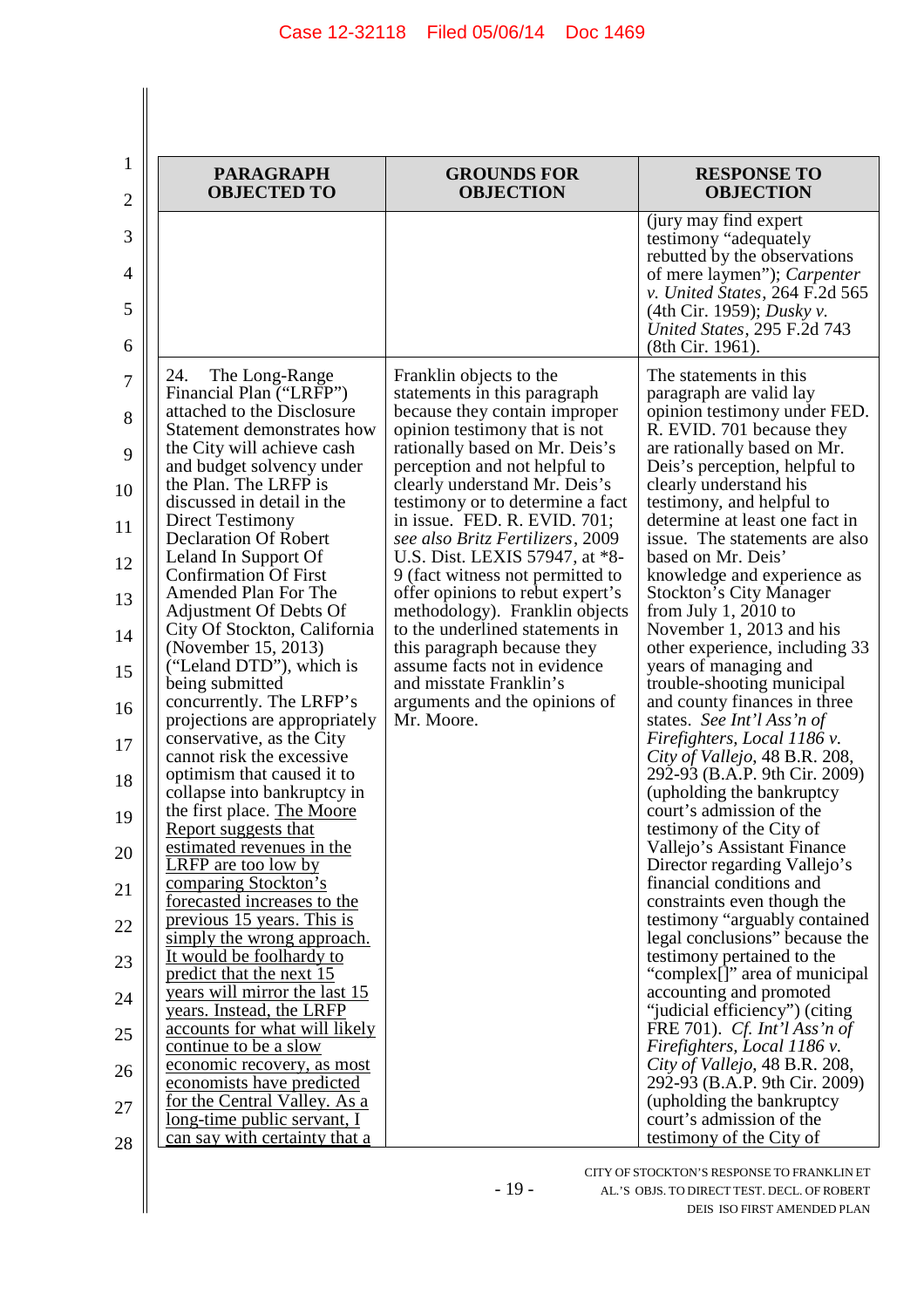| <b>PARAGRAPH</b><br><b>OBJECTED TO</b>                                                  | <b>GROUNDS FOR</b><br><b>OBJECTION</b> | <b>RESPONSE TO</b><br><b>OBJECTION</b>                                                        |
|-----------------------------------------------------------------------------------------|----------------------------------------|-----------------------------------------------------------------------------------------------|
| city never wants to get<br>caught short on revenues,<br>because this would require a    |                                        | Vallejo's Assistant Finance<br>Director regarding Vallejo's<br>financial conditions and       |
| commensurate cut in                                                                     |                                        | constraints even though the                                                                   |
| budgeted expenditures<br>within the same year.<br>Otherwise, the city would             |                                        | testimony "arguably contained<br>legal conclusions" because the<br>testimony pertained to the |
| violate state law.<br>Conversely, a city does not                                       |                                        | "complex[]" area of municipal<br>accounting and promoted                                      |
| want to constantly "find<br>money" at the end of the                                    |                                        | "judicial efficiency") (citing<br>FRE 701).                                                   |
| year due to underestimating<br>revenues, because it will<br>lose credibility with labor |                                        | Furthermore, expert testimony<br>may be rebutted by the                                       |
| groups and other vested<br>interest groups that are                                     |                                        | testimony of lay witnesses.<br>United States v. Shackelford,<br>494 F.2d 67, 68, 75 (9th Cir. |
| constantly looking for<br>financial support.                                            |                                        | 1974) (holding that the<br>government could rely                                              |
|                                                                                         |                                        | entirely on lay witnesses with<br>percipient knowledge to rebut                               |
|                                                                                         |                                        | the defendant's expert);<br>United States v. Bennett, 908                                     |
|                                                                                         |                                        | F.2d 189, 195 (7th Cir. 1990)<br>(government was not required                                 |
|                                                                                         |                                        | to rebut expert testimony with<br>its own expert because "it<br>may accomplish the same       |
|                                                                                         |                                        | result by presenting lay<br>witnesses and other evidence                                      |
|                                                                                         |                                        | and by undermining the<br>defense expert's credibility                                        |
|                                                                                         |                                        | through cross-examination.");<br>United States v. Mota, 598                                   |
|                                                                                         |                                        | F.2d 995, 999 (5th Cir. 1979)<br>(jury may find expert)                                       |
|                                                                                         |                                        | testimony "adequately<br>rebutted by the observations<br>of mere laymen"); Carpenter          |
|                                                                                         |                                        | v. United States, 264 F.2d 565<br>(4th Cir. 1959); <i>Dusky v.</i>                            |
|                                                                                         |                                        | United States, 295 F.2d 743<br>(8th Cir. 1961).                                               |
|                                                                                         |                                        | The underlined statements do<br>not assume facts not in                                       |
|                                                                                         |                                        | evidence and neither misstate<br>Franklin's arguments nor the                                 |
|                                                                                         |                                        | opinions of Mr. Moore.<br>Franklin does not identify                                          |
|                                                                                         |                                        | what facts it alleges the<br>statements assume. Further,                                      |

AL.'S OBJS. TO DIRECT TEST. DECL. OF ROBERT DEIS ISO FIRST AMENDED PLAN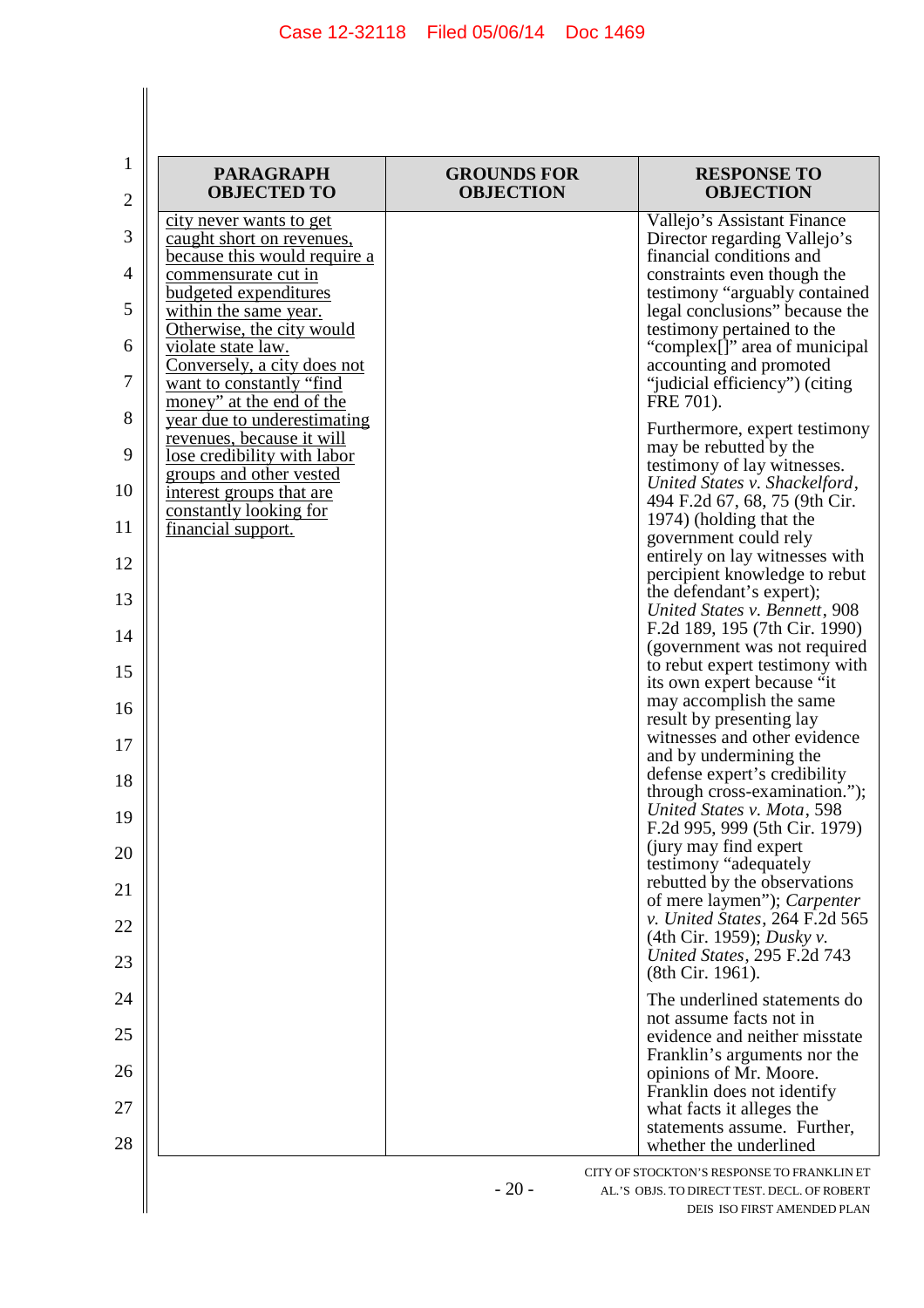| <b>PARAGRAPH</b><br><b>OBJECTED TO</b>                                                                                                                                                                                                                                                                                                                                                                                                                                                                                                                                                                                                                                                                                                                                                                                                                                                                                                                                                                           | <b>GROUNDS FOR</b><br><b>OBJECTION</b>                                                                                                                                                                                                                                                            | <b>RESPONSE TO</b><br><b>OBJECTION</b>                                                                                                                                                                                                                                                                                                                                                                                                                                                                                                                                                    |
|------------------------------------------------------------------------------------------------------------------------------------------------------------------------------------------------------------------------------------------------------------------------------------------------------------------------------------------------------------------------------------------------------------------------------------------------------------------------------------------------------------------------------------------------------------------------------------------------------------------------------------------------------------------------------------------------------------------------------------------------------------------------------------------------------------------------------------------------------------------------------------------------------------------------------------------------------------------------------------------------------------------|---------------------------------------------------------------------------------------------------------------------------------------------------------------------------------------------------------------------------------------------------------------------------------------------------|-------------------------------------------------------------------------------------------------------------------------------------------------------------------------------------------------------------------------------------------------------------------------------------------------------------------------------------------------------------------------------------------------------------------------------------------------------------------------------------------------------------------------------------------------------------------------------------------|
|                                                                                                                                                                                                                                                                                                                                                                                                                                                                                                                                                                                                                                                                                                                                                                                                                                                                                                                                                                                                                  |                                                                                                                                                                                                                                                                                                   | statements misstate Franklin's<br>arguments – which they do<br>$not - is not a proper objection$<br>under FED. R. EVID. 602 and<br>should be disregarded.                                                                                                                                                                                                                                                                                                                                                                                                                                 |
| 26.<br>The City also has<br>made great strides in<br>reducing expenditures and<br>increasing expenditure<br>predictability. Whereas<br>much of the City's General<br>Fund budget was on auto-<br>pilot upon my arrival<br>(including, for instance,<br>long-term labor contracts<br>with automatic wage<br>increases, mandatory<br>staffing levels, complete<br>coverage of employee and<br>retiree medical, and growing<br>"back loaded" debt<br>payments), the Plan<br>provides the City with much<br>more control over its future<br>expenditures. Labor<br>contracts are now short<br>term, and almost all<br>formulas for automatic cost<br>increases have been<br>removed. Through difficult<br>negotiations, the City<br>eliminated a massive retiree<br>health obligation, and the<br>City's contributions towards<br>active employee medical<br>costs are now a fixed<br>stipend. All of these changes<br>will help to ensure that the<br>City does not fall back into<br>the trap of ballooning costs. | Franklin objects to the<br>statements in this paragraph<br>because they contain improper<br>opinion testimony that is not<br>rationally based on Mr. Deis's<br>perception and not helpful to<br>clearly understand Mr. Deis's<br>testimony or to determine a fact<br>in issue. FED. R. EVID. 701. | The statements in this<br>paragraph are valid lay<br>opinion testimony under FED.<br>R. EVID. 701 because they<br>are rationally based on Mr.<br>Deis's perception, helpful to<br>clearly understand his<br>testimony, and helpful to<br>determine at least one fact in<br>issue. The statements are also<br>based on Mr. Deis'<br>knowledge and experience as<br><b>Stockton's City Manager from</b><br>July 1, 2010 to November 1,<br>2013 and his other experience,<br>including 33 years of<br>managing and trouble-<br>shooting municipal and<br>county finances in three<br>states. |
| 27.<br>The City has<br>forecasted roughly 30 years<br>of costs. Granted, it is very<br>difficult to project costs that<br>far out into the future;<br>however, since the                                                                                                                                                                                                                                                                                                                                                                                                                                                                                                                                                                                                                                                                                                                                                                                                                                         | Franklin objects to the<br>underlined statements in this<br>paragraph because they lack<br>foundation. FED. R. EVID.<br>602.                                                                                                                                                                      | The underlined statements do<br>not lack foundation because<br>they are based upon Mr. Deis'<br>knowledge and experience as<br><b>Stockton's City Manager from</b><br>July 1, 2010 to November 1,                                                                                                                                                                                                                                                                                                                                                                                         |
| renegotiated debt payments<br>stretch that far out, we<br>believed that it was<br>incumbent upon the City to                                                                                                                                                                                                                                                                                                                                                                                                                                                                                                                                                                                                                                                                                                                                                                                                                                                                                                     |                                                                                                                                                                                                                                                                                                   | 2013, his other experience,<br>including 33 years of<br>managing and trouble-<br>shooting municipal and                                                                                                                                                                                                                                                                                                                                                                                                                                                                                   |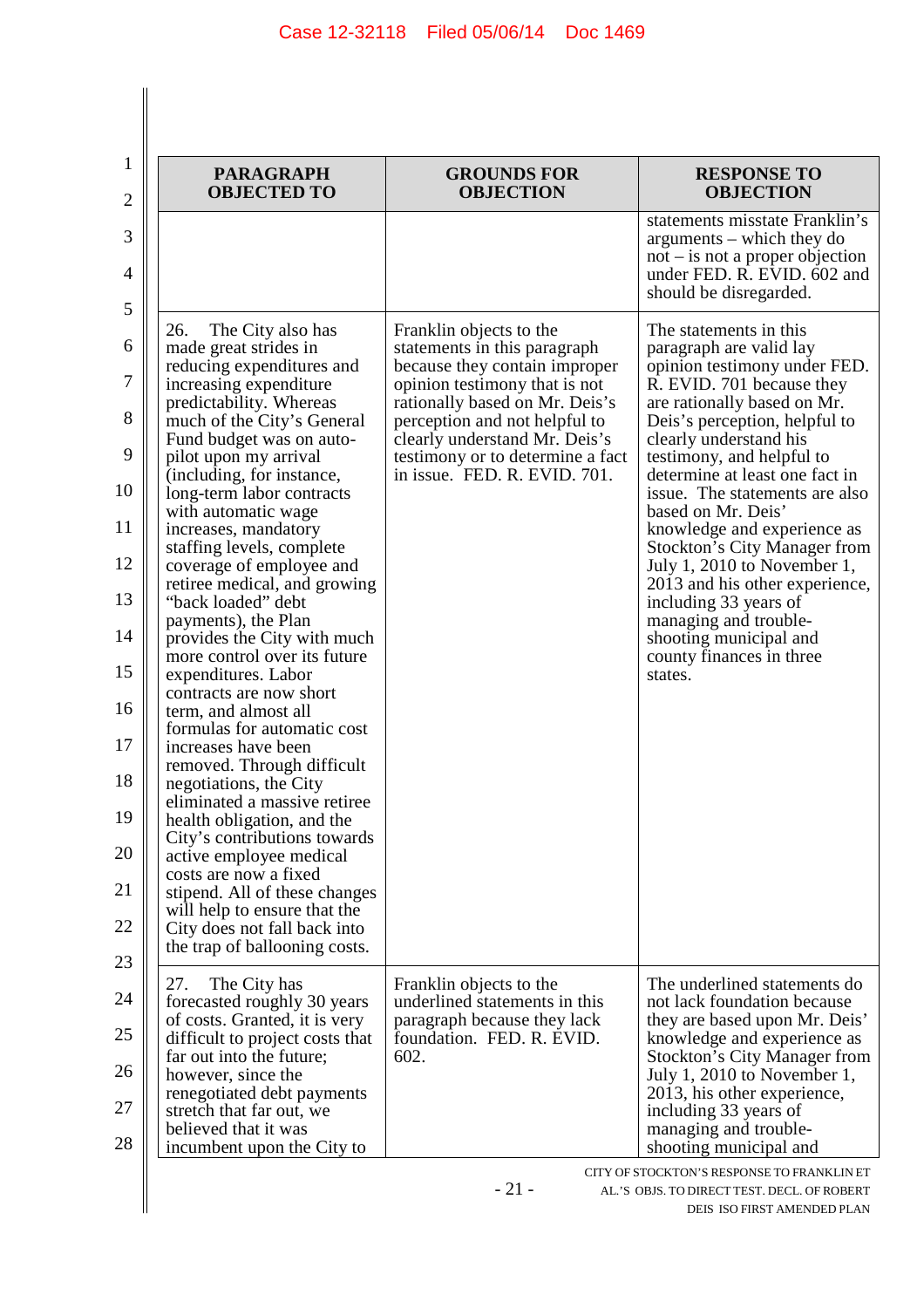| <b>PARAGRAPH</b><br><b>OBJECTED TO</b>                        | <b>GROUNDS FOR</b><br><b>OBJECTION</b>                          | <b>RESPONSE TO</b><br><b>OBJECTION</b>                         |
|---------------------------------------------------------------|-----------------------------------------------------------------|----------------------------------------------------------------|
| show that it can pay for                                      |                                                                 | county finances in three                                       |
| these debts when they come<br>due. I note that the City of    |                                                                 | states, and his experience in<br>this case, as more fully      |
| Vallejo looked at a five-year                                 |                                                                 | described in his declaration.                                  |
| planning horizon, and                                         |                                                                 | To the extent necessary, the                                   |
| Detroit (Mr. Moore's client)                                  |                                                                 | City will make an offer of                                     |
| is looking at a ten-year                                      |                                                                 | proof at trial.                                                |
| period. What is most critical<br>is that the City has a model |                                                                 |                                                                |
| that shows the long-term                                      |                                                                 |                                                                |
| impacts of its decisions.                                     |                                                                 |                                                                |
| Stockton has changed its                                      |                                                                 |                                                                |
| paradigm for discussing and                                   |                                                                 |                                                                |
| disclosing the impacts of<br>City decisions. Our review       |                                                                 |                                                                |
| of past key financial                                         |                                                                 |                                                                |
| commitments found                                             |                                                                 |                                                                |
| inadequate public disclosure                                  |                                                                 |                                                                |
| and staff understanding of<br>the long-term cost              |                                                                 |                                                                |
| implications of items like                                    |                                                                 |                                                                |
| retiree health and new labor                                  |                                                                 |                                                                |
| contracts. The new value                                      |                                                                 |                                                                |
| system at the City is full                                    |                                                                 |                                                                |
| disclosure and evaluation of<br>long-term financial impacts.  |                                                                 |                                                                |
| The governing body is well                                    |                                                                 |                                                                |
| versed on many of these                                       |                                                                 |                                                                |
| components. As an added                                       |                                                                 |                                                                |
| check, the independent<br><b>Council Audit Committee</b>      |                                                                 |                                                                |
| has been reconstituted and                                    |                                                                 |                                                                |
| reinvigorated with a robust                                   |                                                                 |                                                                |
| support contract with Moss                                    |                                                                 |                                                                |
| Adams LLP, a public<br>accountancy firm is                    |                                                                 |                                                                |
| constantly ranked in the top                                  |                                                                 |                                                                |
| 15 in the nation for size.                                    |                                                                 |                                                                |
| 28.                                                           |                                                                 | The statements in this                                         |
| The Moore Report<br>also takes issue with the                 | Franklin objects to the<br>statements in this paragraph         | paragraph do not assume facts                                  |
| City's provision in its LRFP                                  | because they assume facts not                                   | not in evidence and neither                                    |
| for its unrestricted fund                                     | in evidence and misstate                                        | misstate Franklin's arguments                                  |
| balance to increase to                                        | Franklin's arguments and the                                    | nor the opinions of Mr.                                        |
| 16.67%, and for the City to<br>maintain an annual             | opinions of Mr. Moore.<br>Franklin further objects to the       | Moore. Franklin has not<br>identified what facts it alleges    |
| contingency of \$2 million.                                   | statements in this paragraph                                    | the statements assume.                                         |
| As described in detail in the                                 | because they contain improper                                   | Further, whether the                                           |
| Leland DTD, both of these                                     | opinion testimony that is not                                   | statements misstate Franklin's                                 |
| aspects of the LRFP are<br>critical to the City's long-       | rationally based on Mr. Deis's<br>perception and not helpful to | arguments – which they do<br>$not$ – is not a proper objection |
| term fiscal stability. The                                    | clearly understand Mr. Deis's                                   | under FED. R. EVID. 602 and                                    |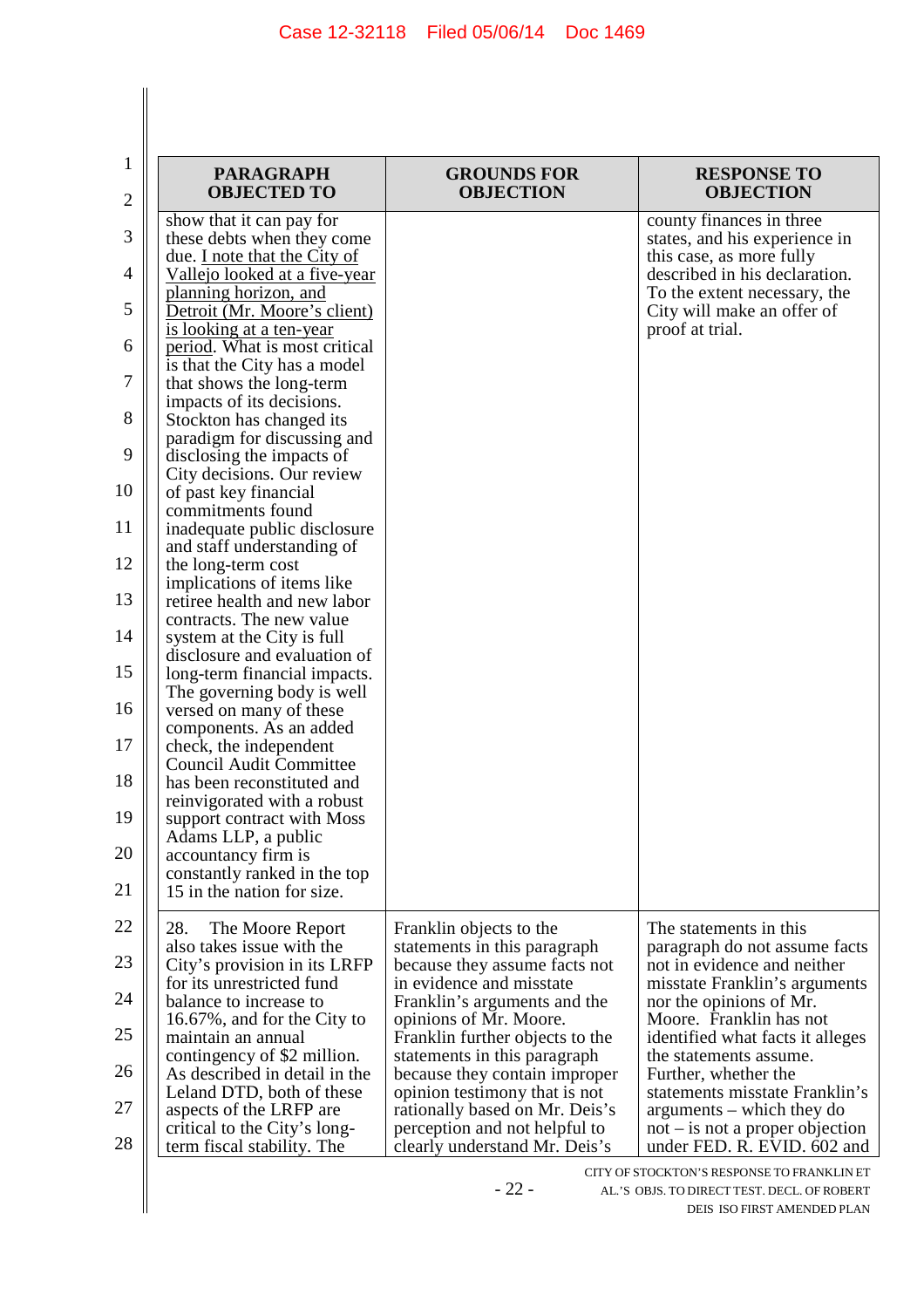| 1<br>2   | <b>PARAGRAPH</b><br><b>OBJECTED TO</b>                                                     | <b>GROUNDS FOR</b><br><b>OBJECTION</b>                                                                 | <b>RESPONSE TO</b><br><b>OBJECTION</b>                                                  |
|----------|--------------------------------------------------------------------------------------------|--------------------------------------------------------------------------------------------------------|-----------------------------------------------------------------------------------------|
|          | 16.67% unrestricted fund                                                                   | testimony or to determine a fact                                                                       | should be disregarded.                                                                  |
| 3        | balance is recommended by<br>the Government Finance                                        | in issue. FED. R. EVID. 701;<br>see also Britz Fertilizers, 2009                                       | The statements in this<br>paragraph are valid lay                                       |
| 4<br>5   | Officers Association, and<br>will provide a buffer for the<br>City in typical economic     | U.S. Dist. LEXIS 57947, at *8-<br>9 (fact witness not permitted to<br>offer opinions to rebut expert's | opinion testimony under FED.<br>R. EVID. 701 because they                               |
| 6        | cycles. Moreover, it must be<br>noted that over the next                                   | methodology).                                                                                          | are rationally based on Mr.<br>Deis's perception, helpful to                            |
| 7        | decade, the unrestricted fund<br>balance will remain low,                                  |                                                                                                        | clearly understand his<br>testimony, and helpful to<br>determine at least one fact in   |
| 8        | and will not reach its target<br>for several decades. The \$2                              |                                                                                                        | issue. The statements are also<br>based on Mr. Deis'                                    |
| 9        | million annual contingency<br>is also critical. It is also                                 |                                                                                                        | knowledge and experience as<br><b>Stockton's City Manager</b>                           |
| 10       | important to understand that<br>every year, the City must                                  |                                                                                                        | from July 1, 2010 to<br>November 1, 2013 and his                                        |
| 11       | forecast approximately \$160<br>million in revenues and                                    |                                                                                                        | other experience, including 33<br>years of managing and                                 |
| 12       | roughly another \$160<br>million in expenditures. To                                       |                                                                                                        | trouble-shooting municipal<br>and county finances in three                              |
| 13       | cushion against the potential<br>impact of deviations in these<br>projections, the City is |                                                                                                        | states. Cf. Int'l Ass'n of<br>Firefighters, Local 1186 v.                               |
| 14       | setting aside only \$2<br>million. If staff was short                                      |                                                                                                        | City of Vallejo, 48 B.R. 208,<br>292-93 (B.A.P. 9th Cir. 2009)                          |
| 15       | just 1 percent in revenues<br>and 1 percent over in                                        |                                                                                                        | (upholding the bankruptcy<br>court's admission of the                                   |
| 16       | expenditures in a given year<br>(totaling $$3.2$ million), the                             |                                                                                                        | testimony of the City of<br>Vallejo's Assistant Finance<br>Director regarding Vallejo's |
| 17       | annual contingency will be<br>more than consumed.                                          |                                                                                                        | financial conditions and<br>constraints even though the                                 |
| 18       | Moreover, the LRFP<br>maintains a \$2 million                                              |                                                                                                        | testimony "arguably contained<br>legal conclusions" because the                         |
| 19       | annual contingency well<br>into future years, when                                         |                                                                                                        | testimony pertained to the<br>"complex[]" area of municipal                             |
| 20<br>21 | annual budgets are expected<br>to increase to \$300 million,                               |                                                                                                        | accounting and promoted<br>"judicial efficiency") (citing                               |
| 22       | at which time the<br>contingency will account for<br>less than 1 percent of the            |                                                                                                        | FRE 701).<br>Furthermore, expert testimony                                              |
| 23       | budget. Contrary to Moore's<br>contention, this is a very                                  |                                                                                                        | may be rebutted by the<br>testimony of lay witnesses.                                   |
| 24       | small cushion to address<br>surprises throughout the                                       |                                                                                                        | United States v. Shackelford,<br>494 F.2d 67, 68, 75 (9th Cir.                          |
| 25       | year. When planning a<br>General Fund budget over                                          |                                                                                                        | 1974) (holding that the<br>government could rely                                        |
| 26       | multiple years, city<br>governments must set aside                                         |                                                                                                        | entirely on lay witnesses with<br>percipient knowledge to rebut                         |
| 27       | funds $-$ in the form of<br>unrestricted fund balances,                                    |                                                                                                        | the defendant's expert);<br>United States v. Bennett, 908                               |
| 28       | annual contingencies, or<br>other mechanisms $-$ to                                        |                                                                                                        | F.2d 189, 195 (7th Cir. 1990)<br>(government was not required                           |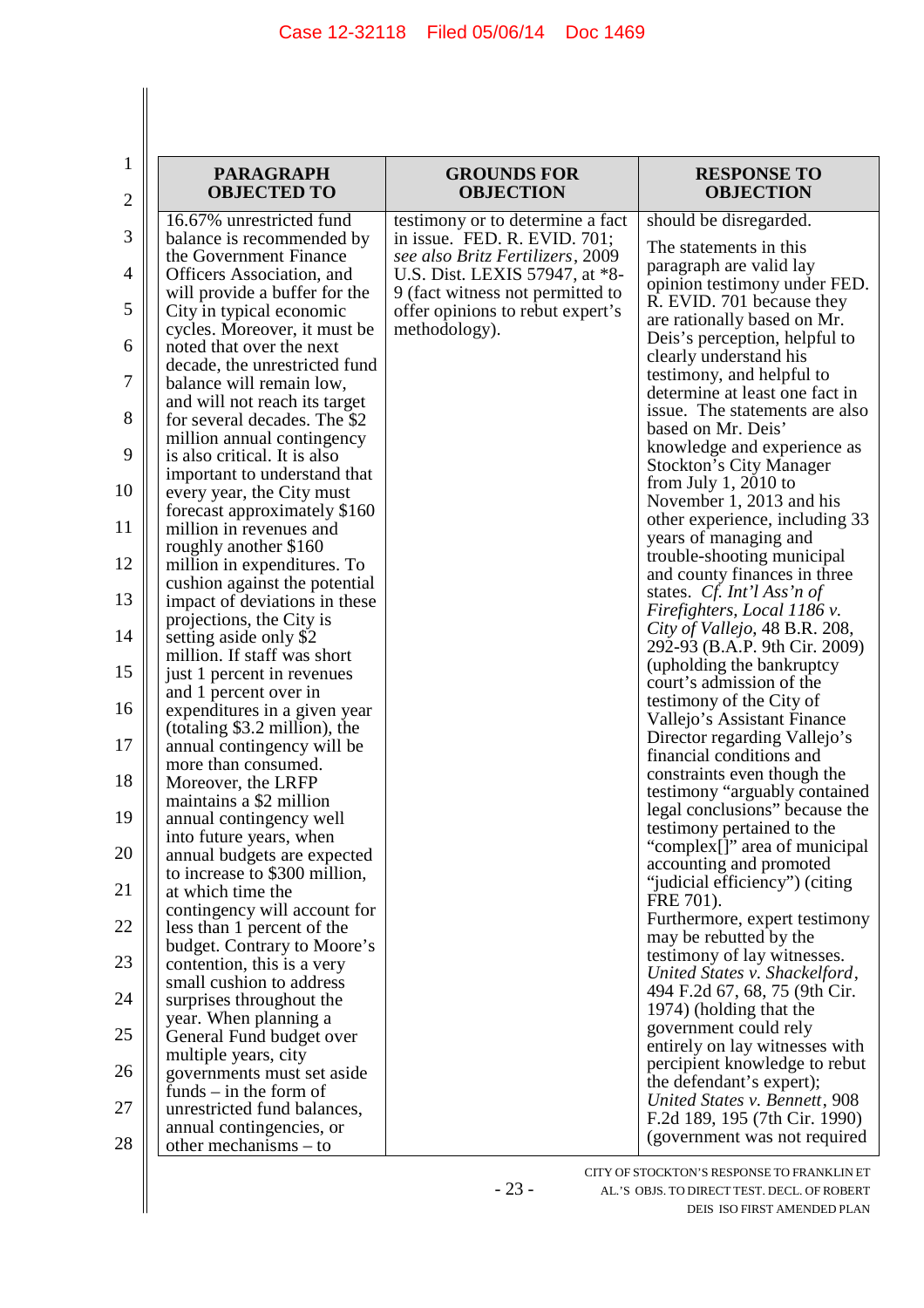$\begin{array}{c} \hline \end{array}$ 

| $\mathbf{1}$ | <b>PARAGRAPH</b>                                                                      | <b>GROUNDS FOR</b>                                                                                   | <b>RESPONSE TO</b>                                                                            |
|--------------|---------------------------------------------------------------------------------------|------------------------------------------------------------------------------------------------------|-----------------------------------------------------------------------------------------------|
| 2            | <b>OBJECTED TO</b>                                                                    | <b>OBJECTION</b>                                                                                     | <b>OBJECTION</b>                                                                              |
| 3            | protect against unexpected,<br>and often catastrophic,                                |                                                                                                      | to rebut expert testimony with<br>its own expert because "it                                  |
| 4            | events, such as uninsured<br>lawsuits, floods, economic                               |                                                                                                      | may accomplish the same<br>result by presenting lay                                           |
| 5            | crashes, etc. The City's<br>inclusion of these items in<br>its LRFP is good business. |                                                                                                      | witnesses and other evidence<br>and by undermining the<br>defense expert's credibility        |
| 6            |                                                                                       |                                                                                                      | through cross-examination.");                                                                 |
| 7            |                                                                                       |                                                                                                      | United States v. Mota, 598<br>F.2d 995, 999 (5th Cir. 1979)                                   |
| 8            |                                                                                       |                                                                                                      | (jury may find expert)<br>testimony "adequately<br>rebutted by the observations               |
| 9            |                                                                                       |                                                                                                      | of mere laymen"); <i>Carpenter</i><br>v. United States, 264 F.2d 565                          |
| 10<br>11     |                                                                                       |                                                                                                      | (4th Cir. 1959); Dusky v.<br>United States, 295 F.2d 743<br>(8th Cir. 1961).                  |
| 12           | 29.<br>While the City has                                                             | Franklin objects to the                                                                              | The statements in this                                                                        |
| 13           | limited control over its<br>CalPERS obligation, the<br>simple fact is that the City   | statements in this paragraph<br>because they contain improper<br>opinion testimony that is not       | paragraph are valid lay<br>opinion testimony under FED.<br>R. EVID. 701 because they          |
| 14           | cannot simply cut and run<br>from the CalPERS program.                                | rationally based on Mr. Deis's<br>perception and not helpful to                                      | are rationally based on Mr.<br>Deis's perception, helpful to                                  |
| 15           | <u>Ninety-nine percent of</u>                                                         | clearly understand Mr. Deis's                                                                        | clearly understand his                                                                        |
| 16           | <u>government</u> employees in<br>California are in the<br>CalPERS program or         | testimony or to determine a fact<br>in issue. FED. R. EVID. 701;<br>see also Britz Fertilizers, 2009 | testimony, and helpful to<br>determine at least one fact in<br>issue. The statements are also |
| 17           | something very similar.<br>Thus, CalPERS is the                                       | U.S. Dist. LEXIS 57947, at *8-<br>9 (fact witness not permitted to                                   | based on Mr. Deis'<br>knowledge and experience as                                             |
| 18           | market standard. No viable,<br>less-expensive alternative                             | offer opinions to rebut expert's<br>methodology). Franklin objects                                   | <b>Stockton's City Manager</b><br>from July 1, 2010 to                                        |
| 19           | exists. However, while the<br>City cannot cut its CalPERS                             | to the underlined statements in<br>this paragraph because they are                                   | November 1, 2013 and his<br>other experience, including 33                                    |
| 20           | contract directly without<br>risking the loss of essential                            | vague and lack foundation.<br>FED. R. EVID. 602                                                      | years of managing and<br>trouble-shooting municipal                                           |
| 21           | personnel, the City has<br>lowered its pension                                        |                                                                                                      | and county finances in three<br>states. Cf. Int'l Ass'n of                                    |
| 22           | obligations indirectly, by                                                            |                                                                                                      | Firefighters, Local 1186 v.                                                                   |
| 23           | aggressively reducing<br>employee compensation by<br>7-23% depending on the           |                                                                                                      | City of Vallejo, 48 B.R. 208,<br>292-93 (B.A.P. 9th Cir. 2009)<br>(upholding the bankruptcy)  |
| 24           | position. Factoring in<br>reduced benefits, some                                      |                                                                                                      | court's admission of the<br>testimony of the City of                                          |
| 25           | employees, such as police,<br>have lost as much as 30% of                             |                                                                                                      | Vallejo's Assistant Finance                                                                   |
| 26           | their take home pay. These                                                            |                                                                                                      | Director regarding Vallejo's<br>financial conditions and                                      |
| 27           | compensation reductions<br>were, and continue to be, a                                |                                                                                                      | constraints even though the<br>testimony "arguably contained                                  |
| 28           | severe burden on City<br>employees.                                                   |                                                                                                      | legal conclusions" because the<br>testimony pertained to the                                  |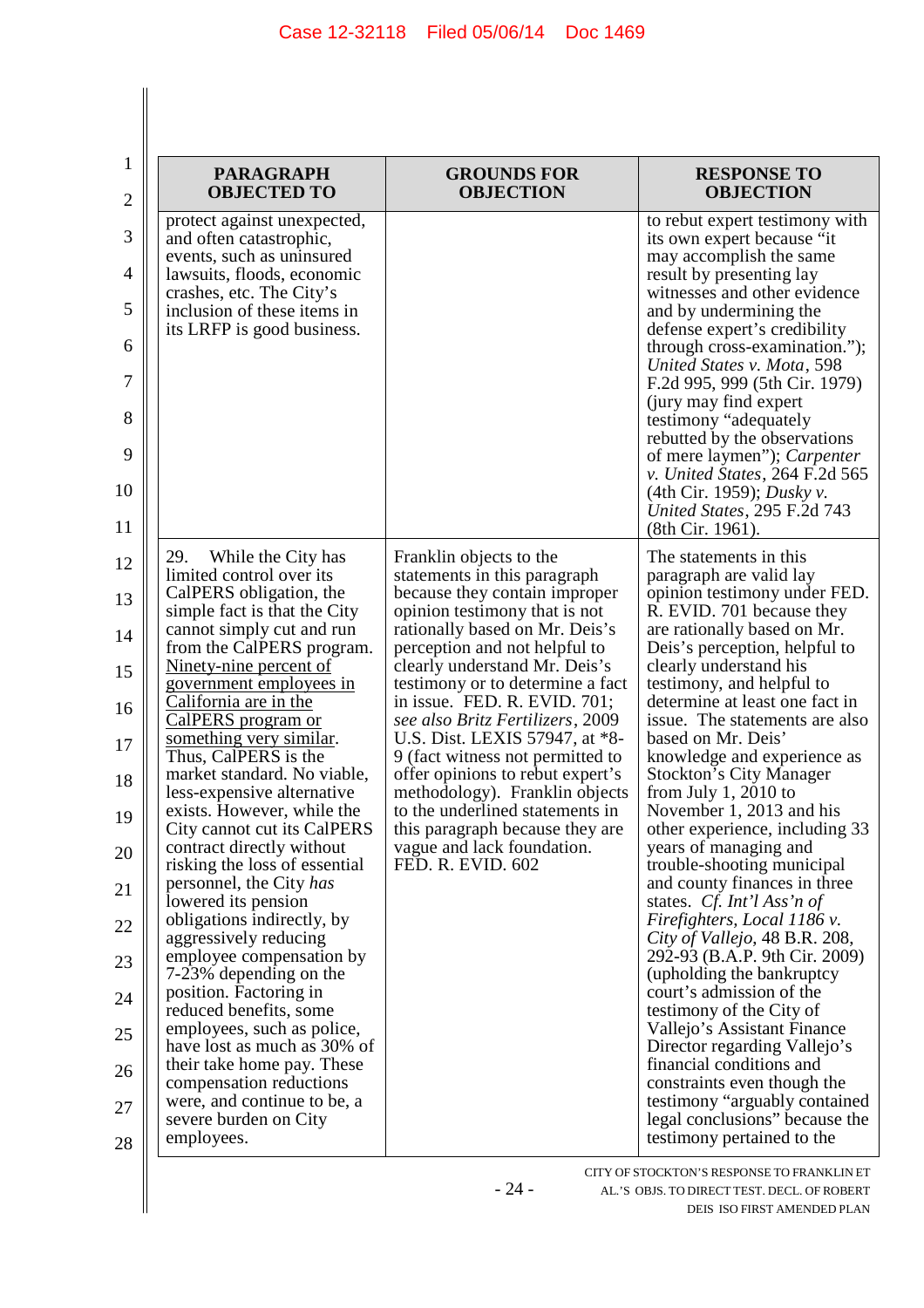| <b>PARAGRAPH</b><br><b>OBJECTED TO</b> | <b>GROUNDS FOR</b><br><b>OBJECTION</b> | <b>RESPONSE TO</b><br><b>OBJECTION</b>                                                                                                                                                                                                                                                                                                                                        |
|----------------------------------------|----------------------------------------|-------------------------------------------------------------------------------------------------------------------------------------------------------------------------------------------------------------------------------------------------------------------------------------------------------------------------------------------------------------------------------|
|                                        |                                        | "complex[]" area of municipal<br>accounting and promoted<br>"judicial efficiency") (citing<br>FRE 701).                                                                                                                                                                                                                                                                       |
|                                        |                                        | Furthermore, expert testimony<br>may be rebutted by the<br>testimony of lay witnesses.<br>United States v. Shackelford,<br>494 F.2d 67, 68, 75 (9th Cir.<br>1974) (holding that the<br>government could rely<br>entirely on lay witnesses with<br>percipient knowledge to rebut<br>the defendant's expert);<br>United States v. Bennett, 908<br>F.2d 189, 195 (7th Cir. 1990) |
|                                        |                                        | (government was not required<br>to rebut expert testimony with<br>its own expert because "it                                                                                                                                                                                                                                                                                  |
|                                        |                                        | may accomplish the same<br>result by presenting lay<br>witnesses and other evidence                                                                                                                                                                                                                                                                                           |
|                                        |                                        | and by undermining the<br>defense expert's credibility                                                                                                                                                                                                                                                                                                                        |
|                                        |                                        | through cross-examination.");<br>United States v. Mota, 598<br>F.2d 995, 999 (5th Cir. 1979)                                                                                                                                                                                                                                                                                  |
|                                        |                                        | (jury may find expert)<br>testimony "adequately<br>rebutted by the observations                                                                                                                                                                                                                                                                                               |
|                                        |                                        | of mere laymen"); Carpenter<br>v. United States, 264 F.2d 565<br>(4th Cir. 1959); <i>Dusky v.</i>                                                                                                                                                                                                                                                                             |
|                                        |                                        | United States, 295 F.2d 743<br>(8th Cir. 1961).                                                                                                                                                                                                                                                                                                                               |
|                                        |                                        | The underlined statements are<br>sufficiently clear and do not                                                                                                                                                                                                                                                                                                                |
|                                        |                                        | lack foundation because they<br>are based upon Mr. Deis'                                                                                                                                                                                                                                                                                                                      |
|                                        |                                        | knowledge and experience as<br><b>Stockton's City Manager from</b><br>July 1, 2010 to November 1,                                                                                                                                                                                                                                                                             |
|                                        |                                        | 2013 and his other experience,<br>including 33 years of                                                                                                                                                                                                                                                                                                                       |
|                                        |                                        | managing and trouble-<br>shooting municipal and                                                                                                                                                                                                                                                                                                                               |
|                                        |                                        | county finances in three<br>states, as more fully described                                                                                                                                                                                                                                                                                                                   |
|                                        |                                        | in $\P$ 1 of his declaration. To<br>the extent necessary, the City                                                                                                                                                                                                                                                                                                            |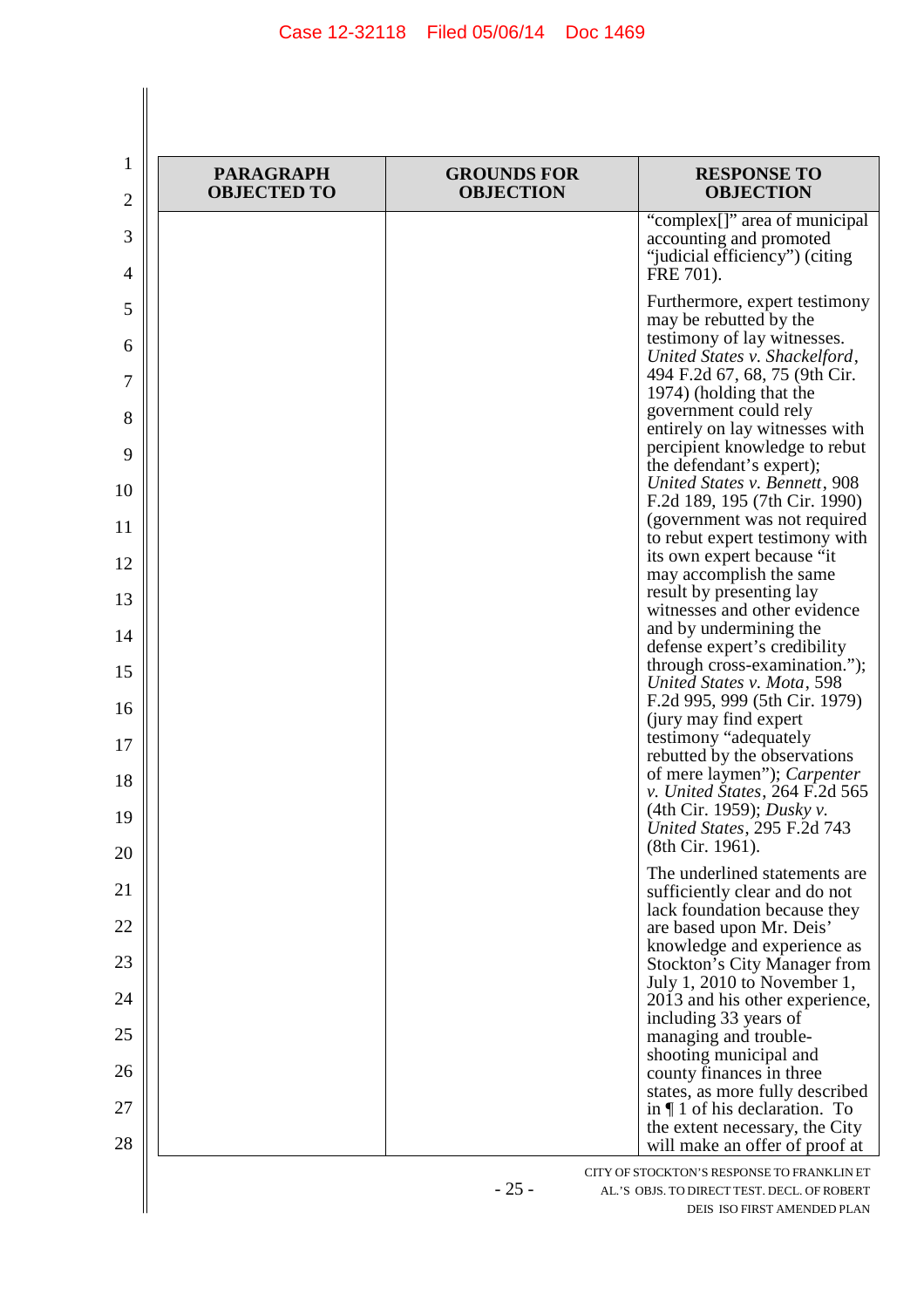| <b>PARAGRAPH</b><br><b>OBJECTED TO</b>                                                                                                                                                                                                                                                                                                                                                                                                                                                                                                                                                                                                                                                                                                                                                                                                                                                                                                                     | <b>GROUNDS FOR</b><br><b>OBJECTION</b>                                                                                                                                                                                                                                                                                                                                                                                                                                                                                                                                                                      | <b>RESPONSE TO</b><br><b>OBJECTION</b>                                                                                                                                                                                                                                                                                                                                                                                                                                                                                                                                                                                                                                                                                                                                                                                                                                                                                                                                                                                                                                                                                                                                                                                                                                                                                                                                                                                                                                                                                     |
|------------------------------------------------------------------------------------------------------------------------------------------------------------------------------------------------------------------------------------------------------------------------------------------------------------------------------------------------------------------------------------------------------------------------------------------------------------------------------------------------------------------------------------------------------------------------------------------------------------------------------------------------------------------------------------------------------------------------------------------------------------------------------------------------------------------------------------------------------------------------------------------------------------------------------------------------------------|-------------------------------------------------------------------------------------------------------------------------------------------------------------------------------------------------------------------------------------------------------------------------------------------------------------------------------------------------------------------------------------------------------------------------------------------------------------------------------------------------------------------------------------------------------------------------------------------------------------|----------------------------------------------------------------------------------------------------------------------------------------------------------------------------------------------------------------------------------------------------------------------------------------------------------------------------------------------------------------------------------------------------------------------------------------------------------------------------------------------------------------------------------------------------------------------------------------------------------------------------------------------------------------------------------------------------------------------------------------------------------------------------------------------------------------------------------------------------------------------------------------------------------------------------------------------------------------------------------------------------------------------------------------------------------------------------------------------------------------------------------------------------------------------------------------------------------------------------------------------------------------------------------------------------------------------------------------------------------------------------------------------------------------------------------------------------------------------------------------------------------------------------|
|                                                                                                                                                                                                                                                                                                                                                                                                                                                                                                                                                                                                                                                                                                                                                                                                                                                                                                                                                            |                                                                                                                                                                                                                                                                                                                                                                                                                                                                                                                                                                                                             | trial.                                                                                                                                                                                                                                                                                                                                                                                                                                                                                                                                                                                                                                                                                                                                                                                                                                                                                                                                                                                                                                                                                                                                                                                                                                                                                                                                                                                                                                                                                                                     |
| These reductions<br>30.<br>already have led to the<br>departure of a large number<br>of police officers, who<br>either retired early or left for<br>positions in other cities. If<br>the City were to impair its<br>CalPERS contract on top of<br>all of the other<br>compensation benefits<br>already imposed on its<br>employees, more employees<br>will leave. This is simply<br>not a viable option given the<br>City's existing difficulty in<br>recruiting and retaining<br>qualified employees, and in<br>particular its difficulty in<br>maintaining an adequate and<br>experienced police force in<br>light of continued crime and<br>public safety issues. The<br>standards for police officers<br>are very high in California.<br>The labor market for police<br>officers is very competitive<br>amongst California cities.<br>There are typically 100<br>applicants for every officer<br>who makes it through the<br>rigorous testing process. | Franklin objects to the<br>statements in this paragraph<br>because they contain improper<br>opinion testimony that is not<br>rationally based on Mr. Deis's<br>perception and not helpful to<br>clearly understand Mr. Deis's<br>testimony or to determine a fact<br>in issue. FED. R. EVID. 701;<br>see also Britz Fertilizers, 2009<br>U.S. Dist. LEXIS 57947, at *8-<br>9 (fact witness not permitted to<br>offer opinions to rebut expert's<br>methodology). Franklin objects<br>to the underlined statements in<br>this paragraph because they are<br>vague and lack foundation.<br>FED. R. EVID. 602. | The statements in this.<br>paragraph are valid lay<br>opinion testimony under FED.<br>R. EVID. 701 because they<br>are rationally based on Mr.<br>Deis's perception, helpful to<br>clearly understand his<br>testimony, and helpful to<br>determine at least one fact in<br>issue. The statements are also<br>based on Mr. Deis'<br>knowledge and experience as<br><b>Stockton's City Manager</b><br>from July 1, 2010 to<br>November 1, 2013 and his<br>other experience, including 33<br>years of managing and<br>trouble-shooting municipal<br>and county finances in three<br>states. Cf. Int'l Ass'n of<br>Firefighters, Local 1186 v.<br>City of Vallejo, 48 B.R. 208,<br>292-93 (B.A.P. 9th Cir. 2009)<br>(upholding the bankruptcy)<br>court's admission of the<br>testimony of the City of<br>Vallejo's Assistant Finance<br>Director regarding Vallejo's<br>financial conditions and<br>constraints even though the<br>testimony "arguably contained<br>legal conclusions" because the<br>testimony pertained to the<br>"complex[]" area of municipal<br>accounting and promoted<br>"judicial efficiency") (citing<br>FRE 701).<br>Furthermore, expert testimony<br>may be rebutted by the<br>testimony of lay witnesses.<br>United States v. Shackelford,<br>494 F.2d 67, 68, 75 (9th Cir.<br>1974) (holding that the<br>government could rely<br>entirely on lay witnesses with<br>percipient knowledge to rebut<br>the defendant's expert);<br>United States v. Bennett, 908<br>F.2d 189, 195 (7th Cir. 1990) |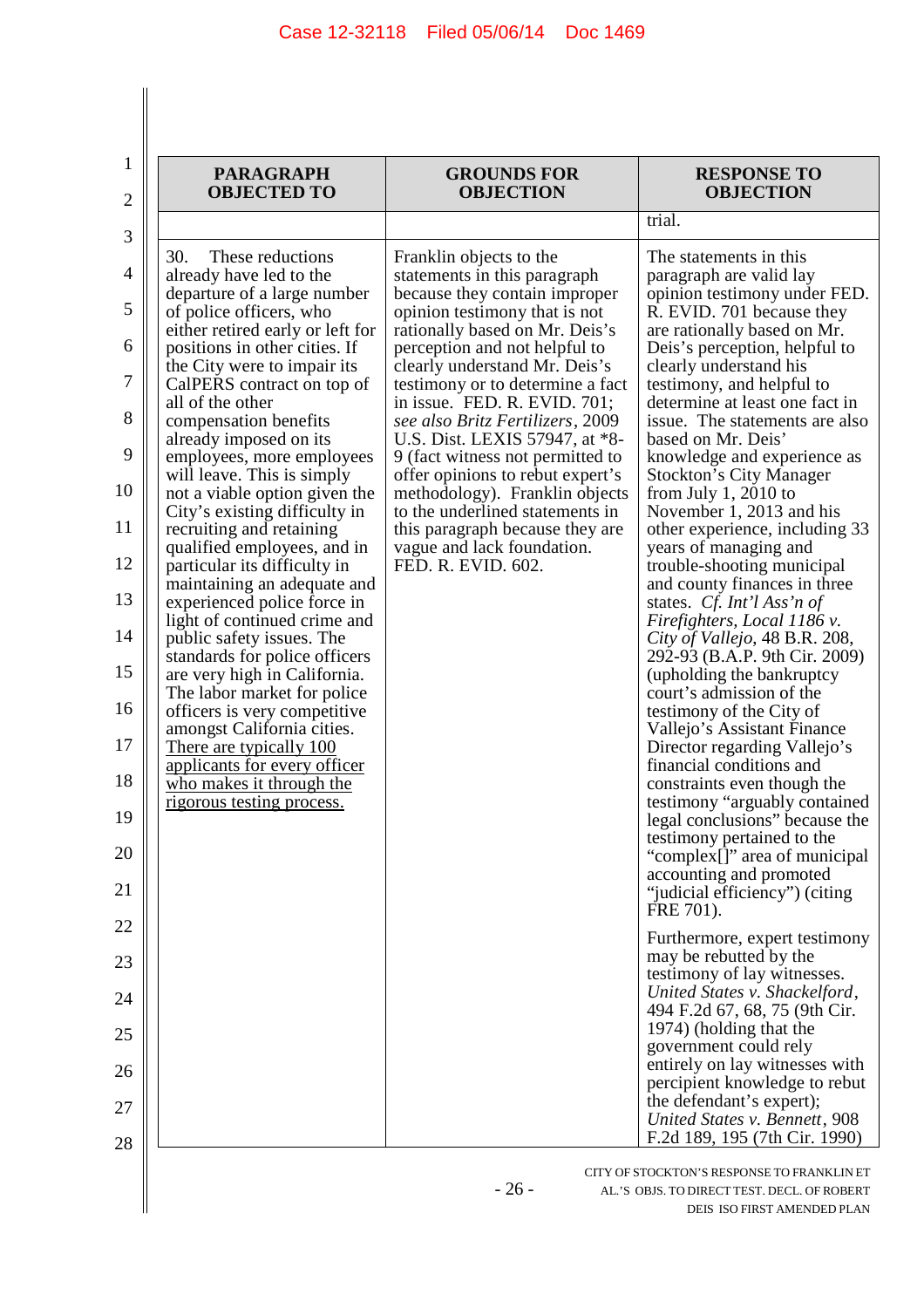| <b>PARAGRAPH</b><br><b>OBJECTED TO</b>                       | <b>GROUNDS FOR</b><br><b>OBJECTION</b>                                                                 | <b>RESPONSE TO</b><br><b>OBJECTION</b>                                                  |
|--------------------------------------------------------------|--------------------------------------------------------------------------------------------------------|-----------------------------------------------------------------------------------------|
|                                                              |                                                                                                        | (government was not required<br>to rebut expert testimony with                          |
|                                                              |                                                                                                        | its own expert because "it<br>may accomplish the same                                   |
|                                                              |                                                                                                        | result by presenting lay<br>witnesses and other evidence                                |
|                                                              |                                                                                                        | and by undermining the<br>defense expert's credibility<br>through cross-examination."); |
|                                                              |                                                                                                        | United States v. Mota, 598<br>F.2d 995, 999 (5th Cir. 1979)                             |
|                                                              |                                                                                                        | (jury may find expert)<br>testimony "adequately                                         |
|                                                              |                                                                                                        | rebutted by the observations<br>of mere laymen"); Carpenter                             |
|                                                              |                                                                                                        | v. United States, 264 F.2d 565<br>(4th Cir. 1959); <i>Dusky v.</i>                      |
|                                                              |                                                                                                        | United States, 295 F.2d 743<br>(8th Cir. 1961).                                         |
|                                                              |                                                                                                        | The underlined statements are<br>sufficiently clear and do not                          |
|                                                              |                                                                                                        | lack foundation because they<br>are based upon Mr. Deis'                                |
|                                                              |                                                                                                        | knowledge and experience as<br><b>Stockton's City Manager from</b>                      |
|                                                              |                                                                                                        | July 1, 2010 to November 1,<br>2013 and his other experience,                           |
|                                                              |                                                                                                        | including 33 years of<br>managing and trouble-                                          |
|                                                              |                                                                                                        | shooting municipal and<br>county finances in three                                      |
|                                                              |                                                                                                        | states, as more fully described<br>in $\P$ 1 of his declaration. To                     |
|                                                              |                                                                                                        | the extent necessary, the City<br>will make an offer of proof at<br>trial.              |
| It should not be<br>31.                                      | Franklin objects to the                                                                                | The statements in this                                                                  |
| ignored that impairing<br>CalPERS would cause the            | statements in this paragraph<br>because they contain improper                                          | paragraph are valid lay<br>opinion testimony under FED.                                 |
| immediate reduction of<br>benefits to current and            | opinion testimony that is not<br>rationally based on Mr. Deis's                                        | R. EVID. 701 because they<br>are rationally based on Mr.                                |
| future retirees by the unpaid<br>shortfall. This would leave | perception and not helpful to<br>clearly understand Mr. Deis's                                         | Deis's perception, helpful to<br>clearly understand his                                 |
| many of the City's retirees<br>living below the poverty      | testimony or to determine a fact<br>in issue. FED. R. EVID. 701;                                       | testimony, and helpful to<br>determine at least one fact in                             |
| line. Moreover, it would<br>make Stockton extremely          | see also Britz Fertilizers, 2009<br>U.S. Dist. LEXIS 57947, at *8-                                     | issue. The statements are also<br>based on Mr. Deis'                                    |
| unattractive to prospective<br>employees.                    | 9 (fact witness not permitted to<br>offer opinions to rebut expert's<br>methodology). Franklin objects | knowledge and experience as<br><b>Stockton's City Manager</b><br>from July 1, 2010 to   |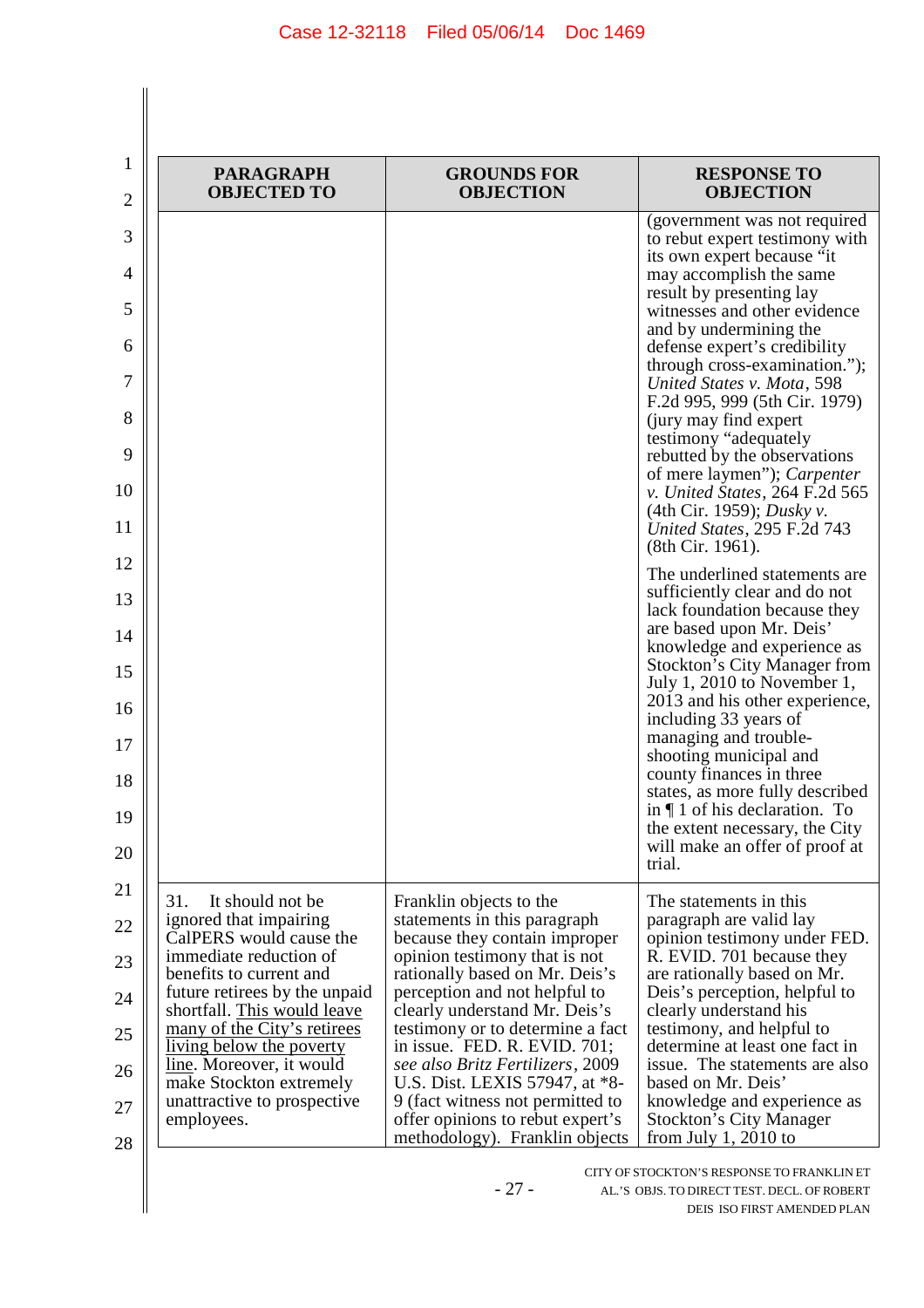| <b>PARAGRAPH</b><br><b>OBJECTED TO</b> | <b>GROUNDS FOR</b><br><b>OBJECTION</b>                                                                                 | <b>RESPONSE TO</b><br><b>OBJECTION</b>                                                                                                                                                                                                                                                                                                                                                                                                                                                                                                                                                                                                                                                          |
|----------------------------------------|------------------------------------------------------------------------------------------------------------------------|-------------------------------------------------------------------------------------------------------------------------------------------------------------------------------------------------------------------------------------------------------------------------------------------------------------------------------------------------------------------------------------------------------------------------------------------------------------------------------------------------------------------------------------------------------------------------------------------------------------------------------------------------------------------------------------------------|
|                                        | to the underlined statements in<br>this paragraph because they are<br>vague and lack foundation.<br>FED. R. EVID. 602. | November 1, 2013 and his<br>other experience, including 33<br>years of managing and<br>trouble-shooting municipal<br>and county finances in three<br>states. Cf. Int'l Ass'n of<br>Firefighters, Local 1186 v.<br>City of Vallejo, 48 B.R. 208,<br>292-93 (B.A.P. 9th Cir. 2009)<br>(upholding the bankruptcy)<br>court's admission of the<br>testimony of the City of<br>Vallejo's Assistant Finance<br>Director regarding Vallejo's<br>financial conditions and<br>constraints even though the<br>testimony "arguably contained<br>legal conclusions" because the<br>testimony pertained to the<br>"complex[]" area of municipal<br>accounting and promoted<br>"judicial efficiency") (citing |
|                                        |                                                                                                                        | FRE 701).<br>Furthermore, expert testimony<br>may be rebutted by the<br>testimony of lay witnesses.<br>United States v. Shackelford,                                                                                                                                                                                                                                                                                                                                                                                                                                                                                                                                                            |
|                                        |                                                                                                                        | 494 F.2d 67, 68, 75 (9th Cir.<br>1974) (holding that the<br>government could rely                                                                                                                                                                                                                                                                                                                                                                                                                                                                                                                                                                                                               |
|                                        |                                                                                                                        | entirely on lay witnesses with<br>percipient knowledge to rebut<br>the defendant's expert);<br>United States v. Bennett, 908                                                                                                                                                                                                                                                                                                                                                                                                                                                                                                                                                                    |
|                                        |                                                                                                                        | F.2d 189, 195 (7th Cir. 1990)<br>(government was not required<br>to rebut expert testimony with                                                                                                                                                                                                                                                                                                                                                                                                                                                                                                                                                                                                 |
|                                        |                                                                                                                        | its own expert because "it<br>may accomplish the same<br>result by presenting lay                                                                                                                                                                                                                                                                                                                                                                                                                                                                                                                                                                                                               |
|                                        |                                                                                                                        | witnesses and other evidence<br>and by undermining the                                                                                                                                                                                                                                                                                                                                                                                                                                                                                                                                                                                                                                          |
|                                        |                                                                                                                        | defense expert's credibility<br>through cross-examination.");                                                                                                                                                                                                                                                                                                                                                                                                                                                                                                                                                                                                                                   |
|                                        |                                                                                                                        | United States v. Mota, 598<br>F.2d 995, 999 (5th Cir. 1979)                                                                                                                                                                                                                                                                                                                                                                                                                                                                                                                                                                                                                                     |
|                                        |                                                                                                                        | (jury may find expert)<br>testimony "adequately                                                                                                                                                                                                                                                                                                                                                                                                                                                                                                                                                                                                                                                 |
|                                        |                                                                                                                        | rebutted by the observations<br>of mere laymen"); Carpenter<br>v. United States, 264 F.2d 565                                                                                                                                                                                                                                                                                                                                                                                                                                                                                                                                                                                                   |

- 28 - AL.'S OBJS. TO DIRECT TEST. DECL. OF ROBERT DEIS ISO FIRST AMENDED PLAN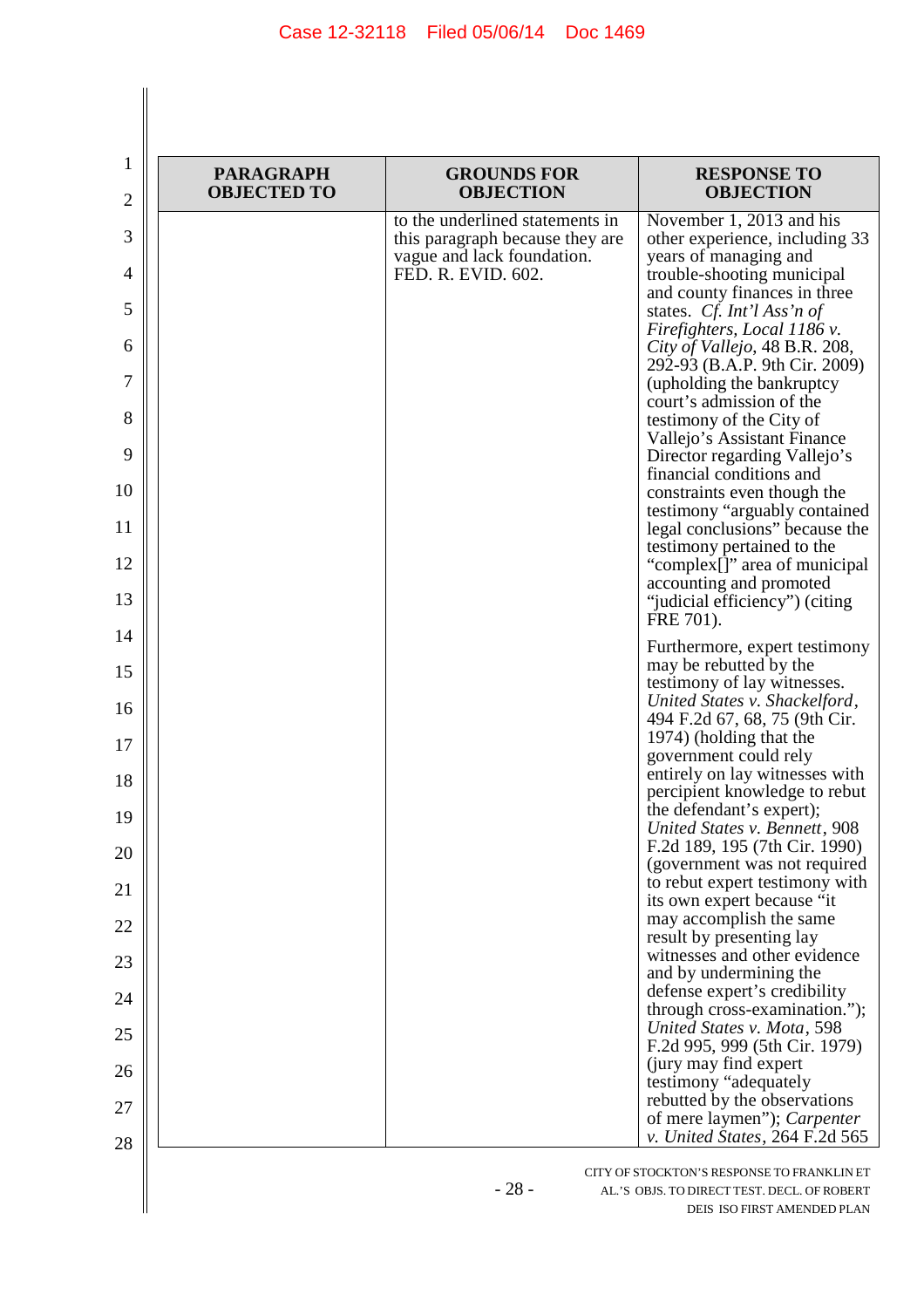| 1<br>$\overline{2}$ | <b>PARAGRAPH</b><br><b>OBJECTED TO</b>                                                                                   | <b>GROUNDS FOR</b><br><b>OBJECTION</b>                                                                                            | <b>RESPONSE TO</b><br><b>OBJECTION</b>                                                                                                                       |
|---------------------|--------------------------------------------------------------------------------------------------------------------------|-----------------------------------------------------------------------------------------------------------------------------------|--------------------------------------------------------------------------------------------------------------------------------------------------------------|
| 3                   |                                                                                                                          |                                                                                                                                   | (4th Cir. 1959); Dusky v.<br>United States, 295 F.2d 743<br>(8th Cir. 1961).                                                                                 |
| 4<br>5<br>6         |                                                                                                                          |                                                                                                                                   | The underlined statements are<br>sufficiently clear and do not<br>lack foundation because they<br>are based upon Mr. Deis'                                   |
| 7<br>8              |                                                                                                                          |                                                                                                                                   | knowledge and experience as<br><b>Stockton's City Manager from</b><br>July 1, 2010 to November 1,<br>2013 and his other experience,<br>including 33 years of |
| 9<br>10             |                                                                                                                          |                                                                                                                                   | managing and trouble-<br>shooting municipal and<br>county finances in three<br>states, as more fully described                                               |
| 11<br>12            |                                                                                                                          |                                                                                                                                   | in $\P$ 1 of his declaration. To<br>the extent necessary, the City<br>will make an offer of proof at<br>trial.                                               |
| 13<br>14            | 32.<br>The City believes that<br>current and future retirees<br>have paid their fair share of                            | Franklin objects to the<br>statements in this paragraph<br>because they contain improper                                          | The statements in this<br>paragraph are valid lay<br>opinion testimony under FED.                                                                            |
| 15<br>16            | the City's restructuring. It<br>just wasn't in the way the<br>pundits wanted or expected.<br>Those retirees without City | opinion testimony that is not<br>rationally based on Mr. Deis's<br>perception and not helpful to<br>clearly understand Mr. Deis's | R. EVID. 701 because they<br>are rationally based on Mr.<br>Deis's perception, helpful to<br>clearly understand his                                          |
| 17                  | paid medical insurance are<br><u>receiving an average</u><br>pension of \$24,000. Given                                  | testimony or to determine a fact<br>in issue. FED. R. EVID. 701;<br>see also Britz Fertilizers, 2009                              | testimony, and helpful to<br>determine at least one fact in<br>issue. The statements are also                                                                |
| $18\,$<br>19        | California's high cost of<br>living, the City felt this was<br>a modest amount, and did                                  | U.S. Dist. LEXIS 57947, at *8-<br>9 (fact witness not permitted to<br>offer opinions to rebut expert's                            | based on Mr. Deis'<br>knowledge and experience as<br><b>Stockton's City Manager</b>                                                                          |
| 20                  | not change their benefits.<br>However, retirees that<br>benefitted from enhanced                                         | methodology). Franklin objects<br>to underlined the statements in<br>this paragraph because they are                              | from July 1, 2010 to<br>November 1, 2013 and his<br>other experience, including 33                                                                           |
| 21<br>22            | retirement benefits,<br>including City paid retiree<br>medical benefits, received a                                      | vague, speculative and lack<br>foundation. FED. R. EVID.<br>602.                                                                  | years of managing and<br>trouble-shooting municipal<br>and county finances in three                                                                          |
| 23                  | 34% cut in their<br>compensation package. This                                                                           |                                                                                                                                   | states. Cf. Int'l Ass'n of<br>Firefighters, Local 1186 v.                                                                                                    |
| 24<br>25            | group is receiving an<br>average pension of \$51,000,<br>and was receiving a retiree                                     |                                                                                                                                   | City of Vallejo, 48 B.R. 208,<br>292-93 (B.A.P. 9th Cir. 2009)<br>(upholding the bankruptcy)                                                                 |
| 26                  | medical plan worth \$26,000.<br>The Plan eliminates the                                                                  |                                                                                                                                   | court's admission of the<br>testimony of the City of                                                                                                         |
| 27                  | retiree medical plan. Most<br>of these employees are not<br>eligible for social security                                 |                                                                                                                                   | Vallejo's Assistant Finance<br>Director regarding Vallejo's<br>financial conditions and                                                                      |
| 28                  | benefits. Most current                                                                                                   |                                                                                                                                   | constraints even though the                                                                                                                                  |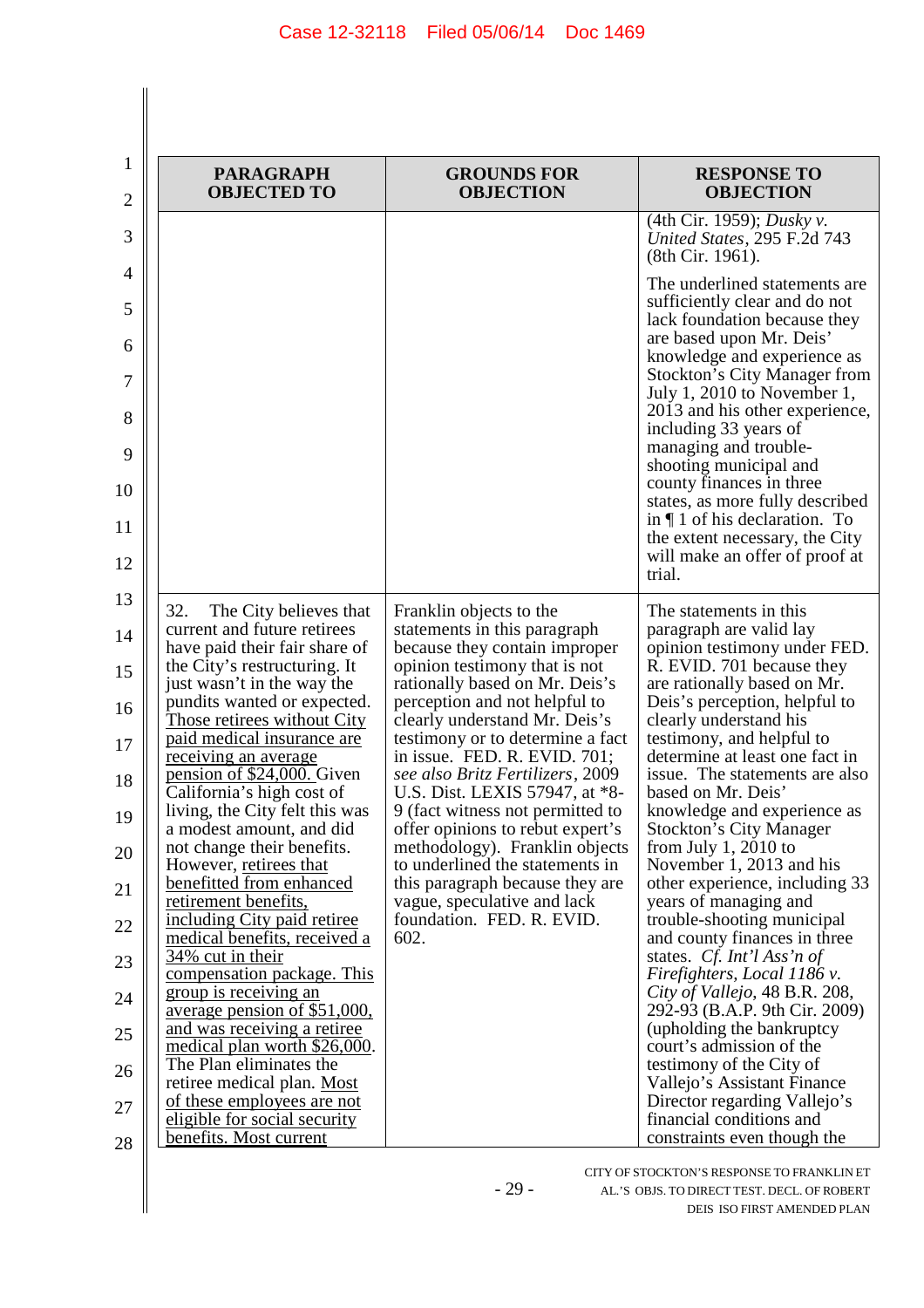$\begin{array}{c} \hline \end{array}$ 

| $\mathbf{1}$        | <b>PARAGRAPH</b><br><b>OBJECTED TO</b>                                                   | <b>GROUNDS FOR</b><br><b>OBJECTION</b> | <b>RESPONSE TO</b><br><b>OBJECTION</b>                                                                                   |
|---------------------|------------------------------------------------------------------------------------------|----------------------------------------|--------------------------------------------------------------------------------------------------------------------------|
| $\overline{2}$      | employees have lost their                                                                |                                        | testimony "arguably contained                                                                                            |
| 3<br>$\overline{4}$ | ability for 7 to 9 percent<br>spiking, and they have seen<br>reductions in pay, which by |                                        | legal conclusions" because the<br>testimony pertained to the<br>"complex[]" area of municipal                            |
| 5                   | Council policy will not be<br>recovered in the future. The                               |                                        | accounting and promoted<br>"judicial efficiency") (citing                                                                |
| 6                   | City estimates the impact on<br>current employees'                                       |                                        | FRE 701).<br>Furthermore, expert testimony                                                                               |
| 7                   | retirement package to be a<br>30-50% reduction. When the<br>State's recent retirement    |                                        | may be rebutted by the<br>testimony of lay witnesses.                                                                    |
| 8                   | <u>reform</u> package for new<br>employees is taken into                                 |                                        | United States v. Shackelford,<br>494 F.2d 67, 68, 75 (9th Cir.                                                           |
| 9                   | account, employees hired<br>after January 1, 2013, will                                  |                                        | 1974) (holding that the<br>government could rely                                                                         |
| 10                  | experience a 50-70%<br>reduction in their retirement                                     |                                        | entirely on lay witnesses with<br>percipient knowledge to rebut                                                          |
| 11                  | package.                                                                                 |                                        | the defendant's expert);<br>United States v. Bennett, 908                                                                |
| 12                  |                                                                                          |                                        | F.2d 189, 195 (7th Cir. 1990)<br>(government was not required<br>to rebut expert testimony with                          |
| 13                  |                                                                                          |                                        | its own expert because "it<br>may accomplish the same                                                                    |
| 14                  |                                                                                          |                                        | result by presenting lay<br>witnesses and other evidence                                                                 |
| 15                  |                                                                                          |                                        | and by undermining the<br>defense expert's credibility                                                                   |
| 16                  |                                                                                          |                                        | through cross-examination.");<br>United States v. Mota, 598                                                              |
| 17                  |                                                                                          |                                        | F.2d 995, 999 (5th Cir. 1979)<br>(jury may find expert)                                                                  |
| 18<br>19            |                                                                                          |                                        | testimony "adequately<br>rebutted by the observations                                                                    |
| 20                  |                                                                                          |                                        | of mere laymen"); <i>Carpenter</i><br>v. United States, $264$ F.2d 565                                                   |
| 21                  |                                                                                          |                                        | (4th Cir. 1959); <i>Dusky v.</i><br>United States, 295 F.2d 743<br>(8th Cir. 1961).                                      |
| 22                  |                                                                                          |                                        | The underlined statements are                                                                                            |
| 23                  |                                                                                          |                                        | sufficiently clear and are<br>neither speculative nor lack                                                               |
| 24                  |                                                                                          |                                        | foundation because they are<br>based upon Mr. Deis'                                                                      |
| 25                  |                                                                                          |                                        | knowledge and experience as<br><b>Stockton's City Manager from</b>                                                       |
| 26                  |                                                                                          |                                        | July 1, 2010 to November 1,<br>2013 and his other experience,                                                            |
| 27                  |                                                                                          |                                        | including 33 years of<br>managing and trouble-                                                                           |
| 28                  |                                                                                          |                                        | shooting municipal and<br>county finances in three                                                                       |
|                     |                                                                                          | $-30-$                                 | CITY OF STOCKTON'S RESPONSE TO FRANKLIN ET<br>AL.'S OBJS. TO DIRECT TEST. DECL. OF ROBERT<br>DEIS ISO FIRST AMENDED PLAN |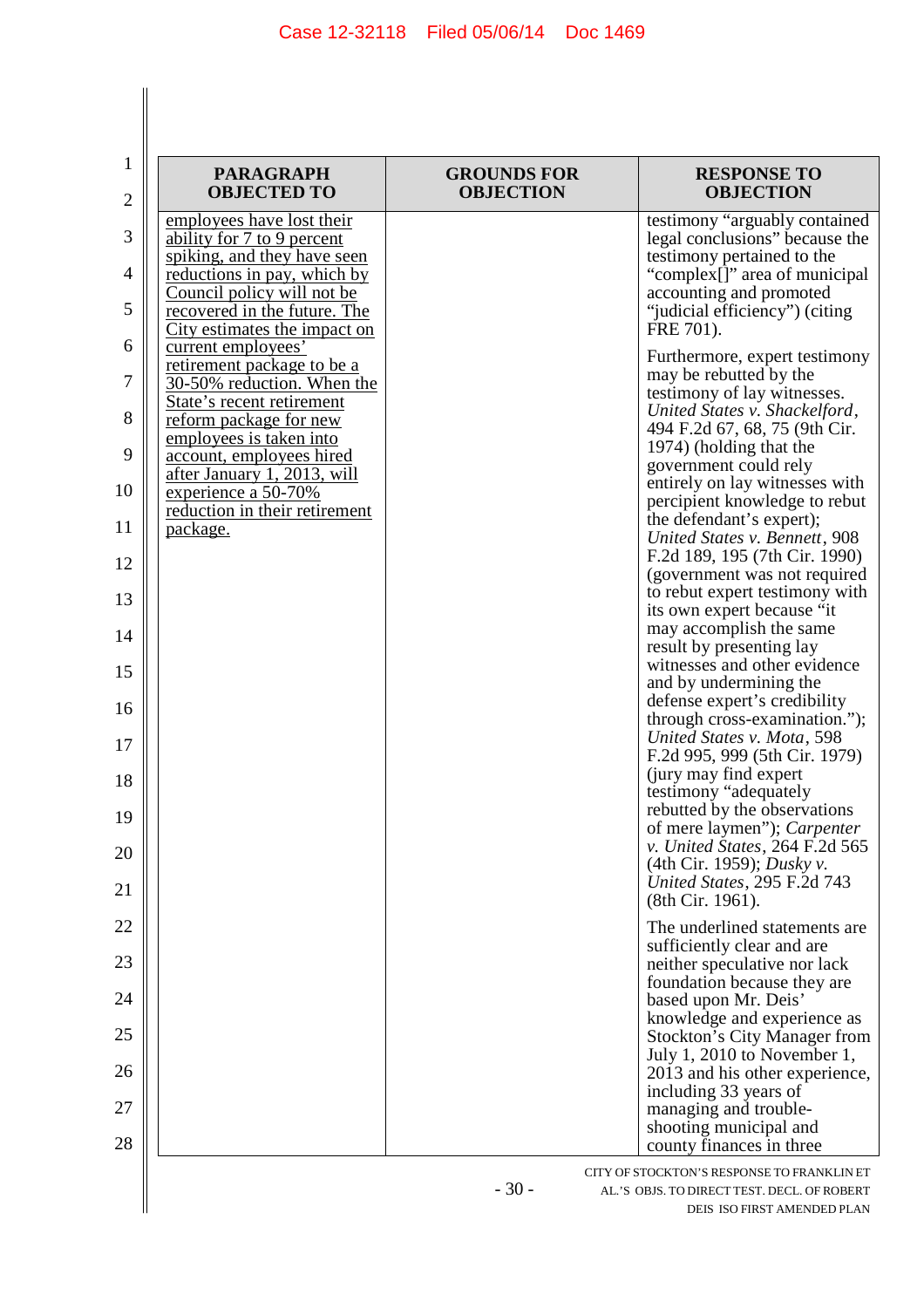| <b>PARAGRAPH</b><br><b>OBJECTED TO</b>                                                                                                                                                                                                                                                                                                                        | <b>GROUNDS FOR</b><br><b>OBJECTION</b>                                                                                                                                                                                                                                                                                                                                                                                                                           | <b>RESPONSE TO</b><br><b>OBJECTION</b>                                                                                                                                                                                                                                                                                                                                                                                                                                                                                                                                                                                                                                                                                                                                                                                                                                                                                                                                                                                                                                                                                                                                                                                                                                                                                                                                                    |
|---------------------------------------------------------------------------------------------------------------------------------------------------------------------------------------------------------------------------------------------------------------------------------------------------------------------------------------------------------------|------------------------------------------------------------------------------------------------------------------------------------------------------------------------------------------------------------------------------------------------------------------------------------------------------------------------------------------------------------------------------------------------------------------------------------------------------------------|-------------------------------------------------------------------------------------------------------------------------------------------------------------------------------------------------------------------------------------------------------------------------------------------------------------------------------------------------------------------------------------------------------------------------------------------------------------------------------------------------------------------------------------------------------------------------------------------------------------------------------------------------------------------------------------------------------------------------------------------------------------------------------------------------------------------------------------------------------------------------------------------------------------------------------------------------------------------------------------------------------------------------------------------------------------------------------------------------------------------------------------------------------------------------------------------------------------------------------------------------------------------------------------------------------------------------------------------------------------------------------------------|
|                                                                                                                                                                                                                                                                                                                                                               |                                                                                                                                                                                                                                                                                                                                                                                                                                                                  | states, as more fully described<br>in $\P$ 1 of his declaration. To<br>the extent necessary, the City<br>will make an offer of proof at<br>trial.                                                                                                                                                                                                                                                                                                                                                                                                                                                                                                                                                                                                                                                                                                                                                                                                                                                                                                                                                                                                                                                                                                                                                                                                                                         |
| 35.<br>If the City was to<br>experience additional<br>revenues, as the former City<br>Manager, I would<br>recommend they consider<br>more robustly addressing of<br>the City's capital<br>improvement needs for<br>roads, parks, etc. However,<br>it is the City Council's right<br>and duty to set priorities for<br>the City, not Mr. Moore or<br>Franklin. | Franklin objects to the<br>statements in this paragraph<br>because they contain improper<br>opinion testimony that is not<br>rationally based on Mr. Deis's<br>perception and not helpful to<br>clearly understand Mr. Deis's<br>testimony or to determine a fact<br>in issue. FED. R. EVID. 701;<br>see also Britz Fertilizers, 2009<br>U.S. Dist. LEXIS 57947, at *8-<br>9 (fact witness not permitted to<br>offer opinions to rebut expert's<br>methodology). | The statements in this<br>paragraph are valid lay<br>opinion testimony under FED.<br>R. EVID. 701 because they<br>are rationally based on Mr.<br>Deis's perception, helpful to<br>clearly understand his<br>testimony, and helpful to<br>determine at least one fact in<br>issue. The statements are also<br>based on Mr. Deis'<br>knowledge and experience as<br><b>Stockton's City Manager</b><br>from July 1, 2010 to<br>November 1, 2013 and his<br>other experience, including 33<br>years of managing and<br>trouble-shooting municipal<br>and county finances in three<br>states. Cf. Int'l Ass'n of<br>Firefighters, Local 1186 v.<br>City of Vallejo, 48 B.R. 208,<br>292-93 (B.A.P. 9th Cir. 2009)<br>(upholding the bankruptcy<br>court's admission of the<br>testimony of the City of<br>Vallejo's Assistant Finance<br>Director regarding Vallejo's<br>financial conditions and<br>constraints even though the<br>testimony "arguably contained<br>legal conclusions" because the<br>testimony pertained to the<br>"complex[]" area of municipal<br>accounting and promoted<br>"judicial efficiency") (citing<br>FRE 701).<br>Furthermore, expert testimony<br>may be rebutted by the<br>testimony of lay witnesses.<br>United States v. Shackelford,<br>494 F.2d 67, 68, 75 (9th Cir.<br>1974) (holding that the<br>government could rely<br>entirely on lay witnesses with |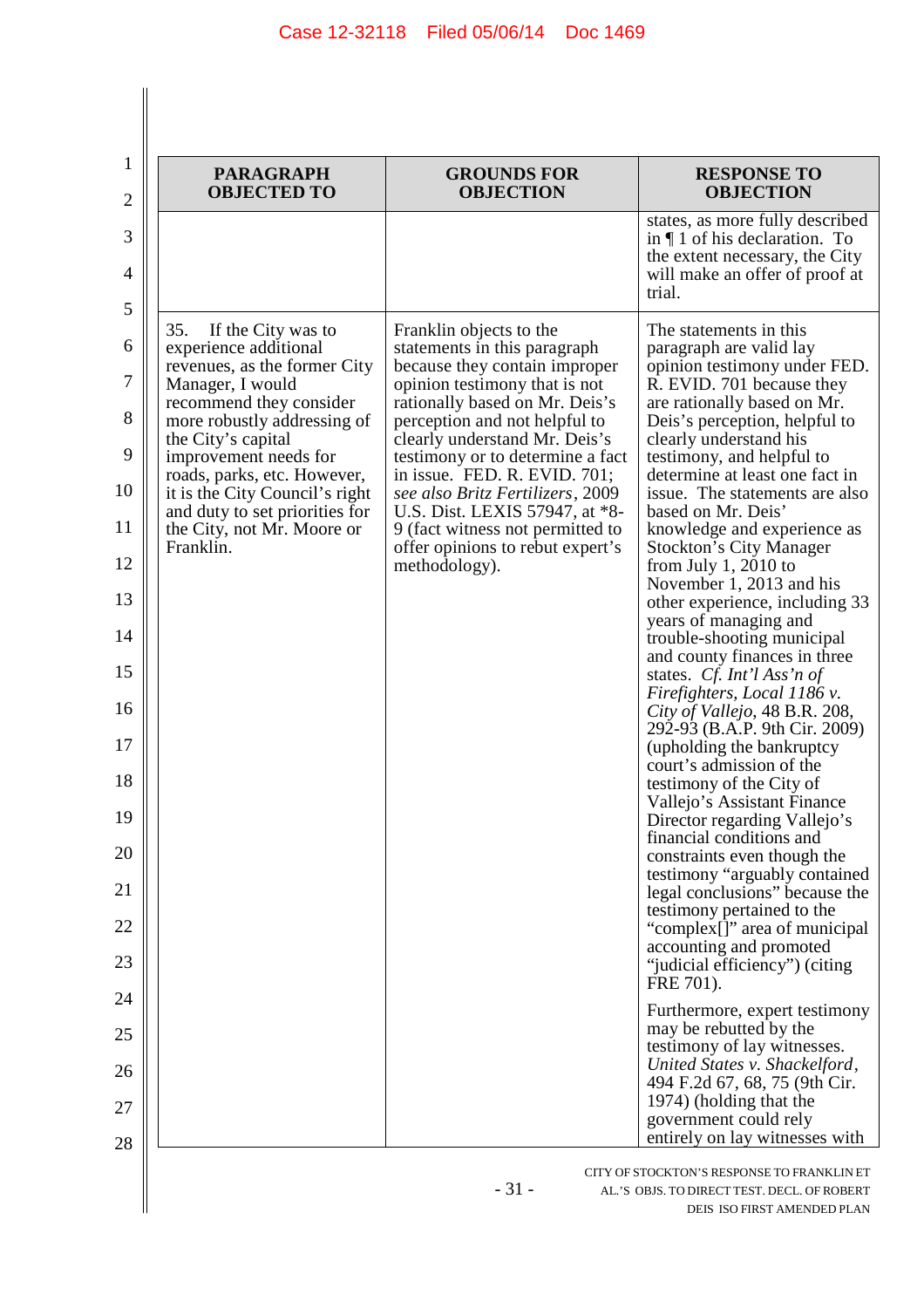| <b>PARAGRAPH</b><br><b>OBJECTED TO</b>                                                                                                                                                                                                                                                                                                                                                                                                                                                 | <b>GROUNDS FOR</b><br><b>OBJECTION</b>                                                                                                                                                                                                                                                            | <b>RESPONSE TO</b><br><b>OBJECTION</b>                                                                                                                                                                                                                                                                                                                                                                                                                                                                                                                                                                                                                                                                                  |
|----------------------------------------------------------------------------------------------------------------------------------------------------------------------------------------------------------------------------------------------------------------------------------------------------------------------------------------------------------------------------------------------------------------------------------------------------------------------------------------|---------------------------------------------------------------------------------------------------------------------------------------------------------------------------------------------------------------------------------------------------------------------------------------------------|-------------------------------------------------------------------------------------------------------------------------------------------------------------------------------------------------------------------------------------------------------------------------------------------------------------------------------------------------------------------------------------------------------------------------------------------------------------------------------------------------------------------------------------------------------------------------------------------------------------------------------------------------------------------------------------------------------------------------|
|                                                                                                                                                                                                                                                                                                                                                                                                                                                                                        |                                                                                                                                                                                                                                                                                                   | percipient knowledge to rebut<br>the defendant's expert);<br>United States v. Bennett, 908<br>F.2d 189, 195 (7th Cir. 1990)<br>(government was not required<br>to rebut expert testimony with<br>its own expert because "it<br>may accomplish the same<br>result by presenting lay<br>witnesses and other evidence<br>and by undermining the<br>defense expert's credibility<br>through cross-examination.");<br>United States v. Mota, 598<br>F.2d 995, 999 (5th Cir. 1979)<br>(jury may find expert)<br>testimony "adequately<br>rebutted by the observations<br>of mere laymen"); Carpenter<br>v. United States, 264 F.2d 565<br>(4th Cir. 1959); <i>Dusky v.</i><br>United States, 295 F.2d 743<br>(8th Cir. 1961). |
| 36.<br>Bankruptcy is not just<br>a budget and finance issue.<br>It is a reflection on, and a<br>result of, senior<br>management decisions,<br>political decisions by the<br>governing body, and the<br>organizational and cultural<br>capacity of city leaders. In<br>other words, for a city to<br>recover, it must repair the<br>entire organization, and not<br>just produce budgets that<br>balance. It must look itself<br>in the mirror, admit its<br>mistakes, and make amends. | Franklin objects to the<br>statements in this paragraph<br>because they contain improper<br>opinion testimony that is not<br>rationally based on Mr. Deis's<br>perception and not helpful to<br>clearly understand Mr. Deis's<br>testimony or to determine a fact<br>in issue, FED. R. EVID. 701. | The statements in this<br>paragraph are valid lay<br>opinion testimony under FED.<br>R. EVID. 701 because they<br>are rationally based on Mr.<br>Deis's perception, helpful to<br>clearly understand his<br>testimony, and helpful to<br>determine at least one fact in<br>issue. The statements are also<br>based on Mr. Deis'<br>knowledge and experience as<br><b>Stockton's City Manager</b><br>from July 1, 2010 to<br>November 1, 2013 and his<br>other experience, including 33<br>years of managing and<br>trouble-shooting municipal<br>and county finances in three<br>states.                                                                                                                                |
| 38.<br>In summary, the<br>City's Plan, which is the<br><u>result of major cuts, hard</u><br><u>fought negotiations, and</u><br><u>revenue increases, is</u><br><u>feasible, as shown by the</u><br>LRFP. I would not have                                                                                                                                                                                                                                                              | Franklin objects to the<br>statements in this paragraph<br>because they contain improper<br>opinion testimony that is not<br>rationally based on Mr. Deis's<br>perception and not helpful to<br>clearly understand Mr. Deis's                                                                     | The statements in this.<br>paragraph are valid lay<br>opinion testimony under FED.<br>R. EVID. 701 because they<br>are rationally based on Mr.<br>Deis's perception, helpful to<br>clearly understand his                                                                                                                                                                                                                                                                                                                                                                                                                                                                                                               |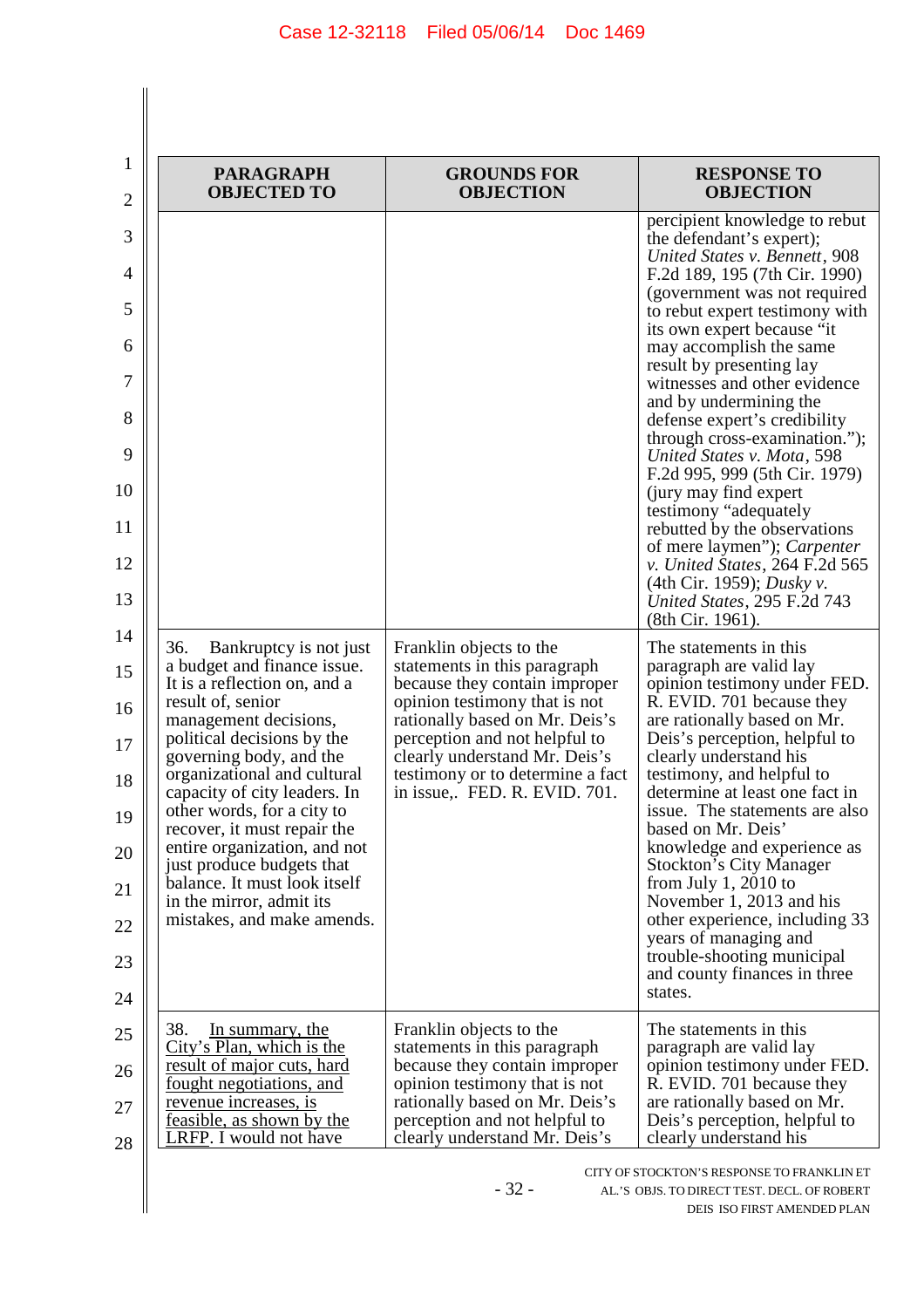| <b>PARAGRAPH</b><br><b>OBJECTED TO</b>                                                     | <b>GROUNDS FOR</b><br><b>OBJECTION</b>                                                               | <b>RESPONSE TO</b><br><b>OBJECTION</b>                                                        |
|--------------------------------------------------------------------------------------------|------------------------------------------------------------------------------------------------------|-----------------------------------------------------------------------------------------------|
| approved the initial Plan,<br>nor left my position at the<br>City, were this not the case. | testimony or to determine a fact<br>in issue. FED. R. EVID. 701;<br>see also Britz Fertilizers, 2009 | testimony, and helpful to<br>determine at least one fact in<br>issue. The statements are also |
|                                                                                            | U.S. Dist. LEXIS 57947, at *8-<br>9 (fact witness not permitted to                                   | based on Mr. Deis'<br>knowledge and experience as                                             |
|                                                                                            | offer opinions to rebut expert's<br>methodology). Franklin further                                   | <b>Stockton's City Manager</b><br>from July 1, 2010 to                                        |
|                                                                                            | objects to the underlined<br>statements in this paragraph                                            | November 1, 2013 and his<br>other experience, including 33                                    |
|                                                                                            | because they are improper legal<br>conclusions. FED. R. EVID.<br>701                                 | years of managing and<br>trouble-shooting municipal<br>and county finances in three           |
|                                                                                            |                                                                                                      | states. Cf. Int'l Ass'n of<br>Firefighters, Local 1186 v.                                     |
|                                                                                            |                                                                                                      | City of Vallejo, 48 B.R. 208,<br>292-93 (B.A.P. 9th Cir. 2009)                                |
|                                                                                            |                                                                                                      | (upholding the bankruptcy                                                                     |
|                                                                                            |                                                                                                      | court's admission of the<br>testimony of the City of                                          |
|                                                                                            |                                                                                                      | Vallejo's Assistant Finance<br>Director regarding Vallejo's                                   |
|                                                                                            |                                                                                                      | financial conditions and<br>constraints even though the                                       |
|                                                                                            |                                                                                                      | testimony "arguably contained"<br>legal conclusions" because the                              |
|                                                                                            |                                                                                                      | testimony pertained to the<br>"complex[]" area of municipal                                   |
|                                                                                            |                                                                                                      | accounting and promoted<br>"judicial efficiency") (citing<br>FRE 701).                        |
|                                                                                            |                                                                                                      | Furthermore, expert testimony                                                                 |
|                                                                                            |                                                                                                      | may be rebutted by the<br>testimony of lay witnesses.                                         |
|                                                                                            |                                                                                                      | United States v. Shackelford,<br>494 F.2d 67, 68, 75 (9th Cir.                                |
|                                                                                            |                                                                                                      | 1974) (holding that the                                                                       |
|                                                                                            |                                                                                                      | government could rely<br>entirely on lay witnesses with                                       |
|                                                                                            |                                                                                                      | percipient knowledge to rebut<br>the defendant's expert);                                     |
|                                                                                            |                                                                                                      | United States v. Bennett, 908<br>F.2d 189, 195 (7th Cir. 1990)                                |
|                                                                                            |                                                                                                      | (government was not required<br>to rebut expert testimony with                                |
|                                                                                            |                                                                                                      | its own expert because "it<br>may accomplish the same                                         |
|                                                                                            |                                                                                                      | result by presenting lay                                                                      |
|                                                                                            |                                                                                                      | witnesses and other evidence<br>and by undermining the                                        |
|                                                                                            |                                                                                                      | defense expert's credibility<br>through cross-examination.");                                 |

- 33 - AL.'S OBJS. TO DIRECT TEST. DECL. OF ROBERT DEIS ISO FIRST AMENDED PLAN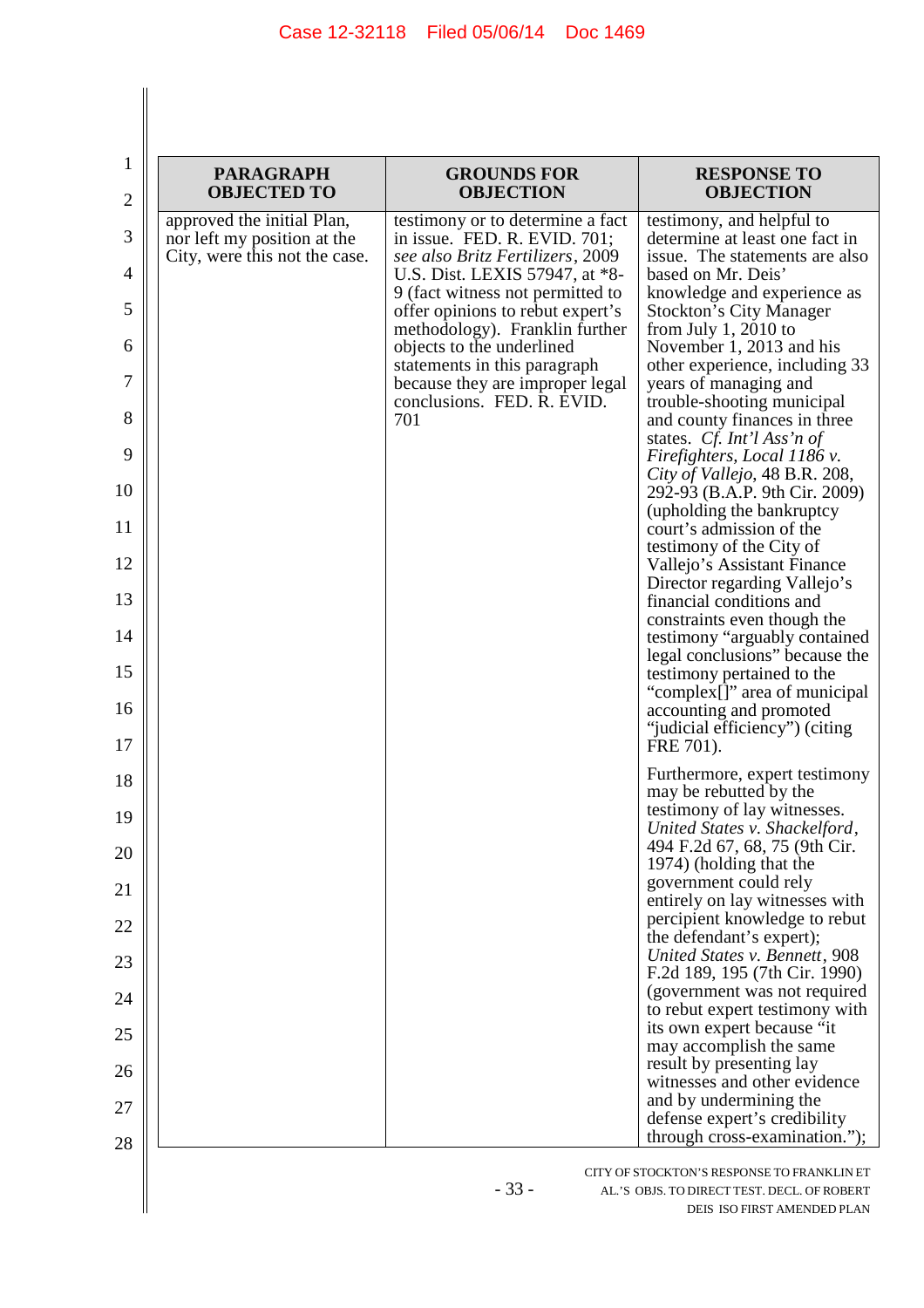| <b>PARAGRAPH</b><br><b>OBJECTED TO</b> | <b>GROUNDS FOR</b><br><b>OBJECTION</b> | <b>RESPONSE TO</b><br><b>OBJECTION</b>                                                                                 |
|----------------------------------------|----------------------------------------|------------------------------------------------------------------------------------------------------------------------|
|                                        |                                        | United States v. Mota, 598<br>F.2d 995, 999 (5th Cir. 1979)<br>(jury may find expert)                                  |
|                                        |                                        | testimony "adequately<br>rebutted by the observations<br>of mere laymen"); Carpenter<br>v. United States, 264 F.2d 565 |
|                                        |                                        | (4th Cir. 1959); <i>Dusky v.</i><br>United States, 295 F.2d 743<br>(8th Cir. 1961).                                    |
|                                        |                                        | The underlined statements are<br>not improper legal<br>conclusions under FED. R.                                       |
|                                        |                                        | EVID. 701 because they are                                                                                             |
|                                        |                                        | based upon Mr. Deis'<br>knowledge and experience as<br><b>Stockton's City Manager from</b>                             |
|                                        |                                        | July 1, 2010 to November 1,                                                                                            |
|                                        |                                        | 2013 and his other experience,<br>including 33 years of                                                                |
|                                        |                                        | managing and trouble-<br>shooting municipal and                                                                        |
|                                        |                                        | county finances in three<br>states. See Int'l Ass'n of                                                                 |
|                                        |                                        | Firefighters, Local 1186 v.<br>City of Vallejo, 48 B.R. 208,                                                           |
|                                        |                                        | 292-93 (B.A.P. 9th Cir. 2009)<br>(upholding the bankruptcy                                                             |
|                                        |                                        | court's admission of the<br>testimony of the City of                                                                   |
|                                        |                                        | Vallejo's Assistant Finance<br>Director regarding Vallejo's                                                            |
|                                        |                                        | financial conditions and<br>constraints even though the                                                                |
|                                        |                                        | testimony "arguably contained<br>legal conclusions" because the                                                        |
|                                        |                                        | testimony pertained to the<br>"complex[]" area of municipal                                                            |
|                                        |                                        | accounting and promoted<br>"judicial efficiency") (citing                                                              |
|                                        |                                        | FRE 701).                                                                                                              |
|                                        |                                        |                                                                                                                        |
|                                        |                                        |                                                                                                                        |
|                                        |                                        |                                                                                                                        |
|                                        |                                        |                                                                                                                        |